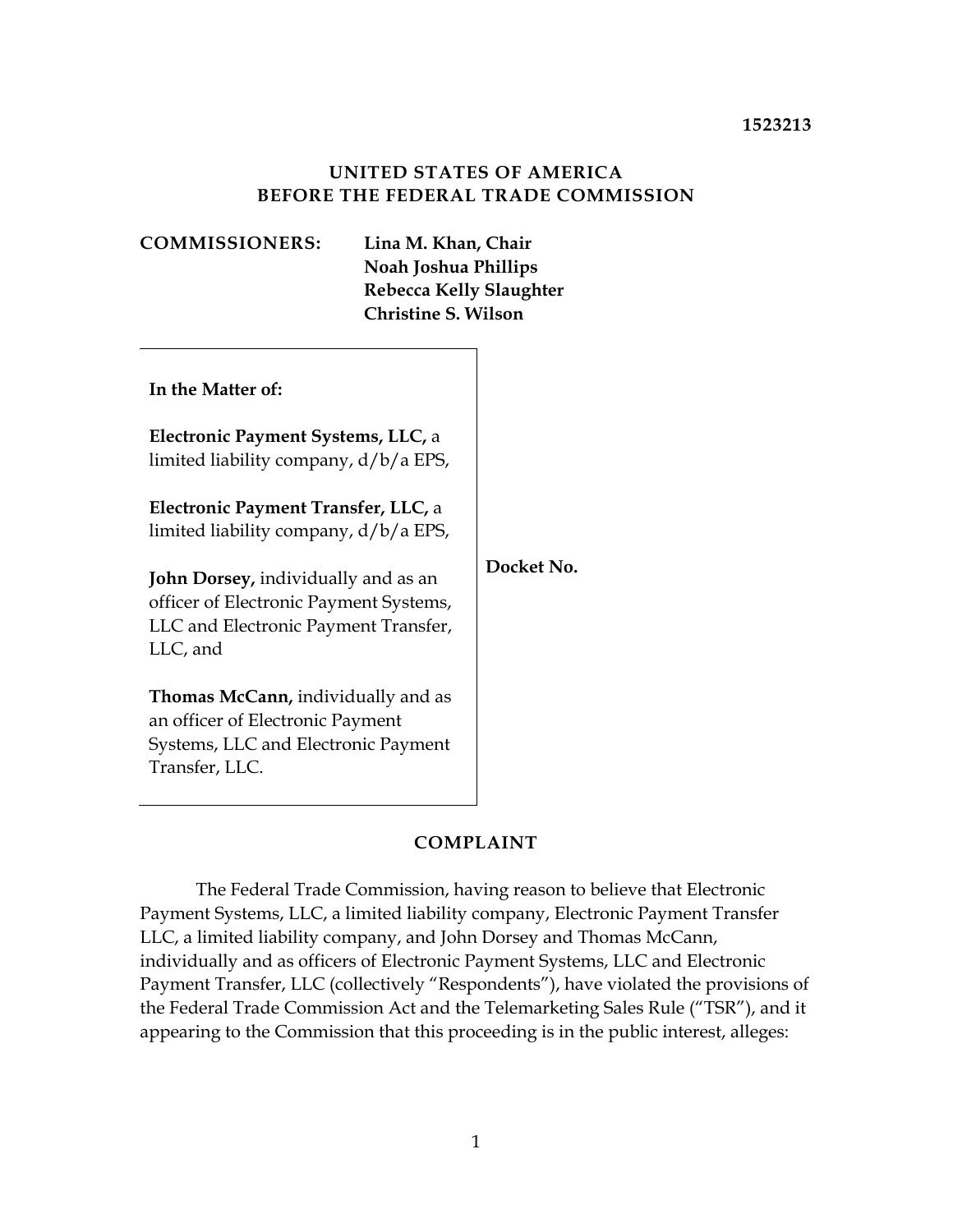business at 6472 S. Quebec St., Englewood, Colorado 80111. 1. Respondent Electronic Payment Systems, LLC, also doing business as EPS, is a Colorado limited liability company with its principal office or place of

 business at 6472 S. Quebec St., Englewood, Colorado 80111. 2. Respondent Electronic Payment Transfer, LLC, also doing business as EPS, is a Colorado limited liability company with its principal office or place of

3. Respondent John Dorsey is an owner and officer of the Proposed Corporate Respondents, Electronic Payment Systems, LLC and Electronic Payment Transfer, LLC. Individually or in concert with others, he controlled or had the authority to control, or participated in the acts and practices of Electronic Payment Systems, LLC and Electronic Payment Transfer, LLC, including the acts and practices alleged in this complaint. His principal office or place of business is the same as that of Electronic Payment Systems, LLC and Electronic Payment Transfer, LLC.

4. Respondent Thomas McCann is an owner and officer of the Proposed Corporate Respondents, Electronic Payment Systems, LLC and Electronic Payment Transfer, LLC. Individually or in concert with others, he controlled or had the authority to control, or participated in the acts and practices of Electronic Payment Systems, LLC and Electronic Payment Transfer, LLC, including the acts and practices alleged in this complaint. His principal office or place of business is the same as that of Electronic Payment Systems, LLC and Electronic Payment Transfer, LLC.

 Payment Transfer, LLC (collectively, "EPS" or "Corporate Respondents") have operated as a common enterprise while engaging in the unlawful acts and practices alleged below. Respondents have conducted the business practices described below common enterprise, each of them is jointly and severally liable for the acts and 5. Respondents Electronic Payment Systems, LLC and Electronic through interrelated companies that have common ownership, officers, managers, and office locations. Because these Corporate Respondents have operated as a practices alleged below. Respondents Dorsey and McCann have formulated, directed, controlled, or had the authority to control, or participated in the acts and practices of the common enterprise alleged in this complaint.

6. Respondent EPS is an independent sales organization ("ISO") that serves as an intermediary between merchants seeking to open credit card merchant accounts and its acquiring bank ("acquirer"), which is the bank that has access to the credit card networks.

2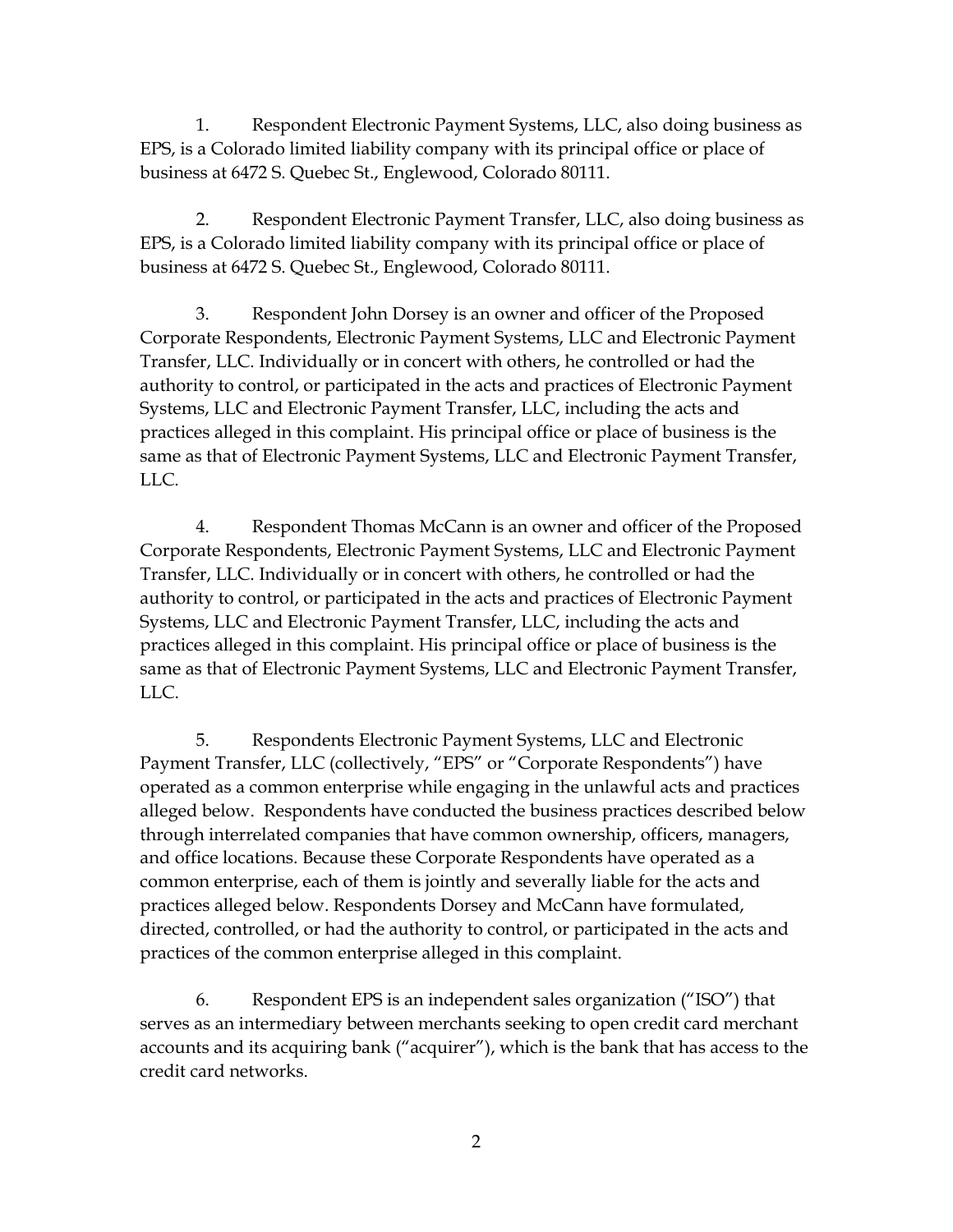7. The acts and practices of Respondents alleged in this complaint have been in or affecting commerce, as "commerce" is defined in Section 4 of the Federal Trade Commission Act.

#### **Respondents' Business Activities**

 Now Funding ("MNF" or "MNF scam") for telemarketing worthless business 8. In 2013, the FTC sued a deceptive telemarketing scam called Money opportunities to consumers and falsely promising that consumers would earn thousands of dollars in income.

 9. The principals of the MNF scam went to great lengths to hide their consumers' credit cards but make it difficult to trace the money back to MNF, MNF through a single merchant account in the name of MNF. identities behind a large number of phony "businesses." In order to charge engaged in a credit card laundering scheme whereby its principals and employees created numerous fictitious companies. Those fictitious companies, through a sales agent, submitted applications for merchant accounts to Respondents; Respondents then opened merchant accounts in the names of these fictitious companies, and victim credit card charges were processed through those accounts, rather than

10. The practice of processing credit card transactions through another company's merchant accounts is called "credit card laundering" or "factoring" in the credit card industry. It is strictly forbidden by the credit card companies and is illegal under the Telemarketing Sales Rule ("TSR"), 16 C.F.R. Part 310.

 the consumer and the consumer's bank and, on the other, the merchant and the merchant's bank; between them are the credit card networks (e.g., VISA) and other 11. The banking system behind credit card processing involves a complex series of exchanges involving numerous entities. These entities include, on one side, third parties such as "independent sales organizations" involved in processing a transaction.

 12. In 2012 and 2013, EPS served as the ISO for the entities involved in the MNF scam.

 companies, and helped set up merchant accounts with its acquirer for these fictitious 13. EPS engaged in the underwriting and approval of MNF's fictitious companies. Using the services of two payment processors, EPS enabled more than \$4.6 million in MNF transactions to be processed through these and other fraudulent merchant accounts.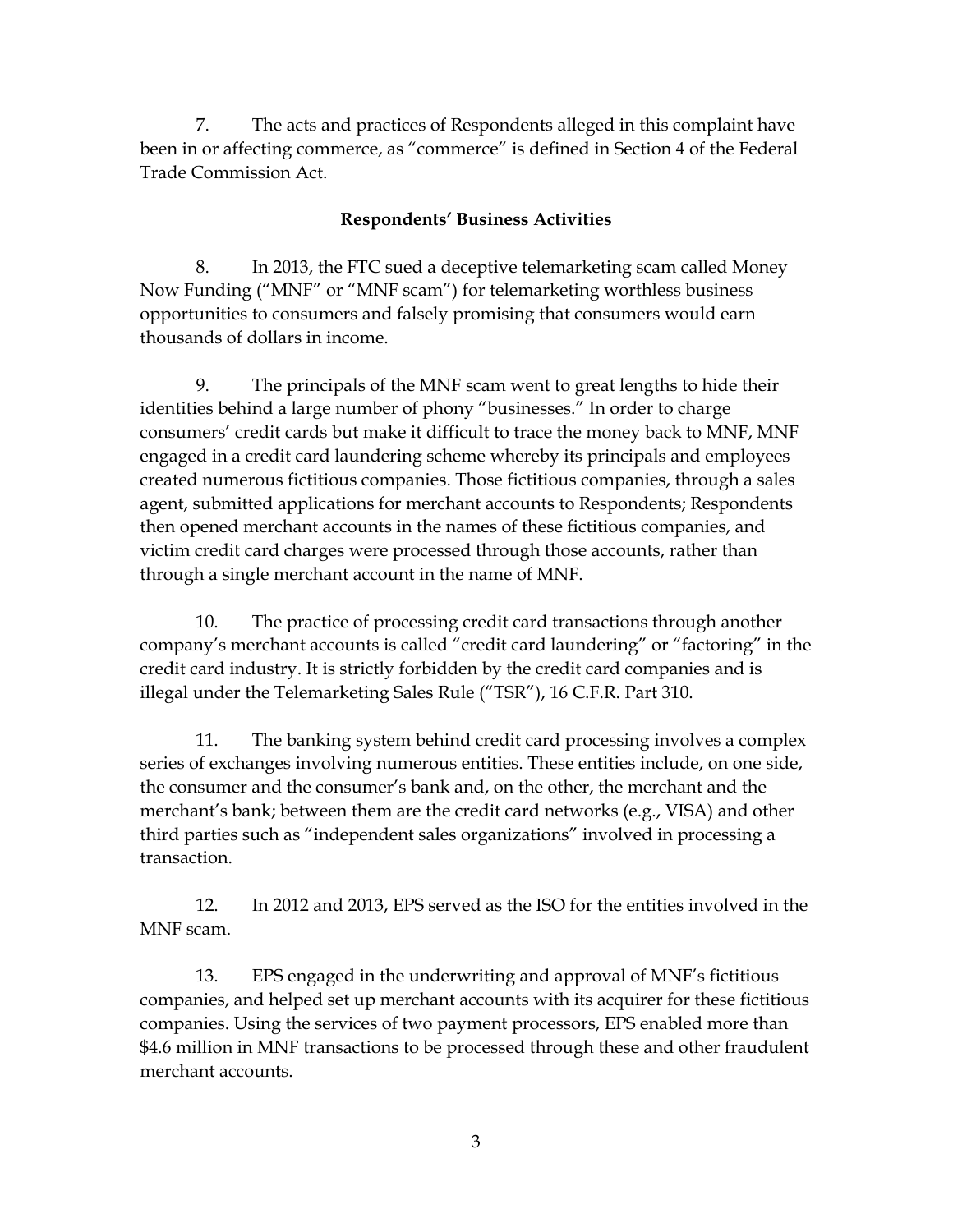14. EPS used "sales agents" to market its processing services to merchants. Three of these sales agents, Jay Wigdore, Michael Abdelmesseh, and Nikolas Mihilli, directly participated in the MNF credit card laundering scheme.<sup>1</sup>

 15. Wigdore submitted the merchant applications for the MNF fictitious were then processed through the fictitious company accounts. companies to EPS, and EPS opened merchant accounts for them. MNF's transactions

16. The MNF scam operated through a web of interrelated companies, including "Rose Marketing." When consumer complaints about MNF's scam mounted, threatening exposure of the scam, the principals and employees behind MNF changed the scheme's name and created new companies to continue operating the scam, under different and constantly changing names.

#### **The Money Now Funding Litigation**

 17. The FTC filed an action against MNF and its related and successor companies on August 5, 2013, alleging that the deceptive and fraudulent business opportunity scam violated the FTC Act, the Business Opportunity Rule, and the Telemarketing Sales Rule. *FTC v. Money Now Funding, LLC*, *et al.*, CV 13-01583-PHX-ROS (D. Ariz. 2013). The complaint, which was amended on December 16, 2013, alleged, among other things, that MNF created fictitious companies supposedly owned by various MNF employees and applied for merchant accounts under these fictitious companies, and that MNF then used such merchant accounts to launder its credit card transactions.

 18. In 2015, the FTC settled with many of the MNF defendants, obtaining summary judgment against certain MNF defendants, and entered default judgments court orders banning eighteen individual defendants from selling business or workat-home opportunities. Also in 2015, the court granted the FTC's motion for

<span id="page-3-0"></span><sup>&</sup>lt;sup>1</sup> The FTC brought an action in 2017 in federal court against two groups of defendants: (1) EPS, its owners, and an employee; and (2) Wigdore, his companies,  and related companies and individuals*. FTC v. Electronic Payment Solutions of*  Abdelmesseh; Nikolas Mihilli and his company, Dynasty Merchants, LLC; and Jay injunctive relief. *See id.*, ECF No. 366 (Aug. 11, 2021). The FTC will dismiss that federal court complaint after the settlement of this administrative complaint is *America, Inc., et al.*, No. CV-17-02535-PHX-SMM (D. Ariz., July 28, 2017). The following defendants settled claims with the FTC: Michael Peterson; Michael Wigdore and his companies, Electronic Payment Solutions of America, Inc., and Electronic Payment Services, Inc. The Court granted summary judgment for the FTC against EPS, Dorsey and McCann as to liability under the FTC Act and the Telemarketing Sales Rule, but denied summary judgment as to the availability of approved.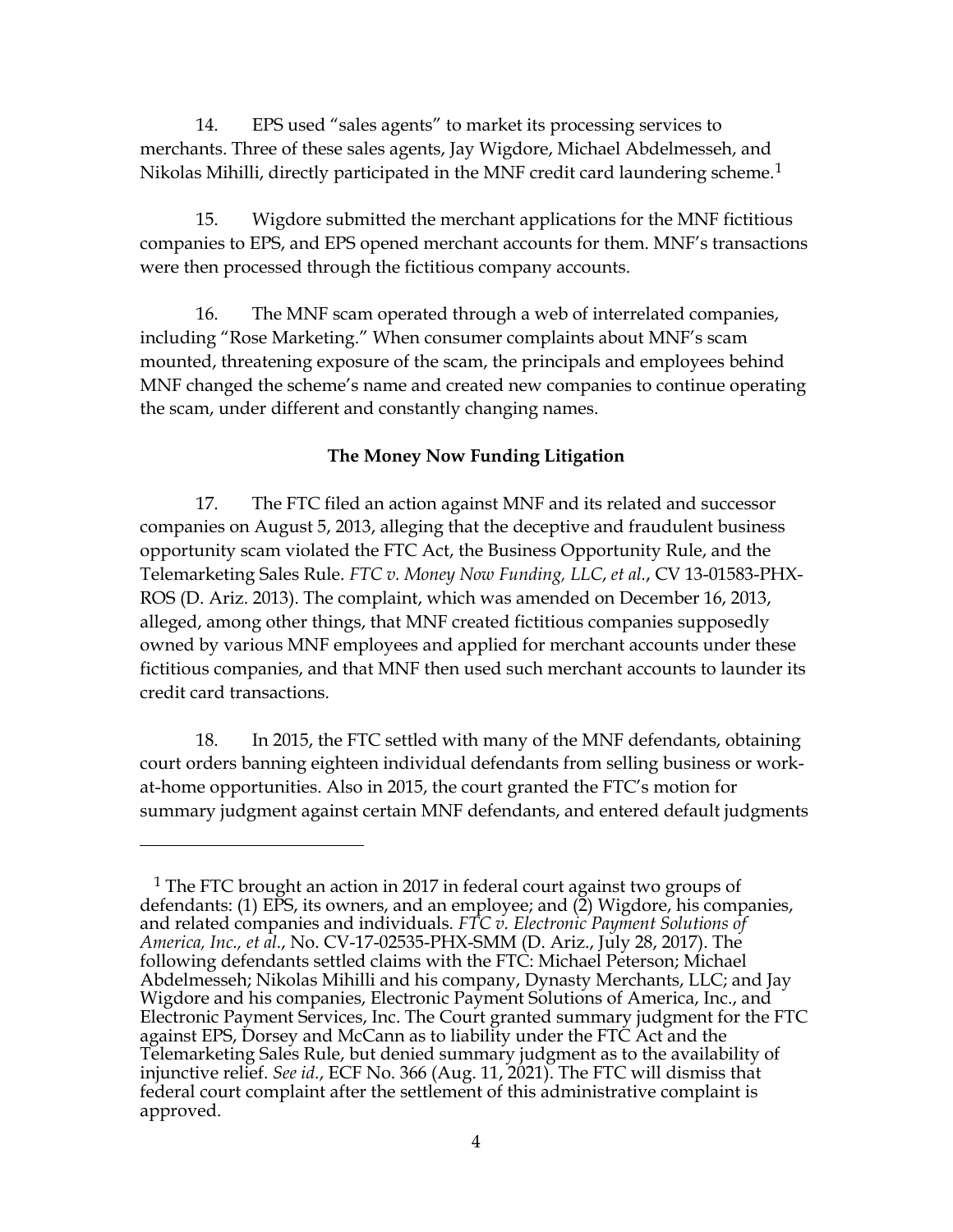against the remaining MNF defendants, resulting in the entry of permanent injunctions and monetary judgments.

19. In granting the FTC's motion for summary judgment against MNF, the court found that MNF was a multi-million-dollar scheme to defraud consumers.

 charges against four individuals involved in the MNF scam. As of January 25, 2017, all four had entered guilty pleas, with the lead defendant agreeing to a five-year 20. In 2016, the Arizona Attorney General's office brought criminal prison term.

## **Background on Credit Card Laundering**

 21. In order to accept credit card payments from consumers, a merchant must establish a "merchant account" with a merchant acquiring bank (as noted above, also referred to as an "acquirer"). A merchant account is a type of account that allows businesses to process consumer purchases by a credit or debit card.

 22. The acquirer is the entity that has access to the credit card associations (such as Mastercard and VISA), and through which merchant accounts are established. Without a merchant account obtained through an acquirer, merchants are unable to process consumer credit or debit card sales transactions.

 sign up merchants for merchant accounts with the acquirer. In some cases, ISOs acquirer's merchant processing program (directly or through the services of thirdparty processors), and monitor the merchants' transactions. 23. Acquirers commonly enter into contracts with ISOs, who solicit and engage in the screening and underwriting of prospective merchants, operate the

 their registered ISOs, to comply with detailed rules governing the use of the card networks. These rules include screening and underwriting merchants to ensure that they are legitimate bona fide businesses, and to screen out merchants engaged in 24. The credit card associations ("card networks"), such as VISA and Mastercard, require all participants in their networks, including the acquirers and potentially fraudulent or illegal practices. The rules also prohibit credit card laundering.

 25. Merchants that pose a greater risk of fraud or financial loss to the ISO, acquirer, and card networks may be denied merchant accounts. For example, the ISO or acquirer may be concerned that the merchant is engaged in deceptive marketing, illegal activity or will generate excessive rates of transactions returned by consumers ("chargebacks").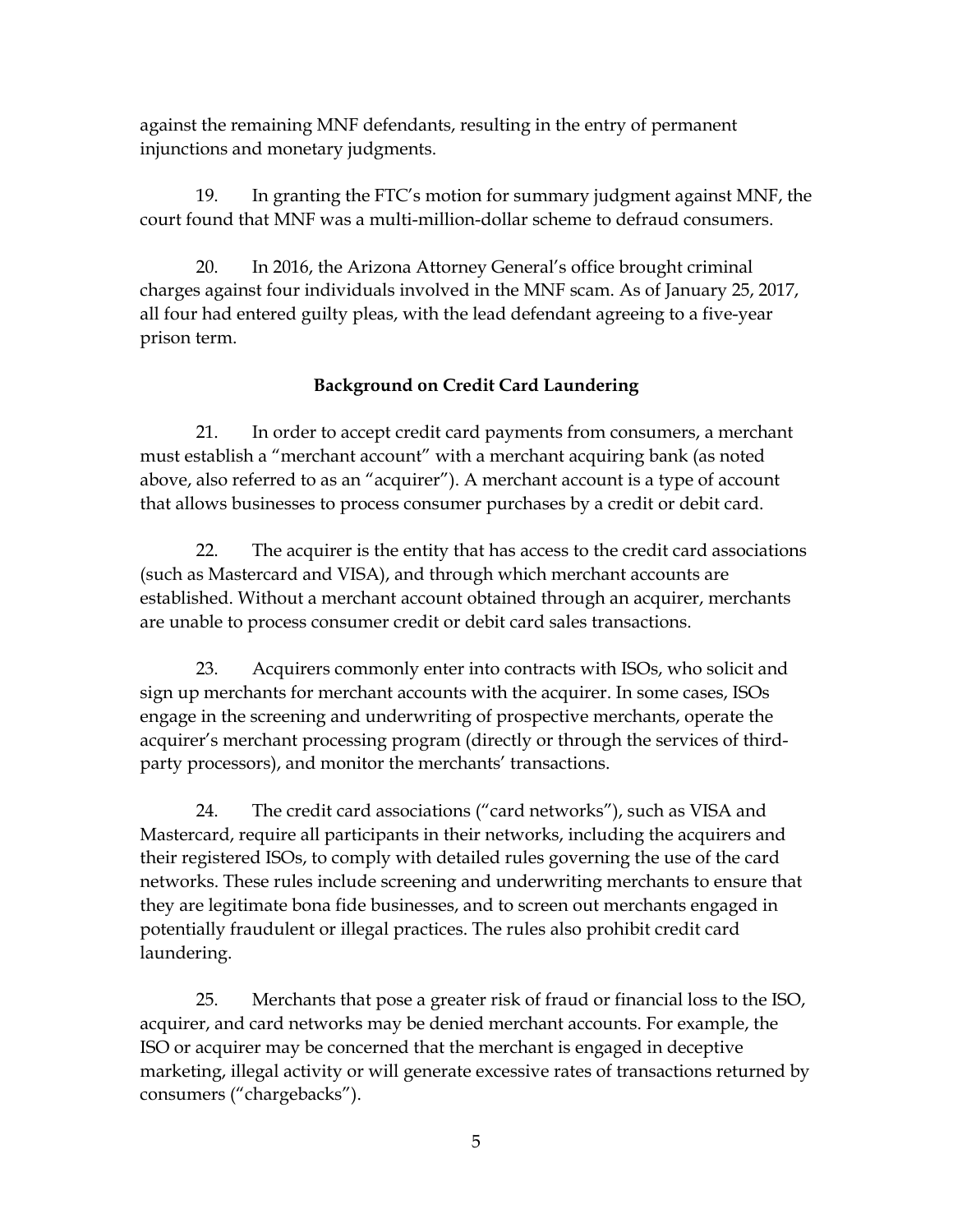26. Consumers initiate "chargebacks" when they dispute credit card card to the consumer. When a consumer successfully disputes the charge, the directly or through its ISO or payment processor. charges by contacting their "issuing bank," which is the bank that issued the credit consumer's issuing bank credits the consumer's credit card for the disputed amount, and then recovers the chargeback amount from the acquirer (the merchant's bank). The acquirer, in turn, collects the chargeback amount from the merchant, either

 fraud monitoring programs. For example, if a merchant generates excessive levels of program, the merchant is subject to additional monitoring requirements and, in 27. In order to detect and prevent illegal, fraudulent, or unauthorized merchant activity, the card networks operate various chargeback monitoring and chargebacks that trigger the thresholds set under VISA's chargeback monitoring some cases, penalties and termination.

28. In recent years, credit card laundering has become a common practice of fraudulent merchants who cannot meet a bank's underwriting criteria or who cannot obtain merchant accounts under their own names (whether because of excessive chargebacks, complaints, or other signs of illegal activity).

 account, it often engages in laundering to conceal its true identity from consumers, 29. Even when the fraudulent merchant can qualify for a merchant the acquirer, the card networks, and law enforcement agencies.

 companies. Once the merchant accounts are approved, the fraudulent merchant then 30. To conceal their identities, fraudulent merchants often create shell companies to act as fronts, and apply for merchant accounts under these shell launders its own transactions through the shell company's merchant accounts.

 acquirer, fraudulent merchants often spread out their sales transaction volume 31. Fraudulent merchants often generate excessive rates of "chargebacks" from consumers who dispute the credit card charges. To avoid triggering the card networks' chargeback monitoring programs and attracting the scrutiny of the across multiple merchant accounts—a practice commonly referred to as "load balancing."

 32. Because the VISA and Mastercard chargeback monitoring programs apply only to merchants with at least 100 chargeback transactions per month, fraudulent merchants can manipulate the system and avoid chargeback monitoring by spreading their transactions across multiple merchant accounts and ensuring that no single account has more than 100 chargebacks per month. They can also avoid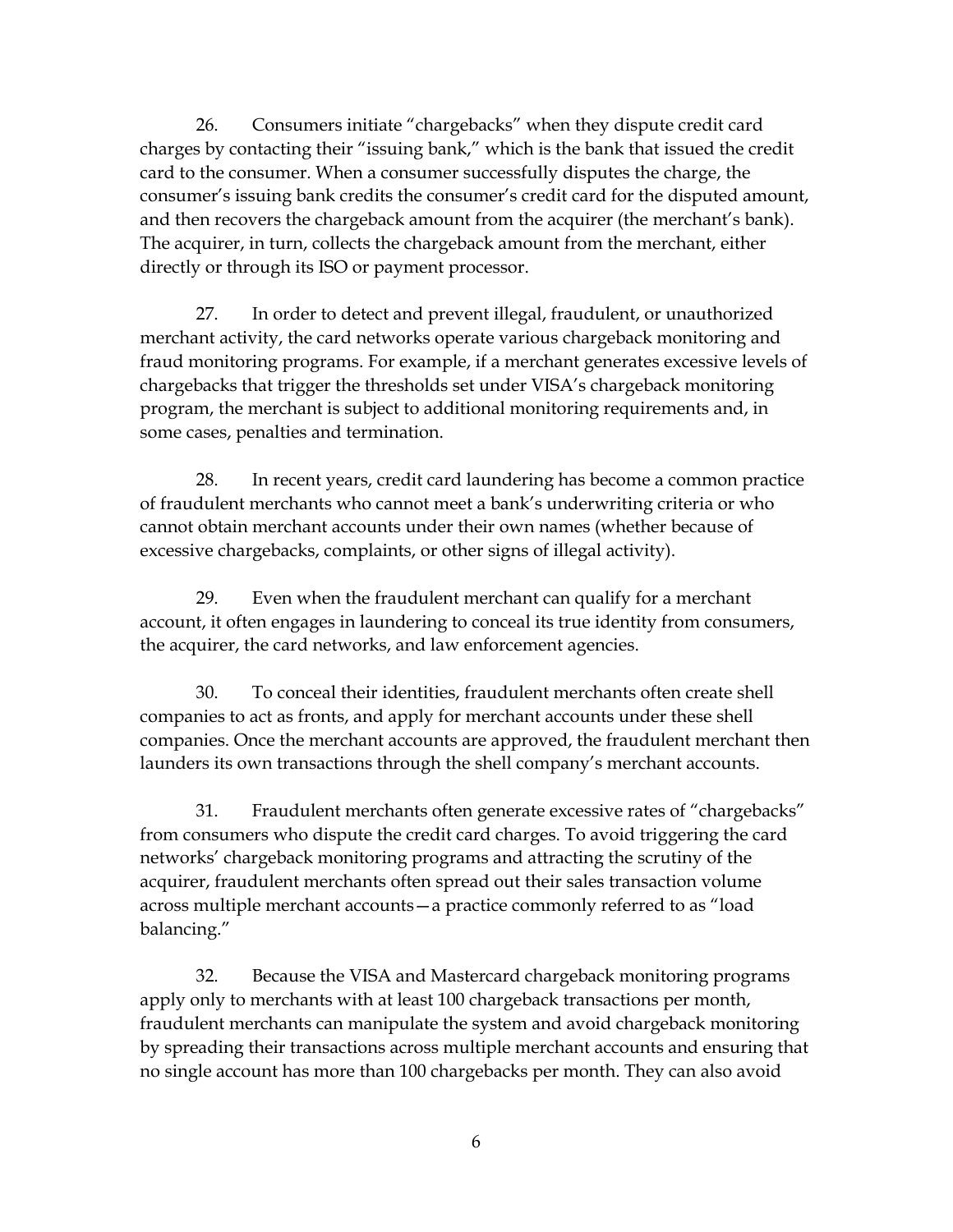triggering the monitoring programs by simply processing for short time periods, such as for a few weeks, that fall below the monitoring programs' time thresholds.

 merchant accounts in order to circumvent the underwriting requirements or volume by applying for numerous low-volume merchant accounts in the names of 33. In addition to evading the card networks' merchant monitoring programs, fraudulent merchants sometimes spread their transactions across multiple monitoring programs of the ISO's acquirer. For example, if the acquirer's underwriting rules are more lenient for merchants with lower projected sales volume, fraudulent merchants can artificially lower the merchant's projected sales fictitious companies, thereby obtaining the acquirer's underwriting approval that the merchant otherwise would not be able to obtain.

 34. By spreading out merchant transactions across numerous and fraudulent merchants and unscrupulous ISOs can cause an enormous amount of economic harm to consumers, before their transactions are detected or terminated by the ISO's acquirer or the card networks. constantly changing fraudulent merchant accounts over short time periods,

## **Respondents' Acts and Practices Related to MNF Credit Card Laundering**

 and to prevent the acquirer and card networks from scrutinizing and terminating its merchant account, MNF engaged in a scheme with Wigdore and his associates to 35. The MNF scam, in which consumer-victims were persuaded to make purchases over the telephone, relied on MNF having the ability to accept victim funds via credit and debit cards without raising fraud alerts. To conceal its identity apply for at least 43 (forty-three) fraudulent merchant accounts, each under a different fictitious name, through which MNF could launder charges to consumers' credit or debit card accounts.

 each using the name of a MNF principal or employee as the straw owner or Now Funding. 36. As part of this scheme, MNF created numerous fictitious companies, purported principal of the company. These phony companies did not engage in any actual business. Thus, for example, one fictitious company was called "D&D Marketing," the supposed owner of which was actually an MNF employee with the initials "D.D." When consumer-victims signed up for the MNF business opportunity and made a payment, their credit card statements would show a charge made by a company they had never heard of, such as "D&D Marketing," rather than Money Now Funding.<br>
7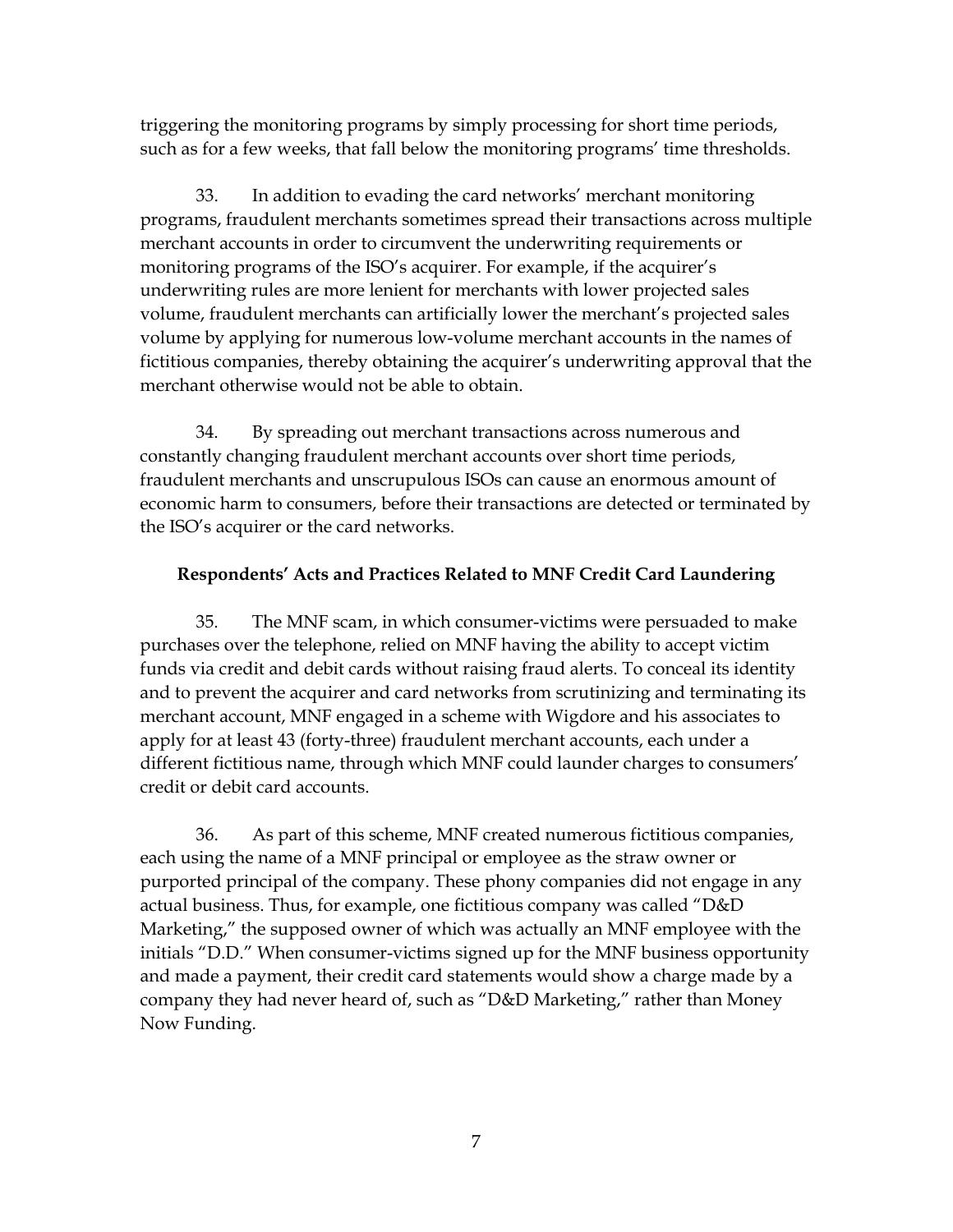37. In 2012, Wigdore, as a sales agent, submitted phony merchant applications on behalf of 23 MNF-related fictitious companies to EPS for EPS's underwriting approval.

 38. When applying for a merchant account, merchants often submit with the application a copy of a voided check drawn on their business bank account, with account. the understanding that credit card sales revenues will be transferred into this

 doctored to reflect an account holder, i.e., the fictitious company, that was not the true account holder for that account number. The account number printed on the bottom of each check corresponded with one of 23 different bank accounts at J.P. company controlled by Wigdore's associate, Mihilli. 39. For each of the 23 fraudulent merchant applications, Wigdore attached a falsified voided preprinted check that purported to reflect the existence of a business bank account in the name of that fictitious company. Each check had been Morgan Chase Bank ("Chase"), each in the name of Dynasty Merchants, LLC, a

40. After receiving the fraudulent applications from Wigdore, EPS approved all 23 applications, set up merchant accounts for each fictitious company, and immediately began processing for these accounts through EPS's acquirer, Merrick Bank ("Merrick").

41. When MNF transactions were processed through the 23 fraudulent merchant accounts in the names of the fictitious companies, the sales revenues from these transactions were automatically transferred into the 23 Dynasty Chase Accounts, and subsequently transferred into a "Master Account" at the same bank, also held in the name of Dynasty.

 42. From the Dynasty "Master Account," funds were divided up and MNF scam, and individually to Abdelmesseh and Mihilli. eventually paid to a company owned by Wigdore, companies affiliated with the

 contained the following false information: (1) the name of the fictitious company was listed as the account holder of the merchant bank account, when the true 43. The scheme allowed MNF to obtain merchant accounts based on false information in the merchant applications. Specifically, each merchant application was listed as the applicant, when the true applicant was the principal(s) of the MNF scam; (2) the name of the straw owner was listed as the owner of the business, when the true owner was the owner(s) of the MNF scam; and (3) the fictitious company account holder was Dynasty Merchants, LLC.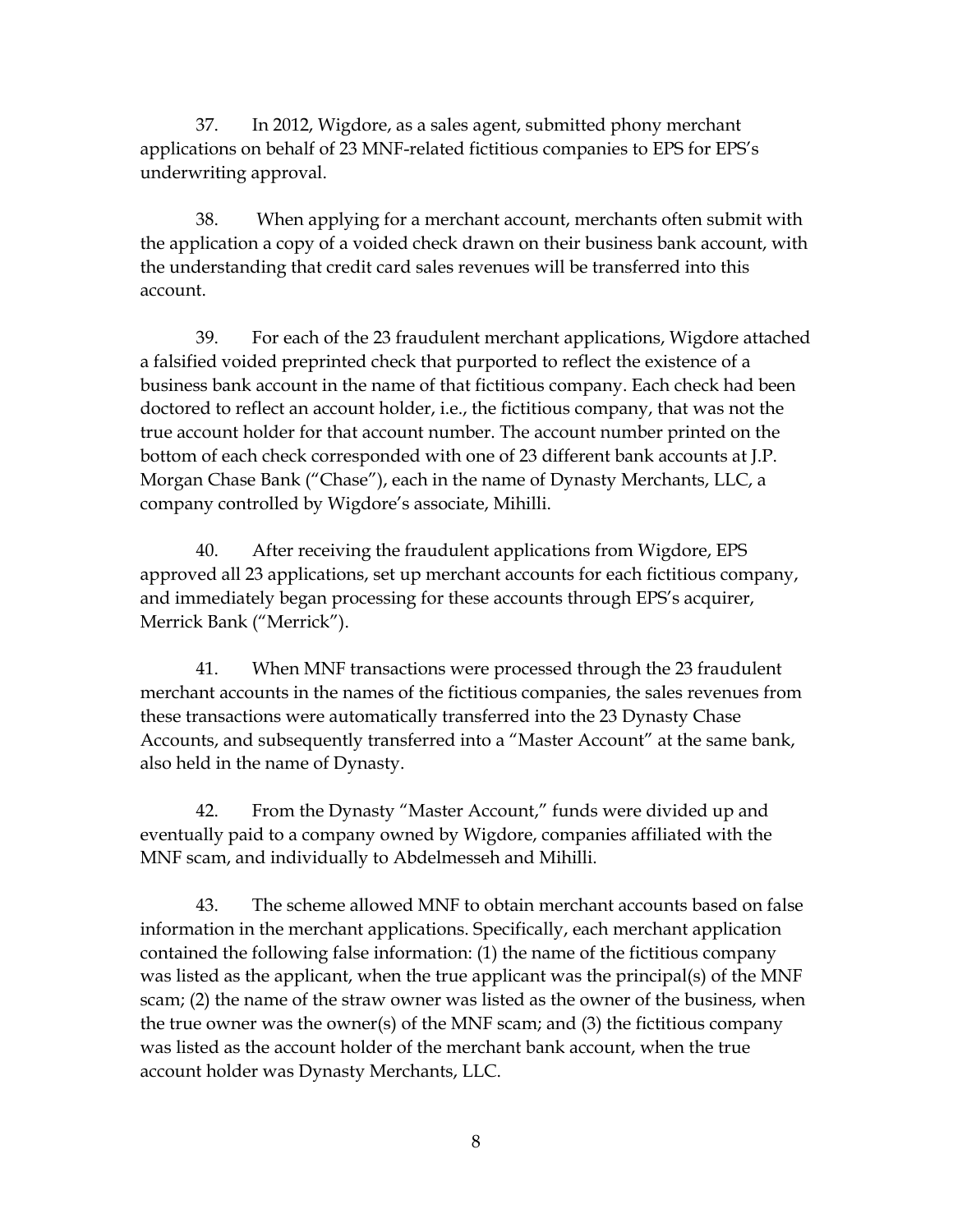44. In 2013, the principals, employees and associates of MNF changed the applications, opened merchant accounts for the companies at Merrick, and MNF fraudulent scheme's name and continued operating the same scam through newly created companies and aliases. Wigdore and his associates submitted to EPS phony applications for these fictitious companies. In turn, EPS approved the phony continued processing transactions for the MNF scam through these fraudulent merchant accounts.

45. Throughout 2012 and 2013, EPS—by underwriting and approving the MNF-related businesses for processing, establishing merchant accounts for these entities with Merrick, and processing for these merchant accounts—enabled MNF to charge consumers' credit or debit card accounts for its non-existent services.

 scam could not have obtained the fraudulent merchant accounts established at 46. Without the ISO and processing services provided by EPS, the MNF Merrick, through which their credit card transactions were processed.

 Mot. To Quash (ECF No. 9), *Electronic Payment Transfer, LLC v. Federal Trade*  continued while Wigdore served a 57-month sentence on a federal fraud conviction 47. According to statements made by EPS in court filings in July 2016 (see *Commission and Citywide Banks*, No. CV-01653-RBJ (D. Colo. July 11, 2016)), EPS's relationship with Wigdore dated back to approximately [2](#page-8-0)004.<sup>2</sup> This relationship from 2006 to 2009; during this period Wigdore's wife, Sandy Wigdore, continued acting as a sales agent for EPS.

48. EPS's principal, Respondent Thomas McCann, was aware of Wigdore's criminal history, but continued using Wigdore as EPS's sales agent.

 49. EPS has held itself out as a processor for "High Risk" businesses that card processing services, as compared to its competitors who had a "60% Approval have difficulty finding banks willing to accept their business. EPS's website has stated that it had a "98% Approval Rate" for merchants who applied for its credit Rate."

<span id="page-8-0"></span> <sup>2</sup>*Electronic Payment Transfer, LLC v. Federal Trade Commission and Citywide Banks*, August 2016 upon agreement of the parties. 9 No. 16-cv-1653 (D. Colo. filed June 28, 2016) was an action brought by EPS to enjoin a bank from complying with a civil investigative demand that the FTC had lawfully issued to the bank during its investigation of this matter. The case was dismissed in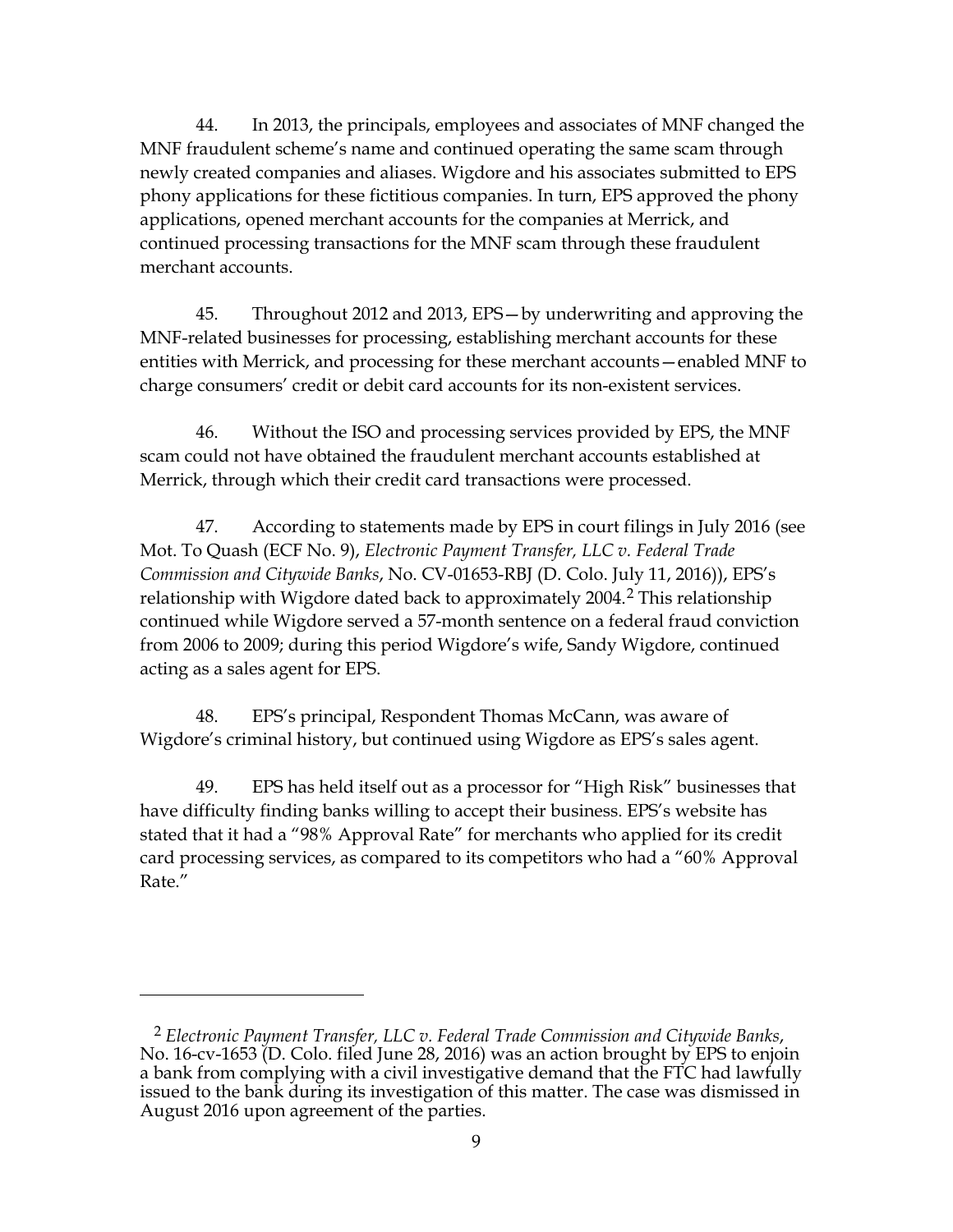verify the identity of the merchant and the legitimacy of the merchant's business, transactions of such merchant will reflect bona fide business between the merchant networks' rules and various fraud monitoring programs. As a registered ISO with 50. As an ISO for Merrick, EPS was required to comply with Merrick's underwriting rules for screening merchants, which included guidelines designed to and to screen out merchants potentially engaged in fraud. Indeed, Merrick's policy required EPS to verify "that each merchant is a bona fide business and that the and the cardholder, and will not violate any applicable provision of law." EPS was also required to monitor its merchants' transactions, update merchant information in the merchant database, and ensure that its merchants complied with the card VISA (through Merrick), EPS also was required to comply with VISA's rules and regulations.

 51. However, rather than verify its merchants' identities, EPS opened underlying merchant and submitted them to Merrick. By submitting those chargeback monitoring programs that were designed to detect and prevent merchant accounts in the names of numerous fictitious companies for the same applications, EPS also enabled MNF to evade the various card network fraud and fraudulent activity.

 laundering shows that EPS: (a) ignored obvious warning signs of fraud, including even after Merrick noticed signs of fraud and instructed EPS to stop. 52. The chronology of EPS's involvement in the MNF scam's credit card the likely presence of credit card laundering, (b) concealed from Merrick (the acquirer) and the card networks the true identity and nature of the MNF-related fictitious companies, and (c) made every effort to continue processing for the fictitious companies, and other merchants related to Wigdore and his associates,

 with the alias being at [kmamarketingsvcs.com](https://kmamarketingsvcs.com) – KMA had chargeback issues with us 53. On May 24, 2012, Merrick informed EPS's then-Risk Manager Michael Peterson that it had declined three merchant applications because the alleged principals of these merchants all shared the same email address as the principal of the merchant KMA Merchant Services, a Wigdore-related account owned by Wigdore's associate Michael Abdelmesseh, that Merrick had previously terminated. Merrick noted that the three declined merchants "have principal email addresses in the past."

 54. One week later, on May 31, 2012, Merrick declined yet another application, again informing Peterson that the merchant "also appears to be linked to KMA Marketing which has had chargeback issues with us."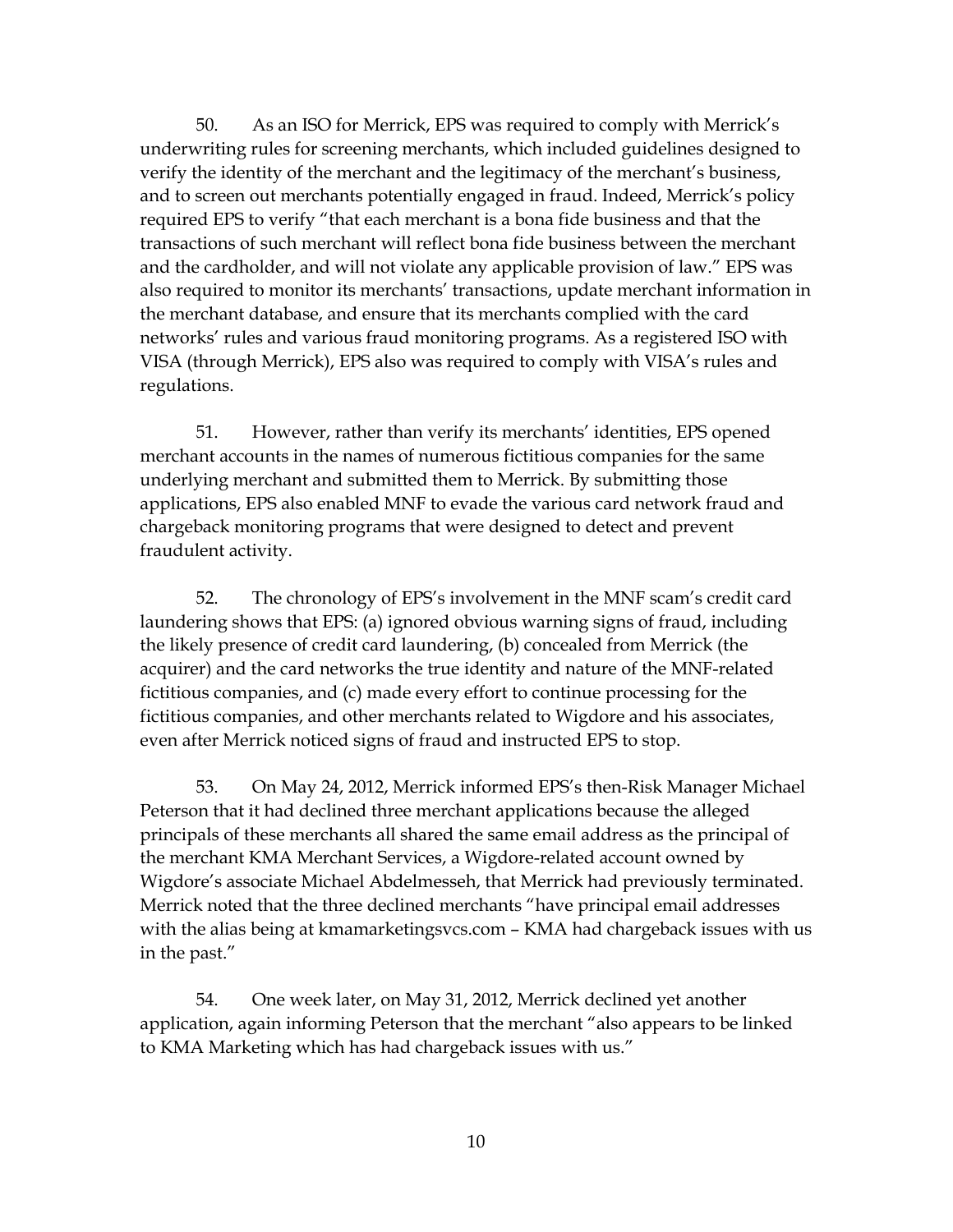55. Two weeks later, on June 14, 2012, Merrick declined four more merchant applications, this time highlighting the fact that all four applications had been referred to EPS by the same sales agent ("sales channel 2088," a sales office number that EPS had assigned to KMA, acting as its sales agent), and that the merchants were all "home-based marketing companies," a business model that Merrick had indicated was often problematic.

 merchant applications to Merrick that had been referred by EPS's "sales agent" KMA, without informing Merrick that KMA was the underlying sales agent who 56. Despite these rejections and Merrick's repeatedly-stated desire not to do business with companies linked to KMA, Peterson continued to submit new had referred those applications to EPS.

 to EPS in 2012 indicated that the sales agent was "Jay Wigdore" of sales office "2088." As noted above, this was the number EPS had assigned to its sales agent entity whose own business (as an EPS client merchant) Merrick had repeatedly red flags, as described below. EPS approved them all. 57. Each of the 23 MNF-related merchant applications Wigdore submitted KMA, although on their face the applications did not mention KMA directly. In addition to the fact that the applications were referred by the sales agent KMA, an rejected due to concerns about fraud, these applications from 23 supposedly different merchants appeared virtually identical and contained numerous suspicious

- area. The "business description" provided for most of the merchants was extremely vague, almost always identical (i.e., "marketing and advertising"), and provided no specific a) Almost all the merchants were located in the Phoenix, Arizona description of the product or service being sold.
- attached doctored checks was drawn on Chase bank and had b) The 23 supposedly separate merchants attached facially suspect checks that appeared almost identical in form. Each of the the same bank routing number, indicating the same bank branch. Almost all of them bore the same check number: "1001." The fact that 23 supposedly different merchants all purported to hold accounts at the same bank branch and submitted virtually identical checks (almost always bearing the same check number) was an indicator that they were likely related to each other or to the same underlying merchant. Despite these red flags, EPS did not verify the legitimacy of the 23 bank accounts at Chase.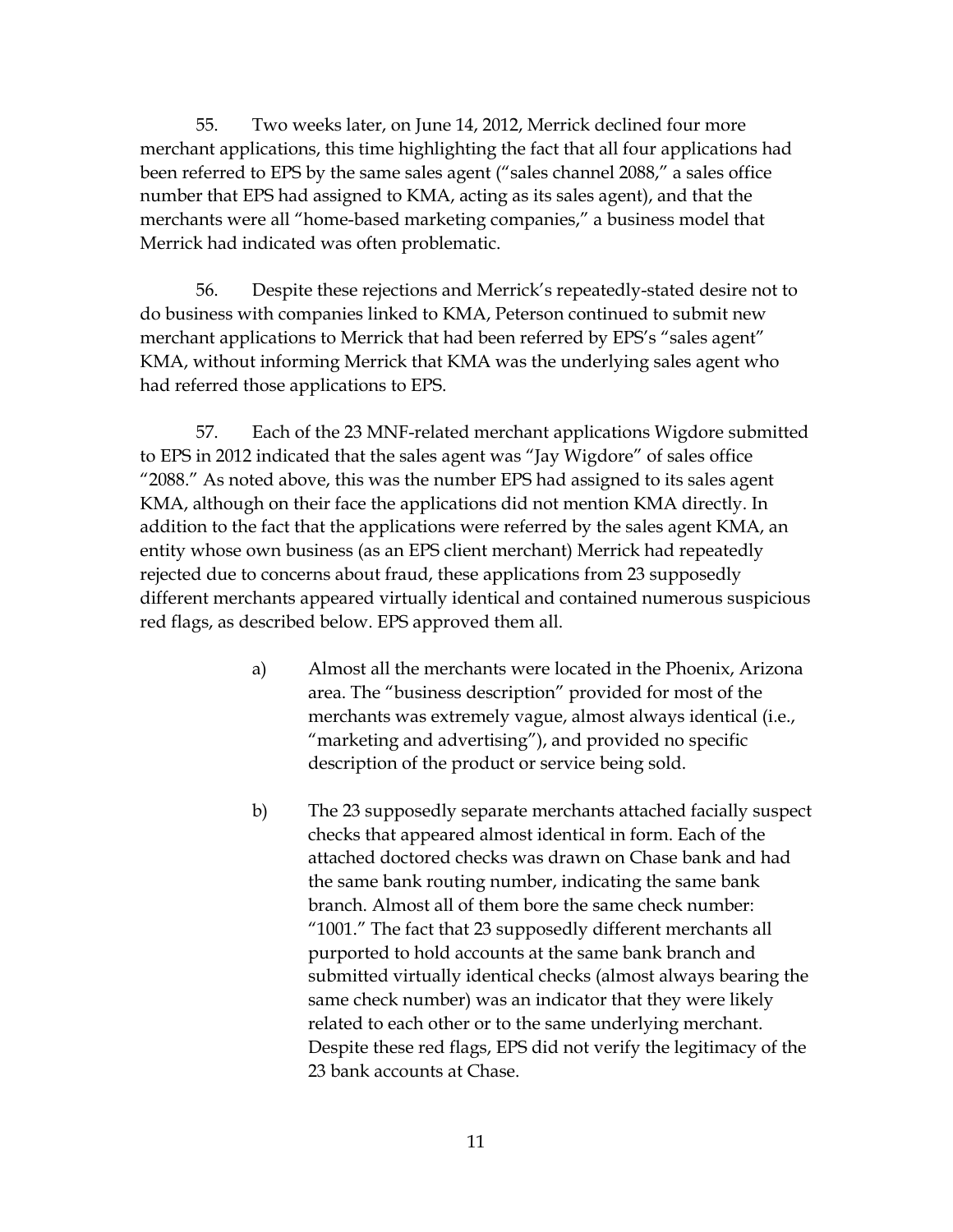- reports for each of the 23 fictitious companies. For most of the merchants, the credit reports indicated that the principals or obvious questions about the financial health of the merchants c) During the initial underwriting stage, EPS obtained credit owners of the businesses had low credit scores, poor credit ratings, and owed substantial outstanding debts, raising and the nature of their businesses. EPS nonetheless approved these merchants, without seeking to obtain additional information about the businesses or their financial viability.
- and evaluate samples of all relevant merchant marketing d) Although Merrick's underwriting policy required EPS to obtain materials and telemarketing scripts, the 23 merchant applications did not include copies of the merchants' marketing materials.
- the relevant web pages of the merchant's website for "high by EPS's employee specifically noted that the merchant did not e) Merrick's policy further required EPS to obtain screen prints of risk" merchants such as telemarketers; however, for at least six merchant applications, the "Initial Risk Evaluation" conducted have a valid merchant website.
- f) For at least five merchant applications, the address listed on the credit report did not match the address listed for the merchant on the merchant application.
- g) For at least five of the merchant applications, an attached Application Addendum form stated that "Jay Wigdore" was a co-owner or co-officer of the alleged merchant, in addition to another co-owner or co-officer whose name was listed on the application form.
- h) For five merchants, the merchant's business bank account was this obvious inconsistency, EPS nonetheless approved these listed on the application as "Comerica Bank," even though the checks attached to the applications indicated that the merchant's bank was Chase Bank, not Comerica Bank. Despite applications.

 accounts, it would have discovered that the true account holder for each of the 23 58. Had EPS sought to verify the legitimacy of the 23 merchant bank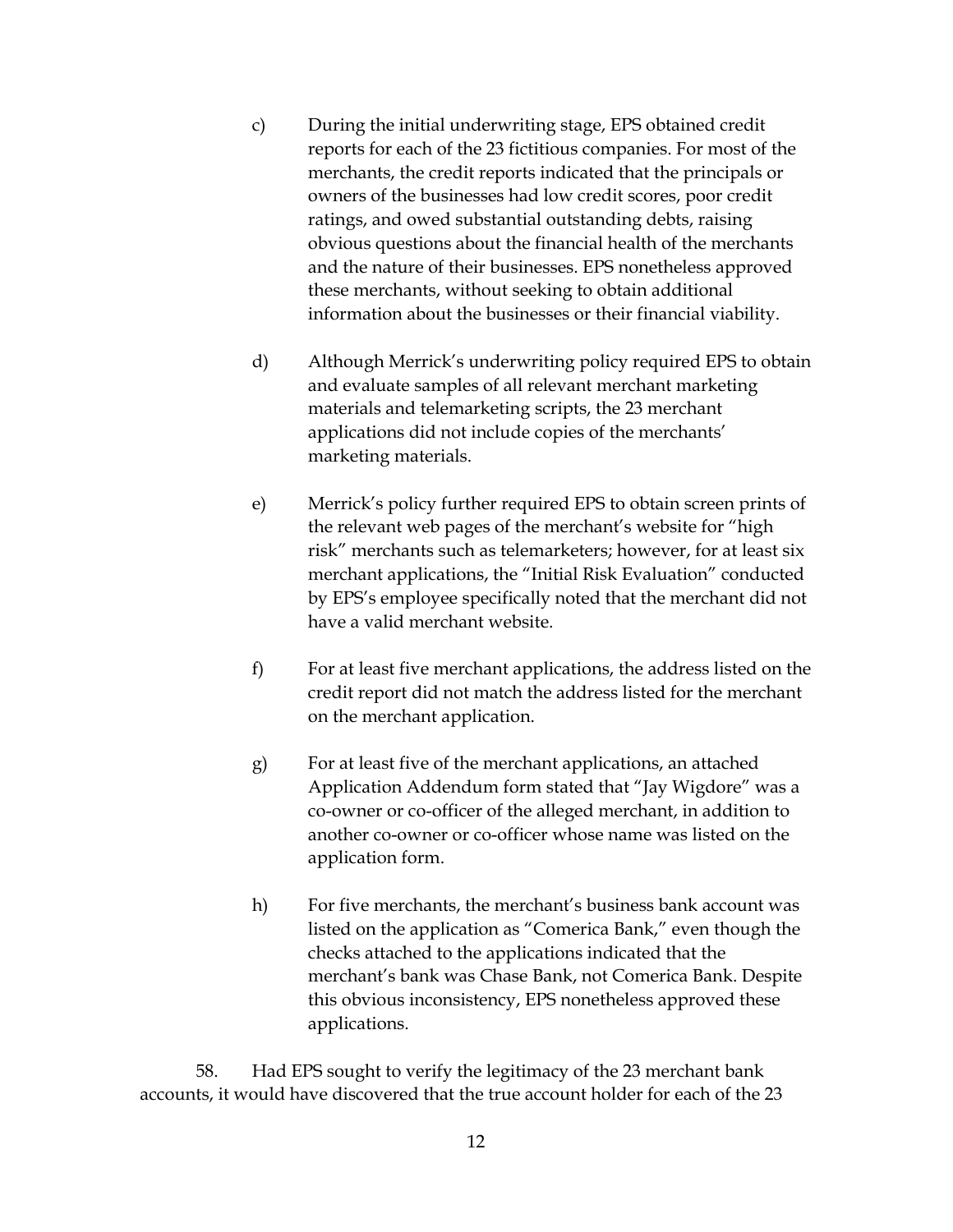Chase bank accounts was not the company whose name was printed on the check and listed on the merchant application, but a different company: Dynasty Merchants, LLC.

 Product/Service Profile" asked "How is the Product or Service Ordered or applications contained the handwritten response "over the phone," indicating 59. Many of the merchant applications for the MNF-related merchants submitted by Wigdore contained clear indications that the merchants were engaged in telemarketing. For example, a section on the application form entitled "Merchant Purchased (mail order, catalog, over the phone, in person, etc.)." The merchant telemarketing.

 assigned to all merchants. The MCC numbers 5966 and 5967 are used to indicate 60. Because telemarketers pose a higher risk of fraud, VISA rules require telemarketers to be classified and coded as "High Brand Risk Merchants." VISA rules further require that the correct Merchant Classification Code (or MCC) be inbound and outbound telemarketers, which are High Brand Risk Merchants.

 telemarketing. These monitoring requirements are designed to detect and prevent 61. VISA imposes heightened monitoring requirements for all merchants that are coded as High Brand Risk Merchants, including merchants engaged in merchants from processing fraudulent or illegal credit card transactions through VISA's network.

 merchants indicated that these entities were engaged in telemarketing, EPS concealed this fact by failing to assign to these entities the correct MCC number required for telemarketers. Instead, EPS entered MCC number 7311, which simply 62. Even though the merchant applications for many of the MNF-related refers to "advertising services."

 63. By not coding the MNF-related merchants as telemarketers and concealing this fact, EPS was able to avoid placing these merchants under the heightened monitoring program required by VISA for High Brand Risk Merchants.

 direct violation of Merrick's rules. 64. Also, Merrick's underwriting policy and rules prohibited EPS from processing for telemarketers (and other categories of merchants deemed by EPS to be "high risk"), prior to obtaining Merrick's approval. Even though the applications indicated that many of the MNF-related merchants were engaged in telemarketing, EPS began processing for these entities prior to obtaining Merrick's approval, in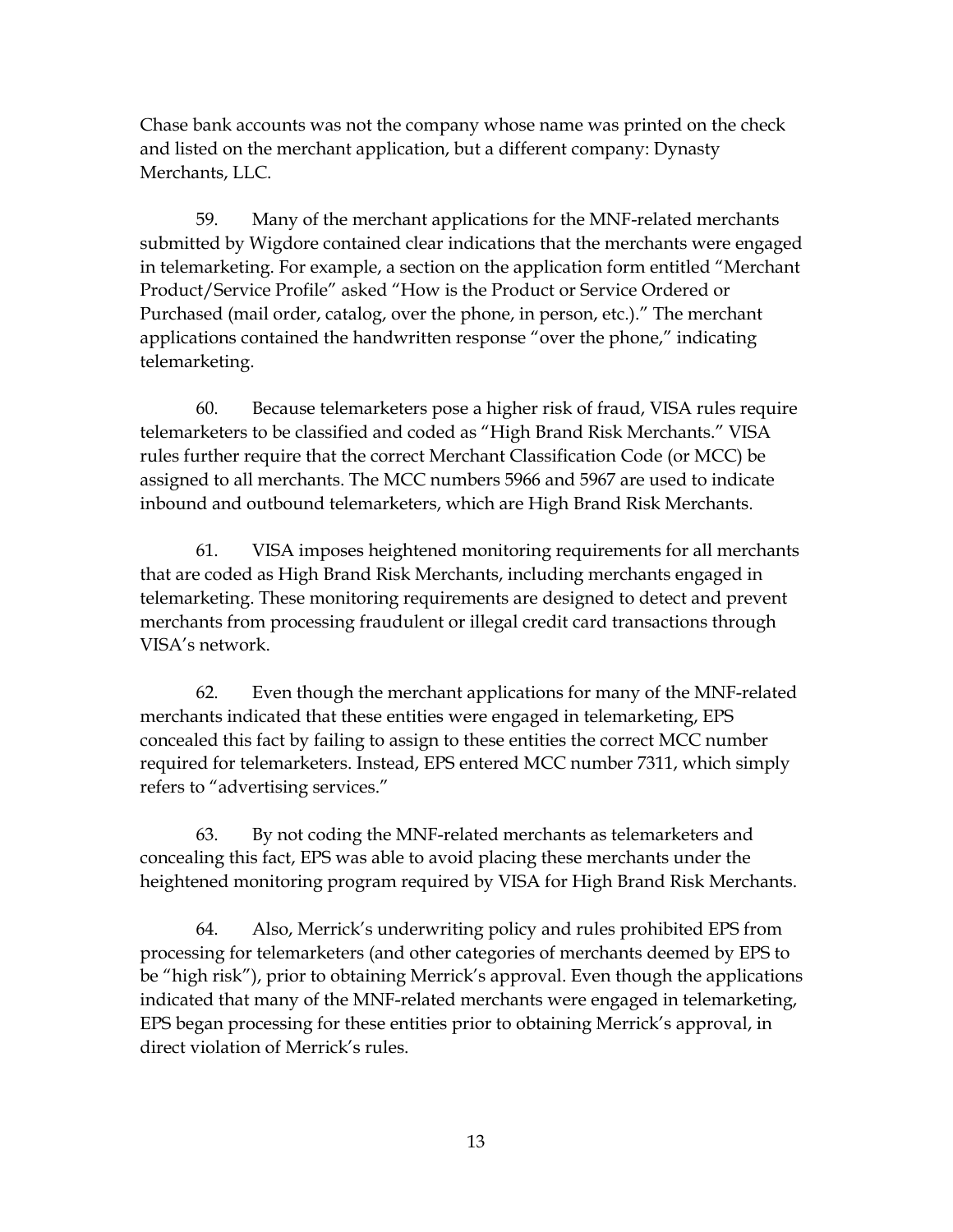before these companies were approved by Merrick, but EPS also began processing declined the applications for these same fictitious companies. 65. Not only did EPS begin processing for MNF's fictitious companies for certain MNF-related fictitious companies even after Merrick already had

 merchant applications approved and submitted by EPS on behalf of MNF-related companies, in some cases for more than two months after they had been declined by 66. Between May 2012 and June 2012, Merrick declined 11 fraudulent fictitious companies. EPS nonetheless continued processing for these fictitious Merrick.

 67. By the end of June 2012, EPS had processed more than \$573,000 in just two weeks to eight weeks per merchant—short time periods (between two and eight weeks) that fall below VISA's chargeback monitoring program thresholds. transactions for the 11 declined fictitious companies, for time periods ranging from

 Wigdore to EPS, between July 24, 2012 and September 5, 2012. 68. Although Merrick had declined 11 applications that Wigdore had referred to EPS by late June 2012, EPS nonetheless approved and forwarded to Merrick seven additional fraudulent merchant applications, also submitted by

 suspect checks indicating that the merchants all banked at the same bank ("Chase") bank was Comerica, even though they attached a Chase bank check. The credit amount" of \$144,904 owed by the merchant, while the credit report for another report for a third merchant did not match the merchant address listed on the application. For four of the merchants, the initial risk review conducted by an EPS merchant had been submitted or found. Despite these obvious red flags, EPS 69. These seven new applications appeared suspiciously similar to the 11 applications that Merrick had previously declined. They attached the same facially and had the same routing number. Four applications indicated that the merchant's report for one merchant indicated an extremely poor credit score and a "past due merchant showed a "past due amount" of \$24,344. The address listed on the credit employee specifically noted that no marketing materials or web listings for the approved all seven applications.

70. As it had before, EPS allowed payments to be processed through these seven new accounts for short time periods, typically ranging from three to seven weeks.

71. Merrick's underwriting policy required EPS to monitor its client merchants' transactions "in order to detect unusual or unacceptable trends in such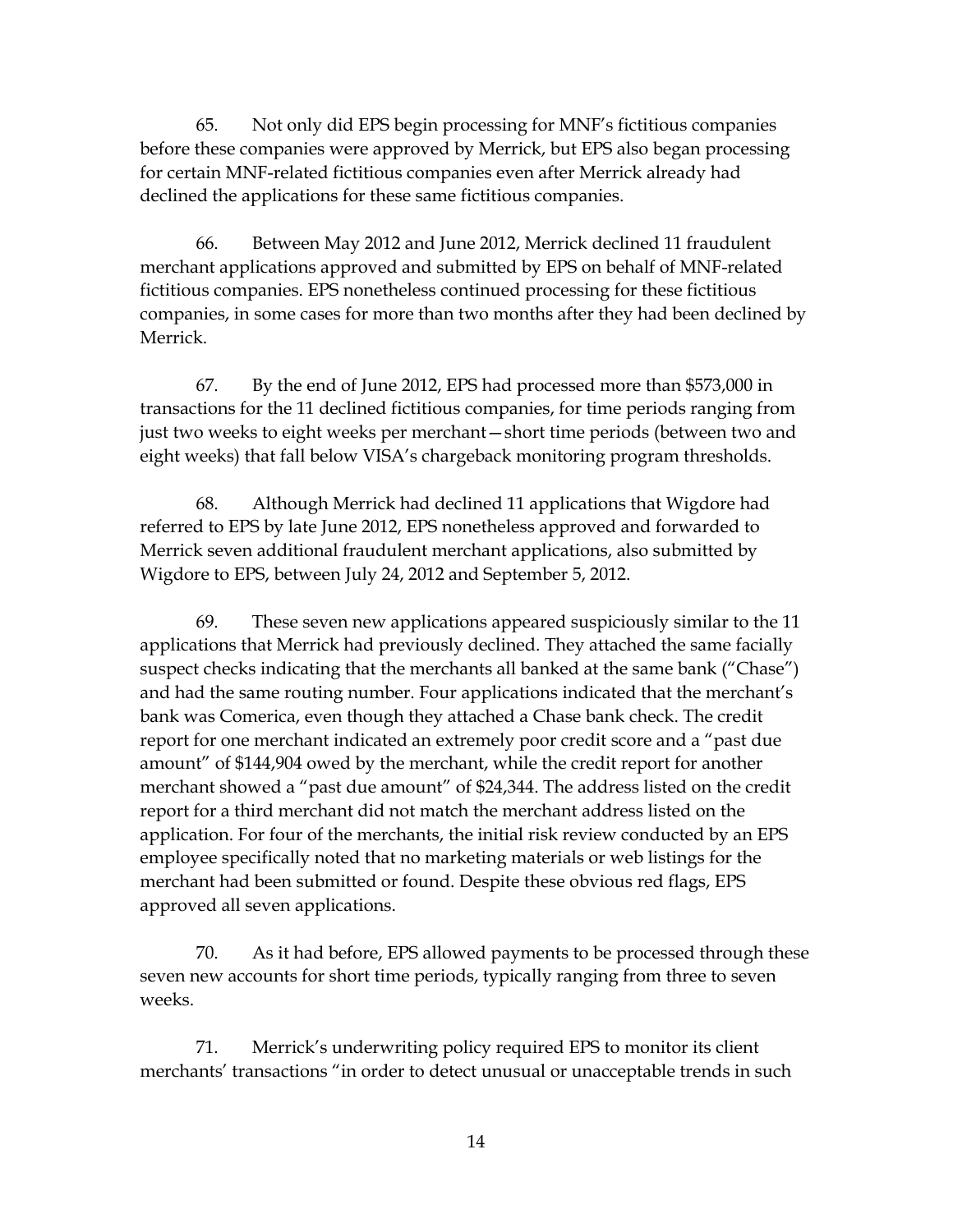Merchant's processing activity," and to monitor its merchants' chargeback transactions and consumer inquiries relating to these chargeback transactions.

72. EPS regularly monitored its merchants' chargeback transactions. Through the processing platforms provided by two payment processors, EPS had access to its merchants' chargeback transaction data, together with the consumer complaints that accompanied chargeback requests.

 merchant's charges either were not authorized by the consumer, were fraudulent, or 73. Once EPS began processing for the 23 accounts set up for the MNFrelated fictitious merchants, these accounts began generating substantial chargebacks, many of which included "chargeback reason codes" indicating that the that the merchant failed to provide the goods or services as promised.

 Funding," and not the fictitious company whose name was on the merchant 74. In some cases, the chargeback requests included consumer complaints and documentation clearly indicating that the merchant involved was "Money Now account—obvious evidence of credit card laundering.

Chief Operating Officer ("COO"). 75. As EPS's Risk Manager, Peterson oversaw EPS's Risk Department, and closely interacted with EPS' principals, Respondents Dorsey and McCann, and EPS's

 Chief Operating Officer ("COO"). 76. Peterson regularly communicated with KMA and Abdelmesseh. On The email forwarded to Peterson a consumer's chargeback dispute documentation September 4, 2012, Peterson received an email from an EPS employee he supervised. for a "KMA Merchant Services" merchant account and stated: "all supporting documentation sent in to rebuttal dispute has 'Rose Marketing, LLC' plastered all over the paperwork." The chargeback documents clearly indicated that the transactions for a company called "Rose Marketing" had been laundered through the KMA merchant account.

 77. Peterson immediately forwarded the email to "Mike Stewart" of KMA (Abdelmesseh used "Mike Stewart" as an alias), adding:

> Stewart, We cannot win pre-arb [prearbitration] with this documentation. We are going to have to let the cardholder win on this one as the argument against factoring is too great. Please review and advise.

As noted above, credit card laundering is often referred to as "factoring."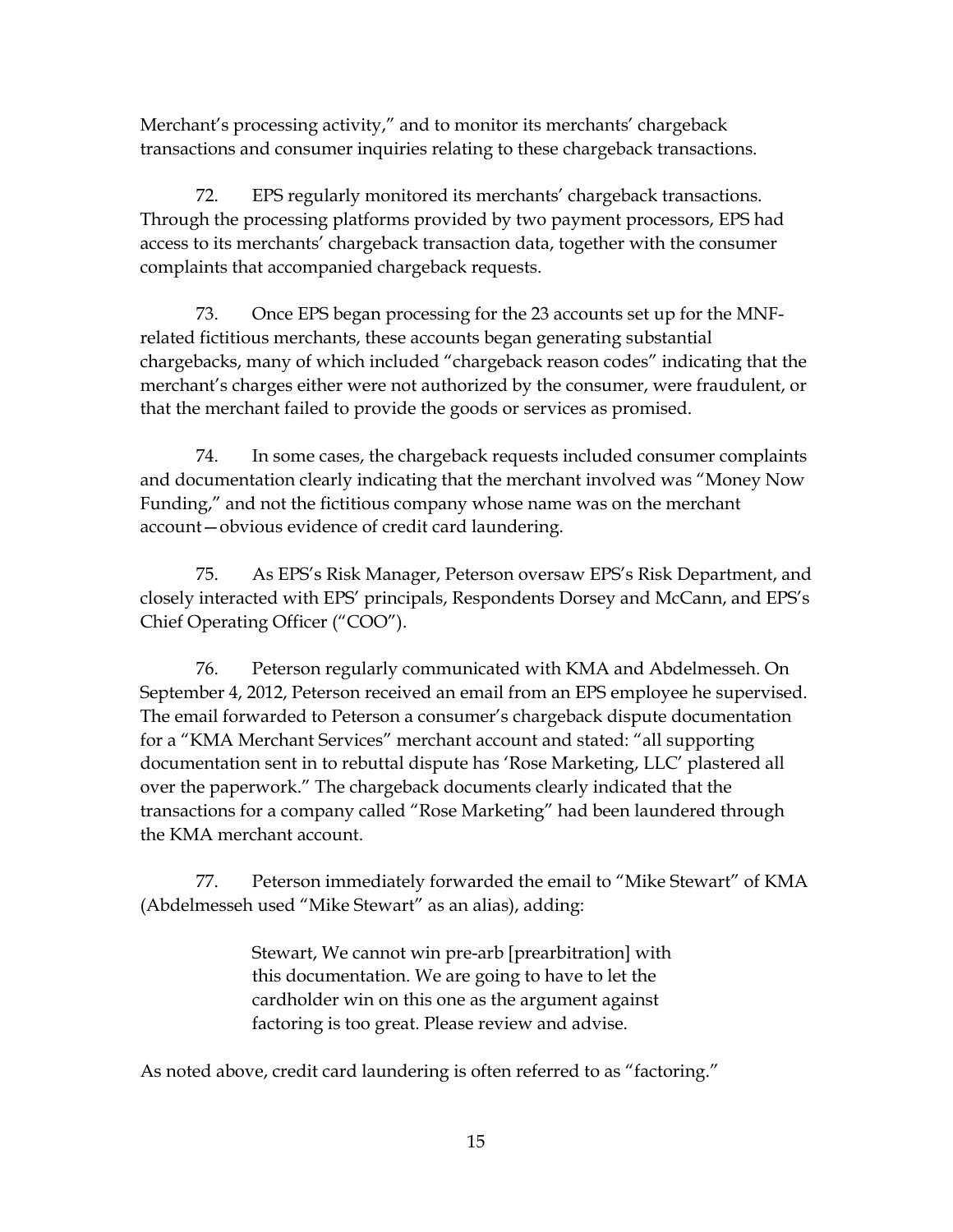multiple merchant accounts opened in the names of the fictitious companies. 78. Peterson also directly instructed Abdelmesseh, acting in his capacity as EPS's sales agent, to spread out the transactions of KMA's client merchant across

79. In a September 17, 2012 email to "Mike Stewart" of KMA, Peterson wrote:

> are on hold. We need to spread this out more, I am range, so if you need to build a couple more accounts to reach your volume, please do so..." Stewart, Please see my notes below for the accounts that trying to cap each individual account in the \$30-\$40K

 included at least six of the MNF-related merchant accounts that EPS had opened and 80. The referenced merchant accounts ("the accounts that are on hold") used to process MNF transactions.

 81. With respect to one of these merchant accounts, Peterson placed an explicit note: "On Hold – Pay out Tuesday – Do not put any more volume for the month through this one!"

 part based on a merchant's projected or actual sales volume, a fraudulent merchant a lower volume of transactions. 82. Because Merrick's underwriting rules or monitoring practices were in might obtain Merrick's approval or avoid Merrick's scrutiny if it appeared to process

 knowingly concealed the true identity of the merchant (MNF). Peterson also the card networks' chargeback monitoring programs, by spreading out the MNF volume of sales and chargeback transactions processed through any single merchant 83. By knowingly processing transactions for the same underlying merchant (that is, MNF) through multiple merchant accounts opened in the names of the fictitious companies, Peterson directly engaged in credit card laundering. He engaged in tactics to evade Merrick's underwriting rules or monitoring practices and transactions across multiple merchant accounts in order to artificially lower the account.

 84. In a February 21, 2013 email from KMA to an employee working in client merchants. The list clearly revealed that almost all of the MNF-related EPS's Risk Department, KMA provided EPS a list of address changes for numerous merchants, and numerous additional merchants, had changed their addresses to the same address (three post office boxes located at the same address in Phoenix,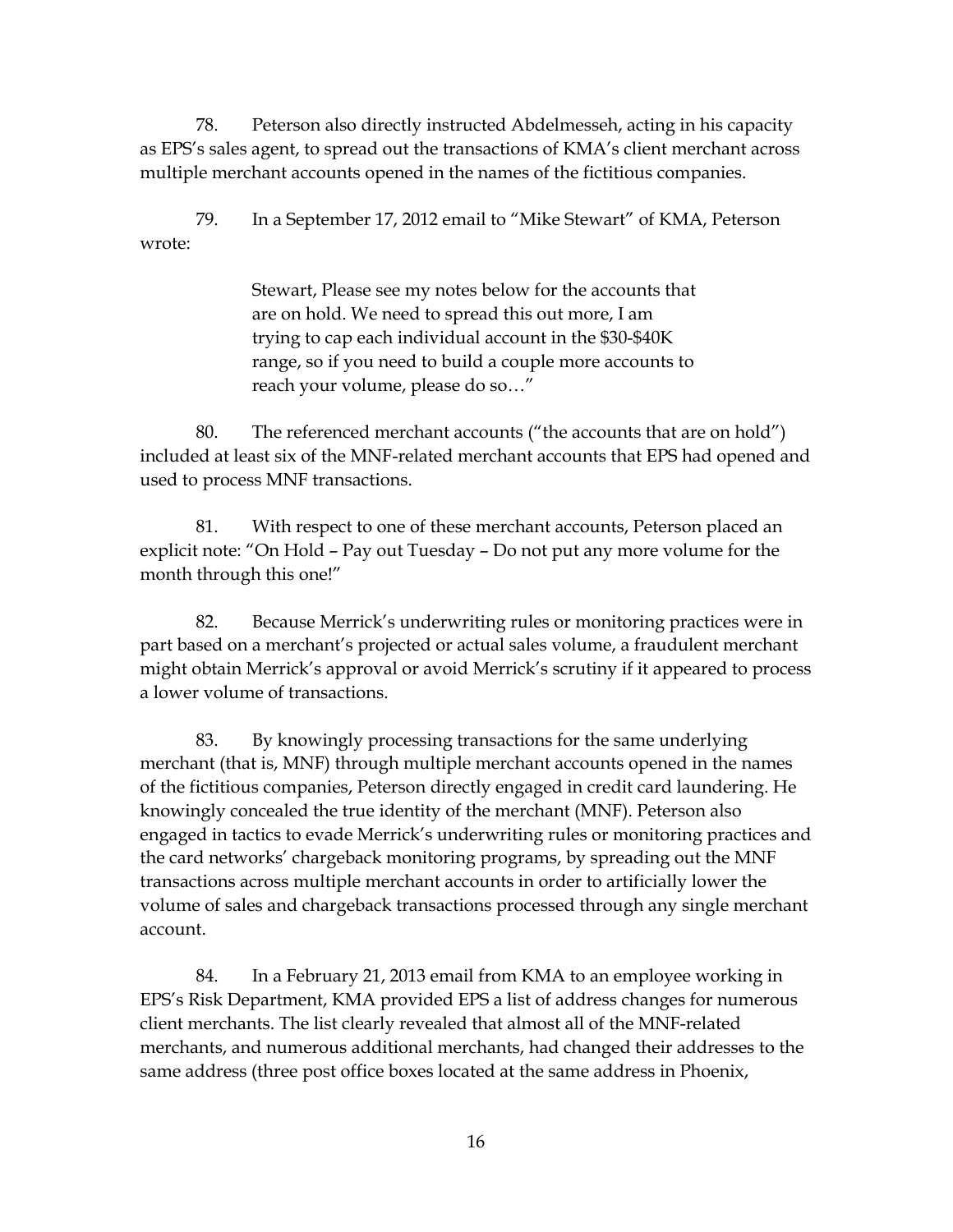merchant. Arizona), an obvious sign that these entities were related to the same underlying

 merchant. 85. An EPS Risk Department employee forwarded the list of address changes to Peterson and wrote a note asking: "Why are all the addresses the same?"

decided to renew its sales agent relationship with them. 86. Despite knowing that numerous allegedly different merchants referred by KMA/Wigdore shared the same business address, in addition to all the other red flags regarding fraudulent activity by Wigdore and Abdelmesseh, EPS

decided to renew its sales agent relationship with them.<br>87. By the end of 2012, Merrick had declined most of the MNF-related These included phony merchant applications for the MNF-related fictitious merchants. merchants. Despite this fact, throughout 2013, EPS continued accepting and approving merchant applications referred by Wigdore, using "sales channel 2088."

 merchants. 88. Like the merchant applications from 2012, the applications for MNF- related fictitious companies in 2013 contained obvious signs that the merchants have bank accounts at the same bank branch, this time at a Wells Fargo Bank branch likely were not legitimate businesses and were related to the same underlying merchant. For example, at least 14 supposedly different merchants purported to located in Mesa, Arizona.

 MNF scam. One MNF manager, Cordell Bess, created a new fictitious company Bess's new company (Premier Online Marketing Strategies) specifically noted that 89. The MNF-related merchant applications submitted in 2013 included four fictitious entities controlled by Luke Rose, the principal of the MNF scam. EPS processed at least \$98,300 in transactions for these four fictitious companies combined. They also included fictitious companies controlled by managers of the (Premier Online Marketing Strategies) to replace his previous fictitious company (JJB Marketing). In 2012, EPS had processed for JJB Marketing, until Merrick instructed EPS to terminate the company. The EPS employee who reviewed the application for EPS already had opened a "previous account" for the same underlying merchant. EPS nonetheless approved the applications. About \$62,795 in transactions was processed for this new fictitious company.

 companies from 2013. EPS approved the applications, and \$1,666,003 in transactions was processed through the 12 Cynthia Miller-related accounts combined. 90. A second MNF manager, Cynthia Miller, also known as "Cynthia Metcalf" and "Cynthia Wilson," controlled at least 12 of the MNF-related fictitious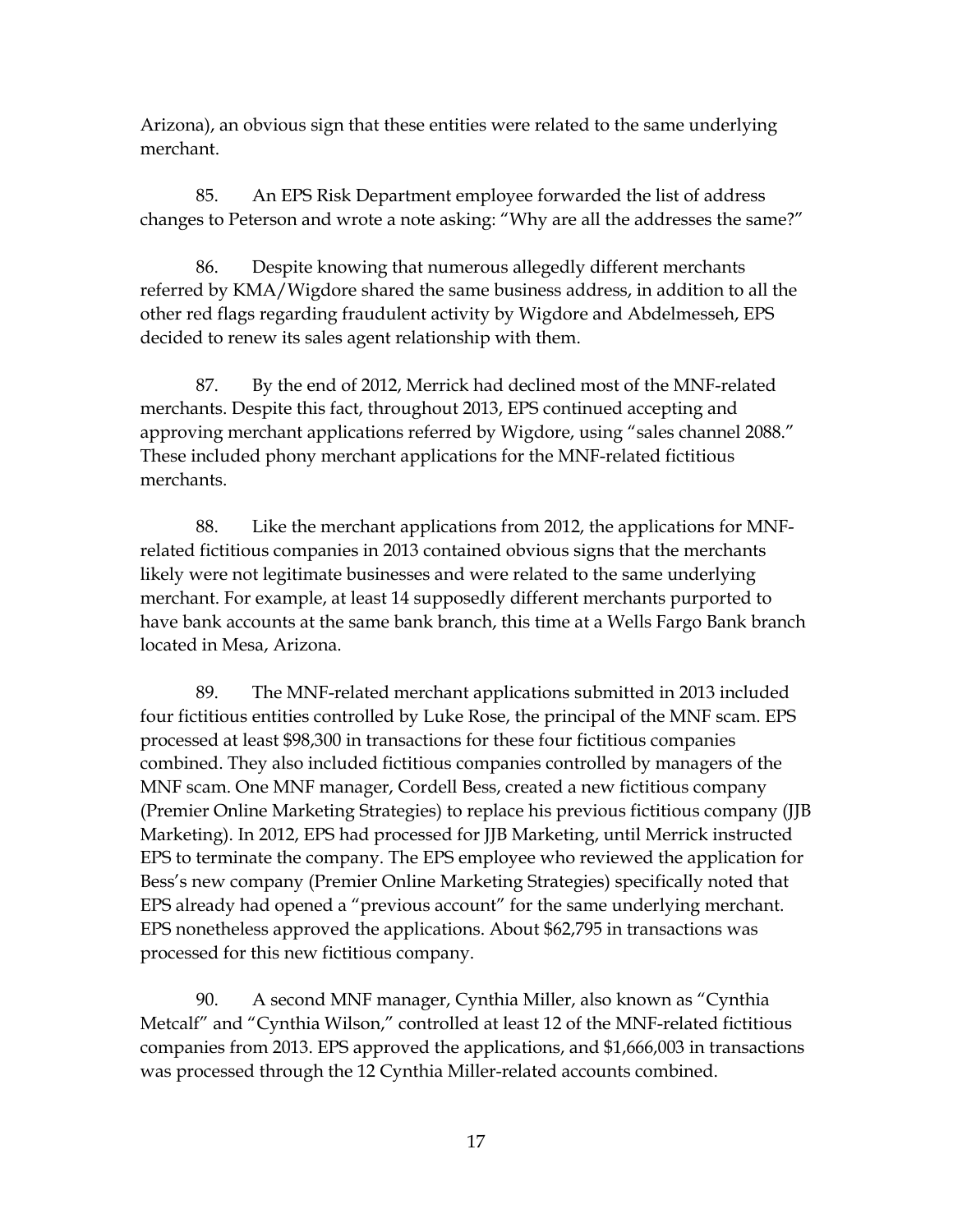91. Peterson was fully aware that the Cynthia Miller-related entities were Mike Peterson, Abdelmesseh listed the names of the 12 merchants and the name of the straw owner of each merchant; the spreadsheet also indicated that all 12 merchants in fact belonged to a "Group" associated with one individual: "Cynthia in fact related to the same underlying merchant or individual. In a spreadsheet attached to an email dated January 30, 2014 from Abdelmesseh ("Mike Stewart") to

Wilson."<br>92. EPS continued approving and processing for new merchants previously referred to EPS by KMA, through at least the end of December 2013. submitted by KMA and Wigdore, and continued processing for merchants

 true identities were concealed was not limited to the MNF-related fictitious merchants. The practice applied to other merchants as well. 93. EPS's company practice of knowingly processing for merchants whose

 Chonda Pearson to an employee working in Wigdore's sales office, Pearson wrote: "Unfortunately this merchant has an open bankruptcy. We will be happy to process this deal with a new signer." Pearson's statement that the merchant circumvent 94. For example, in a September 17, 2013 email sent from EPS employee Merrick's rules by simply finding a "new signer," is contrary to Merrick's underwriting policy that considered "any merchant that is currently in business bankruptcy" to be an "Unacceptable Merchant" for approval.

 on the application." Pearson again reiterated this point two hours later, in a follow-95. Similarly, in a May 20, 2013 email exchange between EPS employee Pearson and another employee in Wigdore's office, regarding a merchant called "M2M Gold," Pearson wrote: "This is the same signer—we need a different signer up email, stating: "I spoke to Mike Peterson … We cannot do anything with it until we have a different signer."

 96. Peterson and Abdelmesseh kept close track of the various merchants whose true identities were concealed behind different company names. For example, Group was associated with a single individual. For example, six merchants were in associated with "Andrew Chavez"; six "merchants" were in the "Group" associated with "Ovi"; and 17 merchants were in the "Group" associated with "Lance Himes." a spreadsheet attached to the January 30, 2014 email from "Mike Stewart" to Peterson listed numerous companies that belonged to particular "Groups." Each the "Group" associated with "Ryan Helms"; five "merchants" were in the "Group" Lance Himes was a former associate of MNF who had participated in the MNF scam.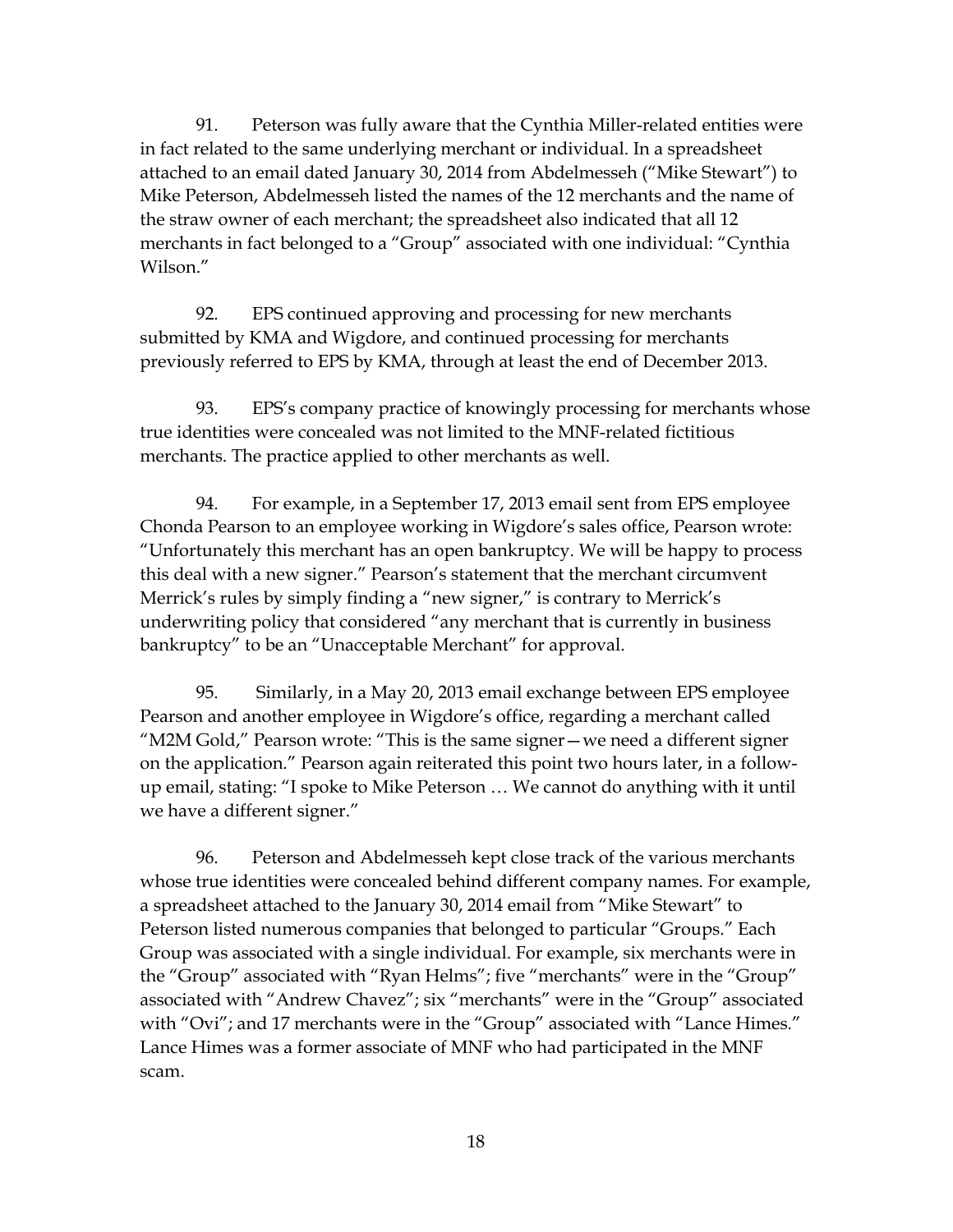deceptive marketing practices, not related to the MNF scam, engaged in by Wigdore and his associates. As early as December 19, 2011, one EPS employee emailed another EPS employee regarding a complaint received, stating: "New account we 97. EPS's employees were aware of complaints regarding various other lost because Jay Wigdore lied."

 "Both of merchants have similar story, doing 'lead generating' for Jay Wigdore . . . Dorothy Ventures isn't a business. Both ladies are retired, damn near 90. I talked to 98. In a February 22, 2012 email exchange between EPS employees regarding the "Wigdore accounts," one EPS employee discussed two merchants: Jordan in Q&A and Travis about these accounts . . . both agreed the accounts were are most likely opened fraudulently by the agent(s)."

 2012, one employee described a consumer complaint received regarding false trips/cruises/getaways etc to merchants for signing up with EPS." In reply, the 99. In another email exchange between EPS employees, dated March 28, promises made by the Wigdore sales agent: "They are promising other employee stated: "Yeah it's well-known at this point."

100. In another email exchange between EPS employees regarding "Jay Wigdore Accounts," dated September 11, 2012, one employee wrote: "We've seen an increase of non-installed merchants who are being signed up under false pretenses (agent 2088)."

 101. EPS required Peterson, its Risk Manager, to closely track EPS's client nature of the businesses in which KMA and MNF were engaged, and their credit another email, Peterson said EPS should not fight a chargeback dispute involving a directly instructed Abdelmesseh, acting in his capacity as sales agent, to "spread out" KMA's client merchant's transactions across multiple merchant accounts opened in the names of several MNF-related fictitious merchants. Peterson was fully aware that many of the merchant accounts were related to the same underlying merchants' sales and chargeback transaction activity on a regular basis. As noted above, various emails indicate that Peterson knew a great deal about the fraudulent card laundering activities. Peterson received emails from Merrick in 2012, discussed above, in which Merrick expressed concern about KMA's high chargeback rate "and the reason codes for them (services not provided)" and in which Merrick expressed the opinion that KMA was engaged in the unlawful practice of "load balancing." In charge in the name of KMA Merchant Services for a "Rose Marketing" transaction, because "the argument against factoring is too great." In another email, Peterson merchant or individual.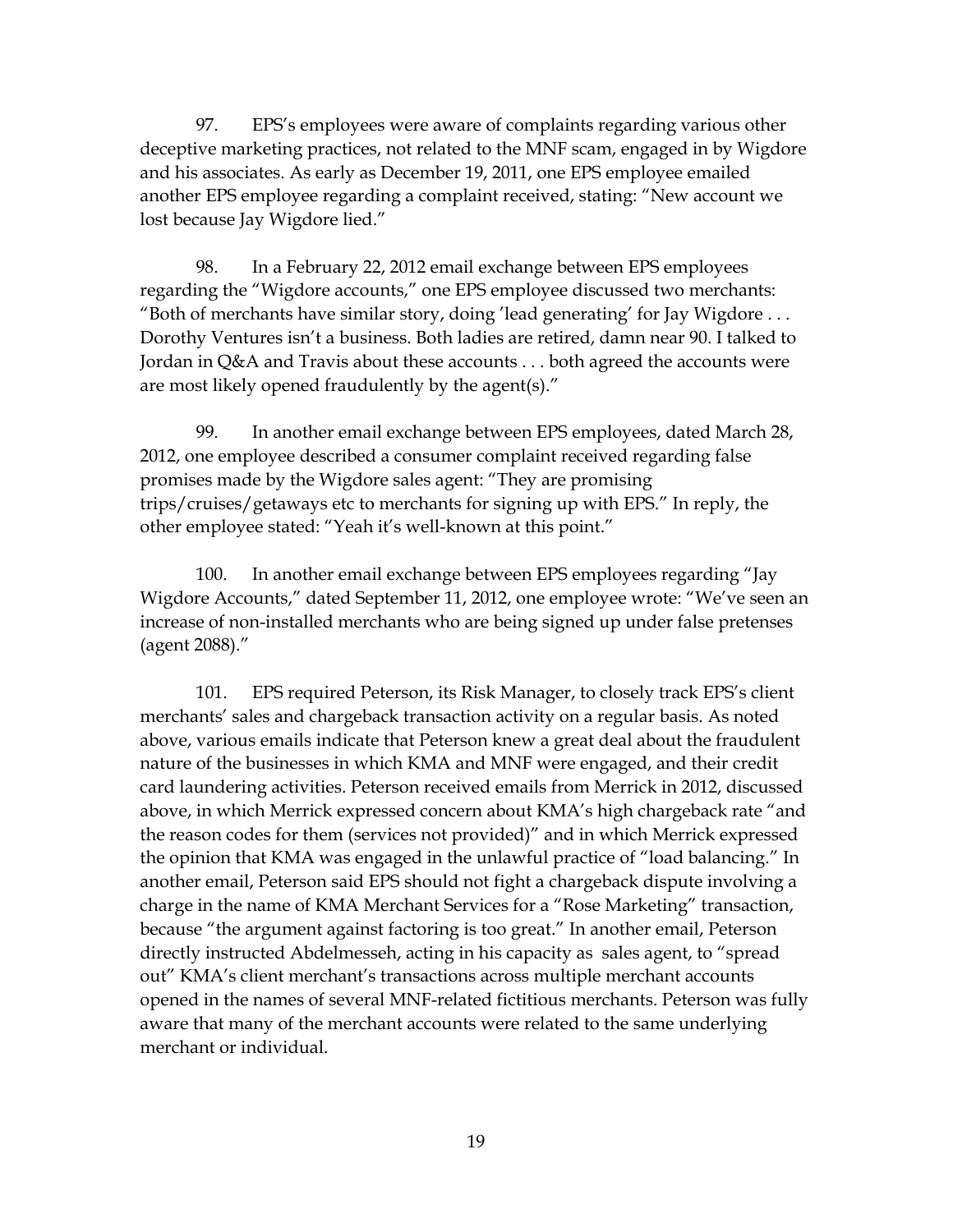approved and oversaw the MNF-related merchant accounts, and personally met with the sales agents who referred the accounts to EPS. 102. Similarly, EPS's principals, Respondents McCann and Dorsey,

 merchant applications submitted to EPS for underwriting approval. 103. EPS did not have a separate department responsible for underwriting and approving merchant applications. Instead, EPS's principals, McCann and Dorsey, together with EPS's COO, were directly responsible for approving almost all

104. Despite being EPS's Risk Manager, Peterson rarely had unilateral authority to approve any merchant applications. In fact, Peterson was generally required to obtain the approval of merchant applications from Respondents Dorsey or McCann, or EPS's COO.

 the sales agents Wigdore and Abdelmesseh. They each approved numerous applications that contained glaring signs that the companies were not legitimate businesses and were related to each other or to the same underlying merchant and, 105. McCann and Dorsey personally met and communicated directly with merchant applications for the MNF-related merchants referred by Wigdore therefore, were likely being used to launder transactions for another merchant.

 and the merchant did not have a business website, and owed a "past due amount" of \$20,225. Dorsey approved another application even though the merchant did not approved yet another merchant who did not have a business website, owed a "past due amount" of \$10,914, and whose credit report provided an address that did not 106. Dorsey personally approved numerous MNF-related merchant applications. On one, Wigdore appeared as a co-owner or co-officer of the merchant, have a business website and owed a "past due amount" of \$139,463. Dorsey match the address on the application.

 incorporation papers showing that it had different owners and a different business specifically noted that the merchant shared the same address as another EPS client before, until Merrick instructed it to terminate the merchant. Despite knowing that the new merchant was related to the previous client merchant, Dorsey approved the 107. On July 24, 2012, Dorsey approved a merchant despite the merchant's address than those listed on the application. Moreover, an EPS employee had merchant (JJB Marketing). EPS had processed for JJB Marketing just one month application.

 just two days (May 17, 2012 – May 18, 2012), two of which explicitly stated that 108. Similarly, McCann approved numerous MNF-related merchant applications, including eight applications submitted by Wigdore within a span of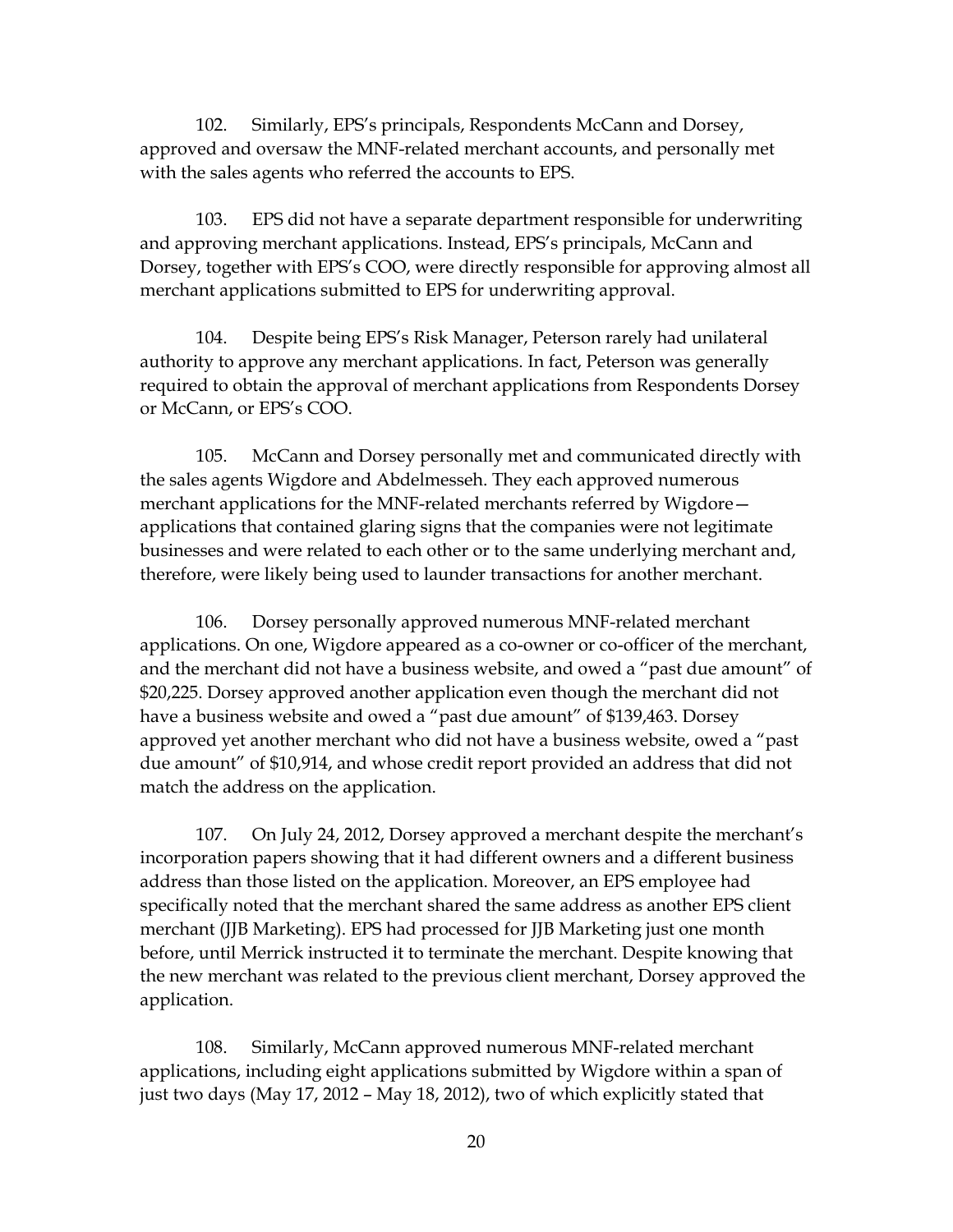applications for merchants that shared a business address, a fact highlighted by the EPS employee who conducted the "initial risk evaluation" of the merchants. Wigdore was a co-owner or co-officer of the merchant, and five of which stated that the merchant had the exact same "KMA" email address. McCann approved two

 EPS for processing, and identified the sales agent who referred the merchant to EPS. The Daily Hot Sheets indicated that "Agent 2088" was among EPS's top sales agents, referring the highest number of merchant applications to EPS throughout 2013. 109. McCann and Dorsey closely monitored the referral of new merchants to EPS by EPS's sales agents, as evidenced in daily emails (titled "Daily Hot Sheets") sent by EPS employees to McCann and Dorsey throughout 2013. These Daily Hot Sheets provided McCann and Dorsey a daily log of all new merchants approved by

 credit card sales generated by 16 of the fraudulent merchant accounts) into EPS's 110. In addition to receiving fees or commissions for opening the MNFrelated fictitious merchants' accounts and processing transactions through them, EPS transferred a substantial amount of MNF merchant funds (derived from MNF own bank accounts, which were jointly owned and controlled by Dorsey and McCann.

111. More than \$4.6 million in sales transactions were processed through the MNF-related merchant accounts. These amounts do not include funds returned to consumers in the form of refunds or chargebacks.

 obtained a refund or reversed charge for the unauthorized charges. Even those consumers who ultimately received a refund or reversed charge for the unauthorized charges were forced to expend valuable time and energy in requesting and seeking the refunds or chargebacks. In addition, these consumers' banks and the card networks also have incurred substantial economic harm as a result of 112. Many of the consumers whose credit cards were charged never expending time and energy processing requests for refunds or chargebacks.

 113. Consumers who directly suffered economic harm as a result of the Respondents' actions could not reasonably have avoided such harm because (a) they were deceived by the deceptive telemarketing practices of the MNF scam, (b) they never authorized the MNF scam or Respondents to charge their credit card accounts in the names of the MNF-related fictitious merchants, and (c) they had neither knowledge of nor control over the Respondents' actions in creating the MNF-related fictitious merchants' accounts through which Respondents processed MNF charges to the consumers' credit card accounts.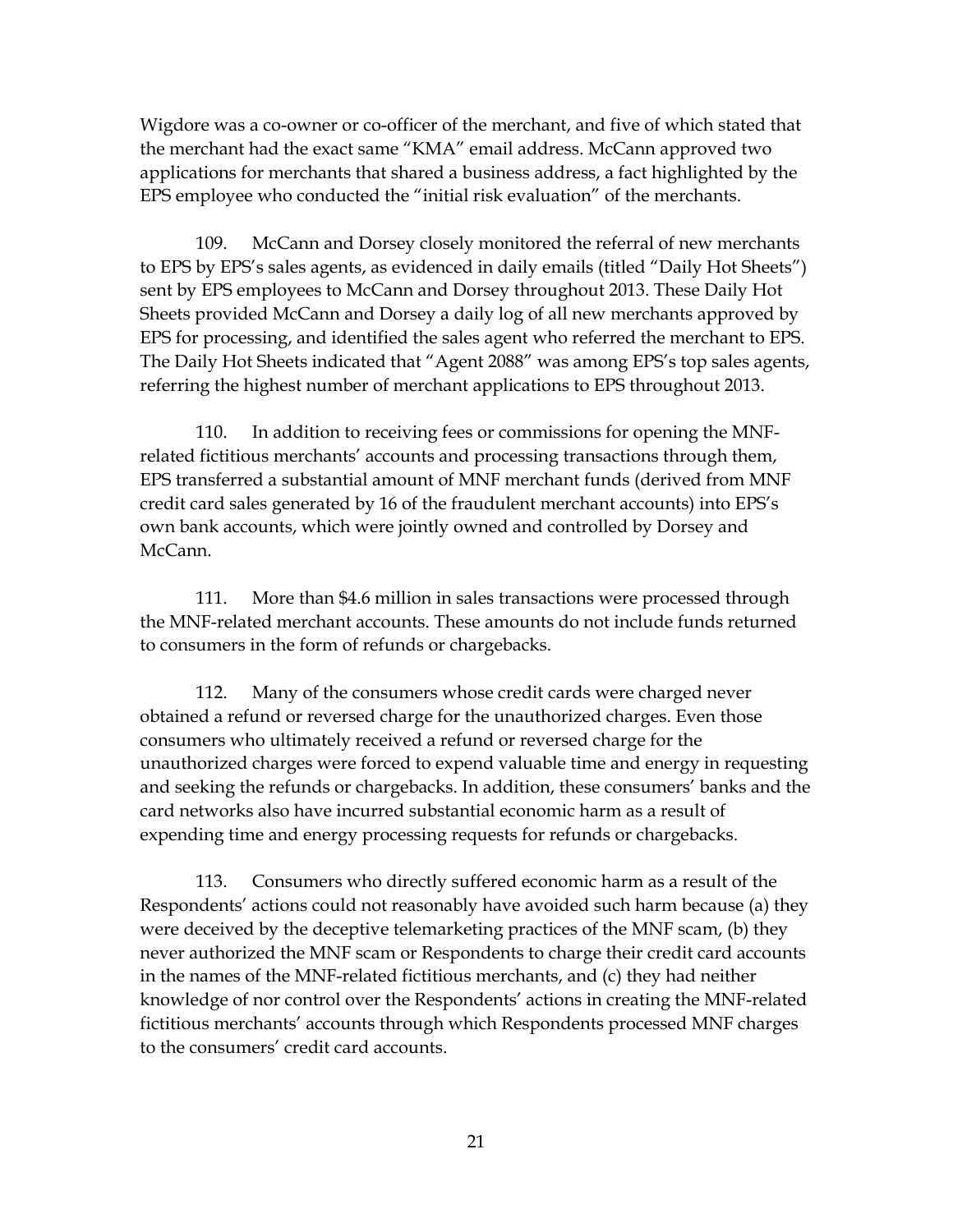114. Credit card laundering is illegal and prohibited by the rules and policies of the credit card networks. No countervailing benefits flow to consumers or the credit card industry marketplace from the Respondents' conduct because no legitimate business purpose exists for credit card laundering.

#### **The Telemarketing Sales Rule**

 115. Congress directed the FTC to prescribe rules prohibiting abusive and extensively amended it in 2003, and amended certain provisions thereafter. 16 C.F.R. deceptive telemarketing acts or practices pursuant to the Telemarketing Act, 15 U.S.C. §§ 6101-6108. The FTC adopted the original Telemarketing Sales Rule in 1995, Part 310.

 and Section 18(d)(3) of the FTC Act, 15 U.S.C. § 57a(d)(3), a violation of the TSR 116. Pursuant to Section 3(c) of the Telemarketing Act, 15 U.S.C. § 6102(c) constitutes an unfair or deceptive act or practice in or affecting commerce, in violation of Section 5(a) of the Federal Trade Commission Act, 15 U.S.C. § 45(a).

 117. Under the TSR, a "merchant" means a person who is authorized under a written contract with an acquirer to honor or accept credit cards, or to transmit or process for payment credit card payments, for the purchase of goods or services or a charitable contribution. 16 C.F.R. § 310.2(u).

 118. The MNF-related merchants were "merchants" who entered into "merchant agreements," as those terms are defined by the TSR,  $16$  C.F.R.  $\S 310.2(u)$ -(v).

 engaged in "telemarketing," as those terms are defined in the TSR, 16 C.F.R. 119. The MNF-related merchants were "seller[s]" or "telemarketer[s]" §§ 310.2(dd), (ff), and (gg).

120. Except as expressly permitted by the applicable credit card system, it is a deceptive telemarketing act or practice for:

- a) a merchant to present to or deposit into, or cause another to credit card sales draft generated by a telemarketing transaction that is not the result of a telemarketing credit card transaction present to or deposit into the credit card system for payment, a between the cardholder and the merchant; or
- b) any person to employ, solicit, or otherwise cause a merchant, or an employee, representative or agent of the merchant, to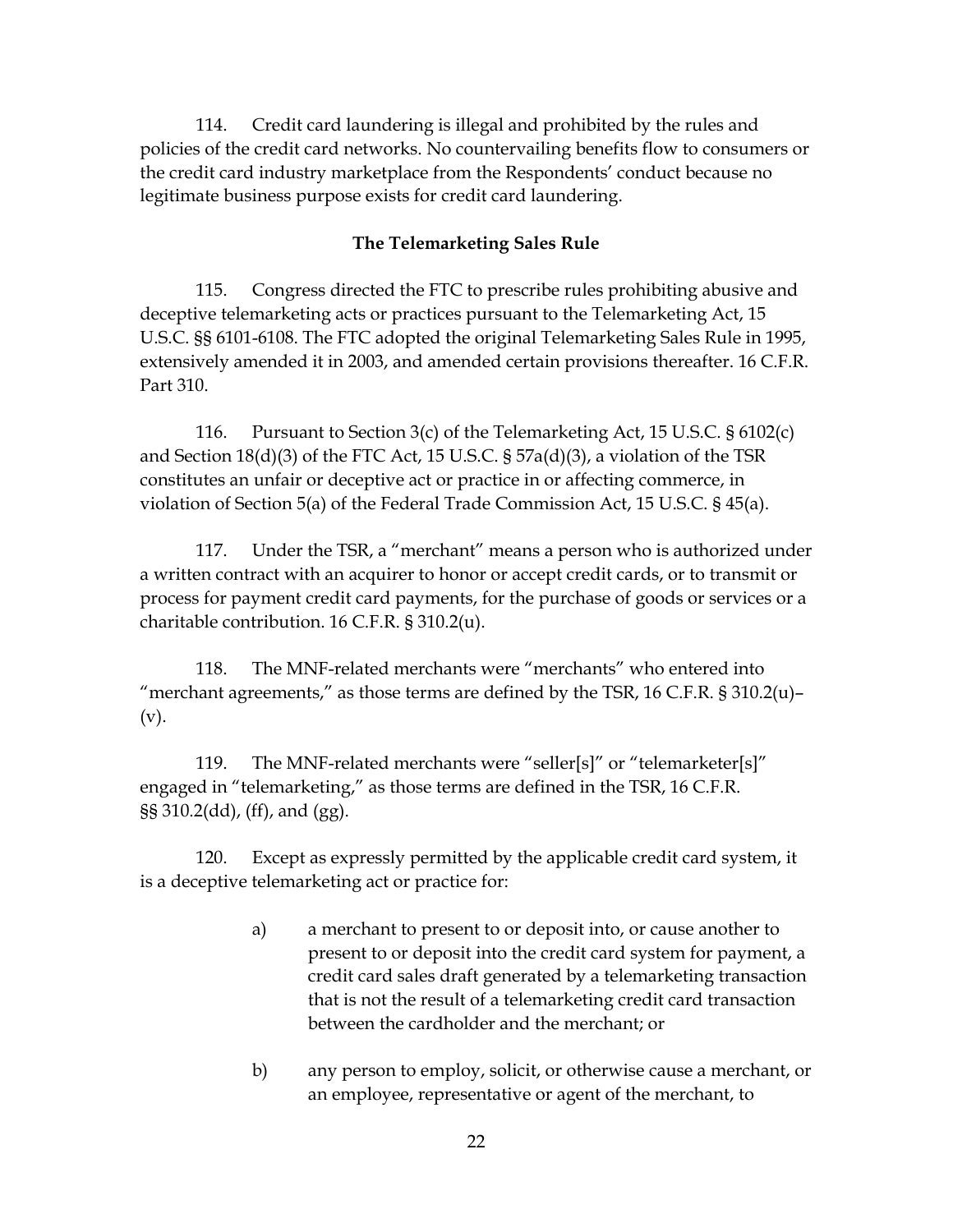credit card sales draft generated by a telemarketing transaction that is not the result of a telemarketing credit card transaction present to or deposit into the credit card system for payment, a between the cardholder and the merchant. 16 C.F.R. §§ 310.3(c)(1)–(2).

 Sections 310.3(a), (c) or (d), or Section 310.4 of the TSR. 16 C.F.R. § 310.3(b). 121. The TSR prohibits any person from providing substantial assistance or support to any seller or telemarketer when that person knows or consciously avoids knowing that the seller or telemarketer is engaged in acts or practices that violate

#### **Count I Unfair Credit Card Laundering**

 122. As described in Paragraphs 35 through 114 of this Complaint, in numerous instances, Respondents Electronic Payment Systems, LLC; Electronic Payment Transfer, LLC; John Dorsey; and Thomas McCann have engaged in credit card laundering on behalf of the Money Now Funding scam by:

- applicants on the merchant applications were the true a) Falsely representing that the fictitious companies listed as the merchants who were applying for merchant accounts;
- b) Approving and opening merchant accounts in the names of numerous fictitious companies for the same underlying merchant, thereby concealing the true identity of the underlying merchant; and/or
- c) Permitting the continued processing of transactions for the accounts opened in the names of numerous fictitious same underlying merchant through multiple merchant companies after being informed that the accounts should be shut down.

 competition and is not reasonably avoidable by consumers themselves. This practice 123. Respondents' actions caused or were likely to cause substantial injury to consumers that is not outweighed by countervailing benefits to consumers or is an unfair act or practice.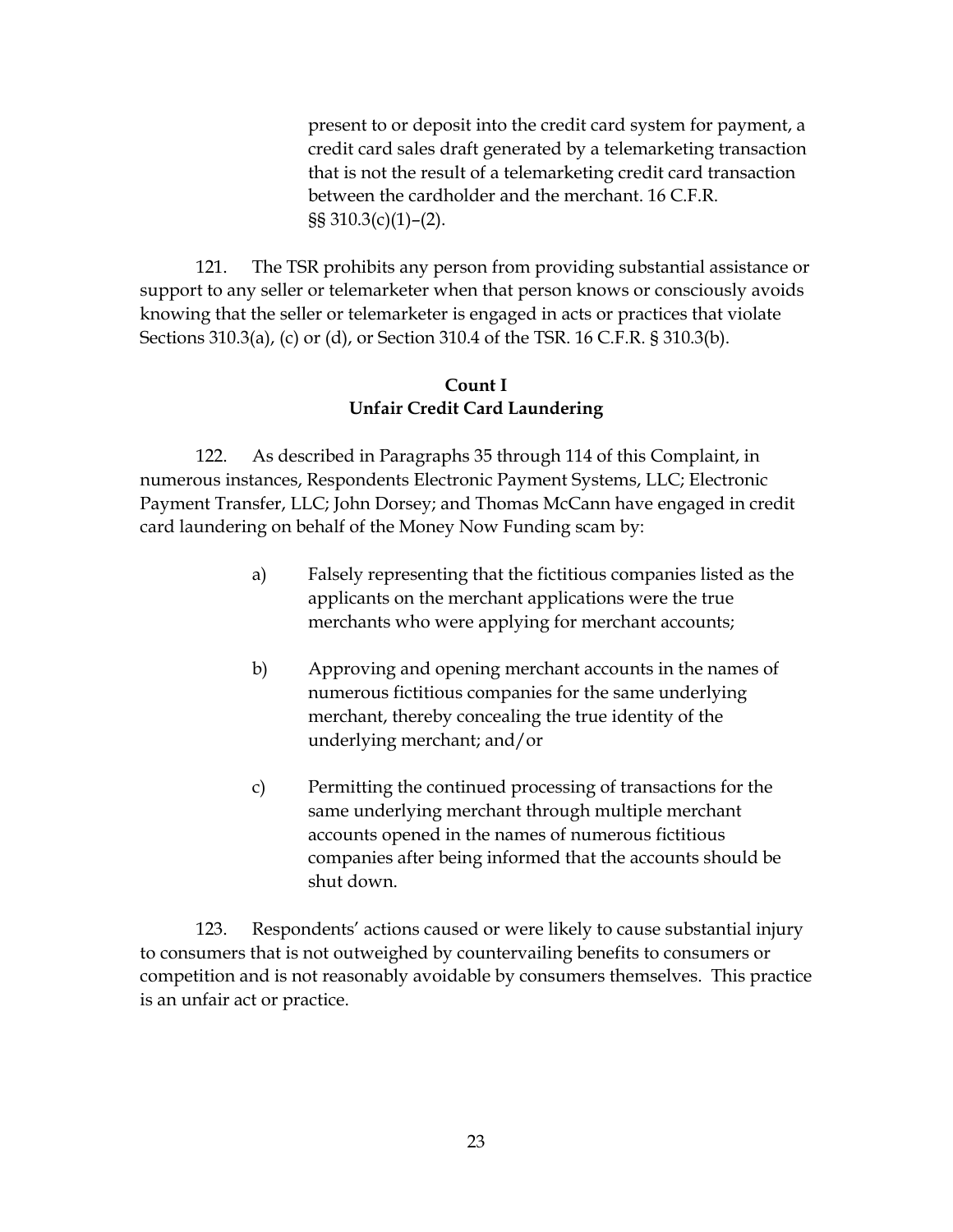### **Violations of Section 5**

 124. The acts and practices of Respondents as alleged in Count I of this complaint constitute unfair or deceptive acts or practices in or affecting commerce in violation of Section 5(a) of the Federal Trade Commission Act.

## **Count II Assisting and Facilitating Credit Card Laundering**

 described in Paragraphs 35 through 114 above. 125. In numerous instances, Respondents provided substantial assistance or support to sellers and telemarketers (the MNF-related merchants) that the Respondents knew, or consciously avoided knowing, were engaged in credit card laundering acts or practices that violate Sections 310.3(c)(1) and (2) of the TSR, as

#### **Violations of the Telemarketing Sales Rule**

 violation of a rule promulgated under Section 18 of the FTC Act, 15 U.S.C. § 57a, and § 6102(c). 126. The acts and practices of Respondents as alleged in Count II of this complaint constitute a violation of the TSR, 16 C.F.R. § 310.3(b), and are therefore a therefore constitute unfair or deceptive acts or practices in or affecting commerce in violation of Section 5(a) of the Federal Trade Commission Act. *See* 15 U.S.C.

**THEREFORE**, the Federal Trade Commission this 10th day of May, 2022, has issued this Complaint against Respondents.

By the Commission.

April J. Tabor **Secretary** 

SEAL: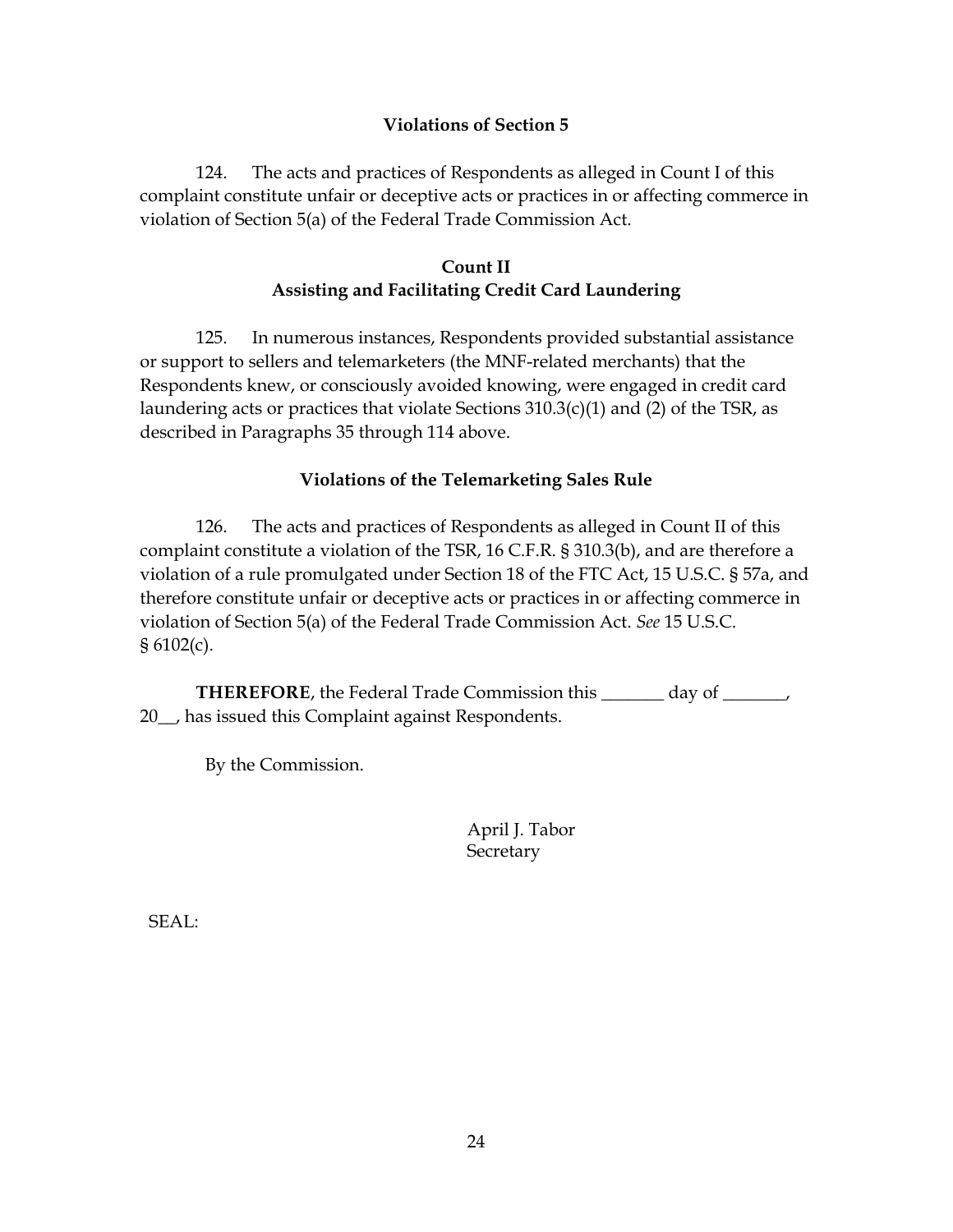## **UNITED STATES OF AMERICA BEFORE THE FEDERAL TRADE COMMISSION**

| <b>COMMISSIONERS:</b>                                                                                                                                                                                                    | Lina M. Khan, Chair<br>Noah Joshua Phillips<br><b>Rebecca Kelly Slaughter</b><br><b>Christine S. Wilson</b> |                                                |
|--------------------------------------------------------------------------------------------------------------------------------------------------------------------------------------------------------------------------|-------------------------------------------------------------------------------------------------------------|------------------------------------------------|
| In the Matter of:<br>Electronic Payment Systems, LLC, a<br>limited liability company, d/b/a EPS,                                                                                                                         |                                                                                                             |                                                |
| Electronic Payment Transfer, LLC, a<br>limited liability company, d/b/a EPS,<br><b>John Dorsey, individually and as an</b><br>officer of Electronic Payment Systems,<br>LLC and Electronic Payment Transfer,<br>LLC, and |                                                                                                             | <b>Decision and Order</b><br>Docket No. C-4764 |
| <b>Thomas McCann, individually and as</b><br>an officer of Electronic Payment<br>Systems, LLC and Electronic Payment<br>Transfer, LLC.                                                                                   |                                                                                                             |                                                |

#### **DECISION**

 certain acts and practices of the Respondents named in the caption. The Respondents a draft Complaint. BCP proposed to present the draft Complaint to the The Federal Trade Commission ("Commission") initiated an investigation of Commission's Bureau of Consumer Protection ("BCP") prepared and furnished to Commission for its consideration. If issued by the Commission, the draft Complaint would charge the Respondents with violations of the Federal Trade Commission Act.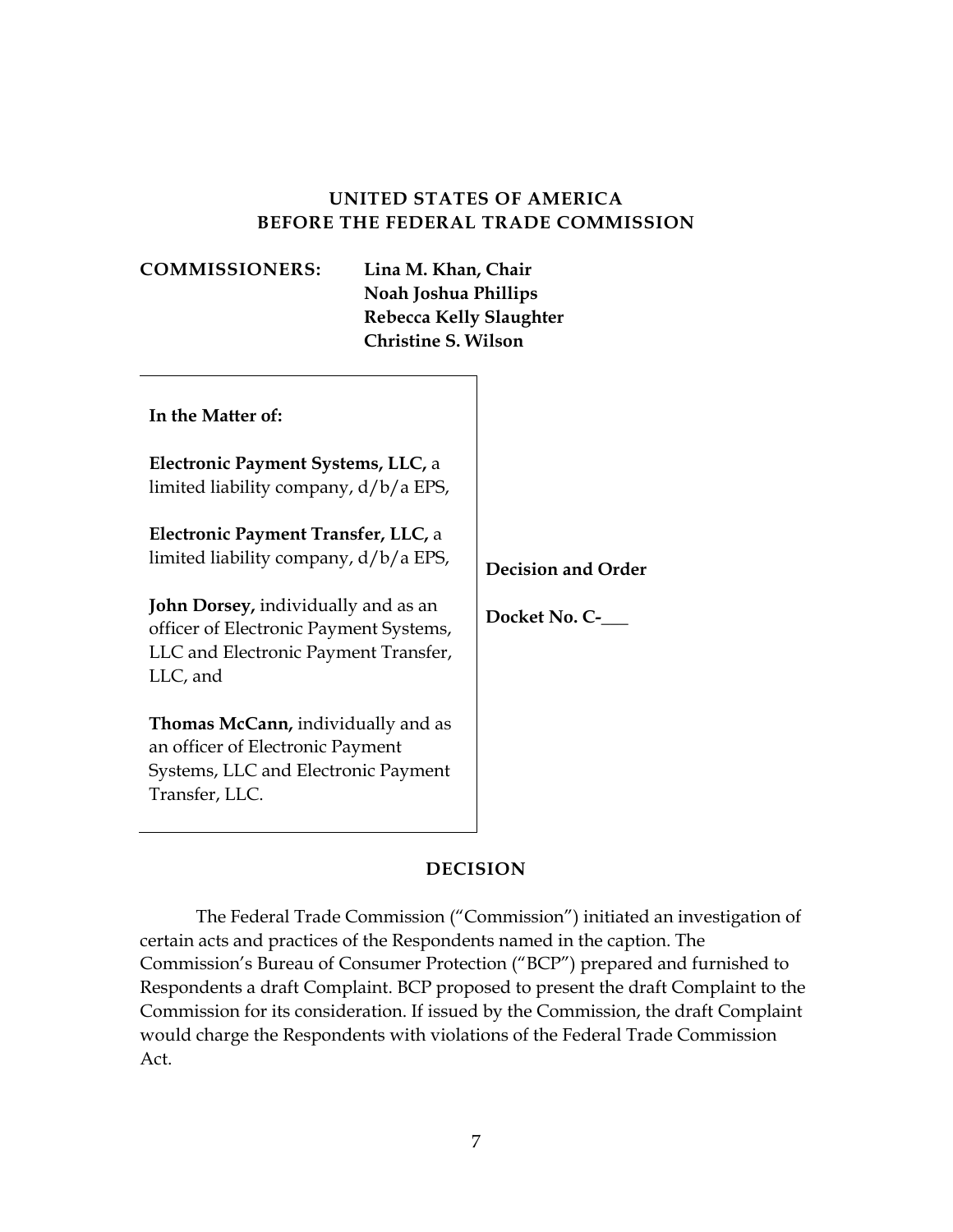Order ("Consent Agreement"). The Consent Agreement includes: 1) statements by Respondents that they neither admit nor deny any of the allegations in the purposes of this action, they admit the facts necessary to establish jurisdiction; and Respondents and BCP thereafter executed an Agreement Containing Consent Complaint, except as specifically stated in this Decision and Order, and that only for 2) waivers and other provisions as required by the Commission's Rules.

 The Commission considered the matter and determined that it had reason to Commission duly considered any comments received from interested persons pursuant to Section 2.34 of its Rules, 16 C.F.R. § 2.34. Now, in further conformity with the procedure prescribed in Rule 2.34, the Commission issues its Complaint, believe that Respondents have violated the Federal Trade Commission Act, and that a Complaint should issue stating its charges in that respect. The Commission accepted the executed Consent Agreement and placed it on the public record for a period of 30 days for the receipt and consideration of public comments. The makes the following Findings, and issues the following Order:

#### **Findings**

- 1. The Respondents are:
	- a) Respondent Electronic Payment Systems, LLC, also doing business as EPS, a Colorado limited liability company with its principal office or place of business at 6472 S. Quebec St., Englewood, CO 80111.
	- b) Respondent Electronic Payment Transfer, LLC, also doing business as EPS, a Colorado limited liability company with its principal office or place of business at 6472 S. Quebec St., Englewood, CO 80111.
	- Payment Transfer, LLC. His principal office or place of business is the same as that of Electronic Payment Systems, LLC and Electronic Payment Transfer, LLC. c) Respondent John Dorsey, an officer of the Proposed Corporate Respondents, Electronic Payment Systems, LLC and Electronic
	- of business is the same as that of Electronic Payment Systems, LLC and Electronic Payment Transfer, LLC. d) Respondent Thomas McCann, an officer of the Proposed Corporate Respondents, Electronic Payment Systems, LLC and Electronic Payment Transfer, LLC. His principal office or place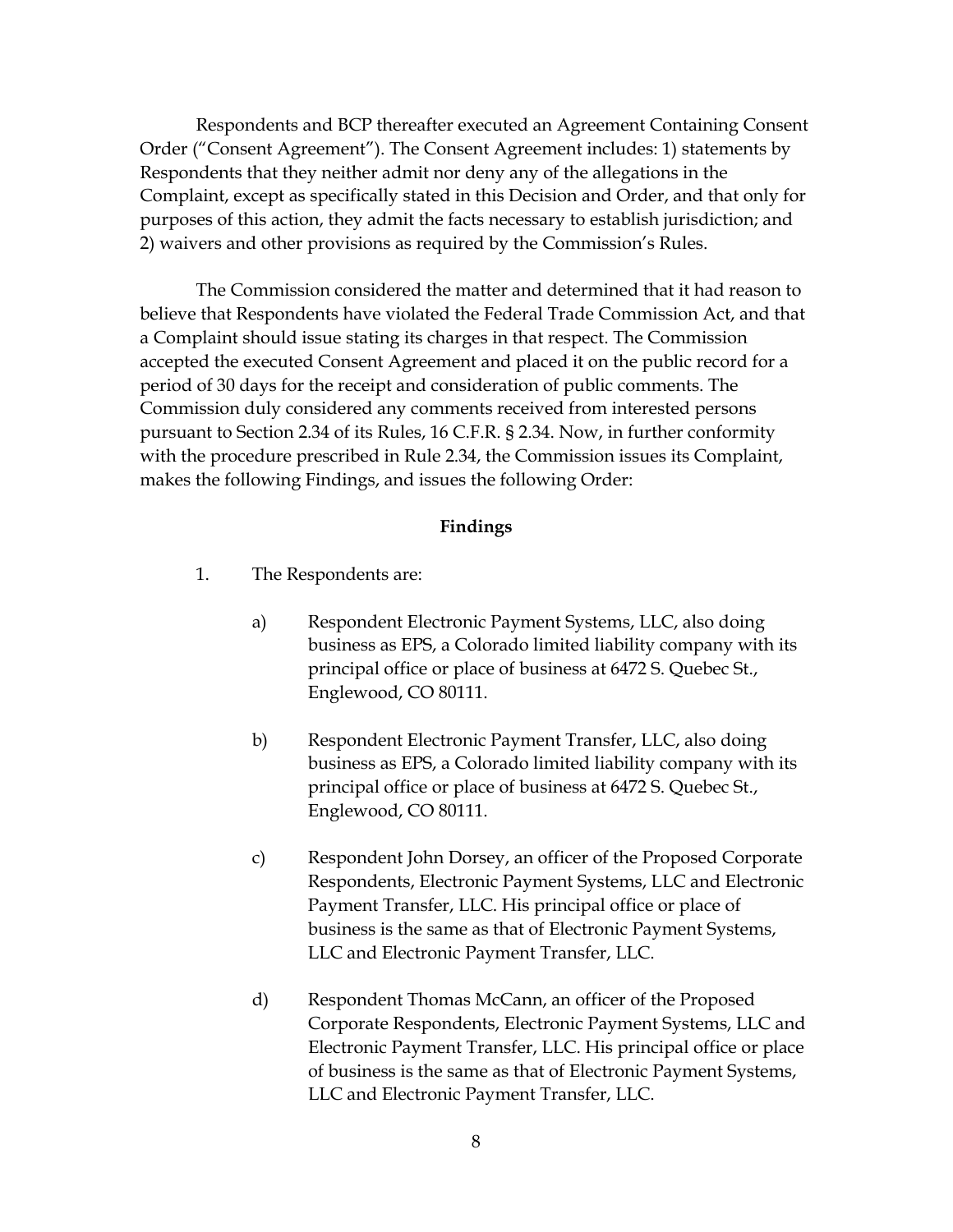2. The Commission has jurisdiction over the subject matter of this proceeding and of Respondents, and the proceeding is in the public interest.

## **ORDER**

# **Definitions**

For the purposes of this Order, the following definitions apply:

 organization that operates or licenses a credit card system (e.g. VISA, Inc., through the credit card system for money, products or services, or anything else of 1. "Acquirer" means a business organization, Financial Institution, or an agent of a business organization or Financial Institution that has authority from an MasterCard, Inc., American Express Company, and Discover Financial Services, Inc.) to authorize Merchants to accept, transmit, or process payment by credit card value. The EPS Respondents are not considered to be Acquirers.

- 2. "Additional Review Merchant" means any Merchant that:
	- a) Engages in Outbound Telemarketing; or
	- b) Offers to sell, sells, promotes, or markets any of the following products or services by any means: debt collection, debt relief, consumer credit related services, rental housing listings, job listings or Money Making Opportunities.

 3. "Chargeback" means a procedure whereby an issuing bank or other Financial Institution charges all or part of an amount of a Person's credit or debit card transaction back to the Acquirer or other Financial Institution.

 of Chargebacks out of the total number of attempted credit or debit card sales 4. "Chargeback Rate" means the proportion (expressed as a percentage) transactions.

- 5. "Credit Card Laundering" means:
	- Credit Card Sales Draft generated by a transaction that is not a) Presenting or depositing into, or causing or allowing another to present or deposit into, the credit card system for payment, a the result of a credit card transaction between the cardholder and the Merchant;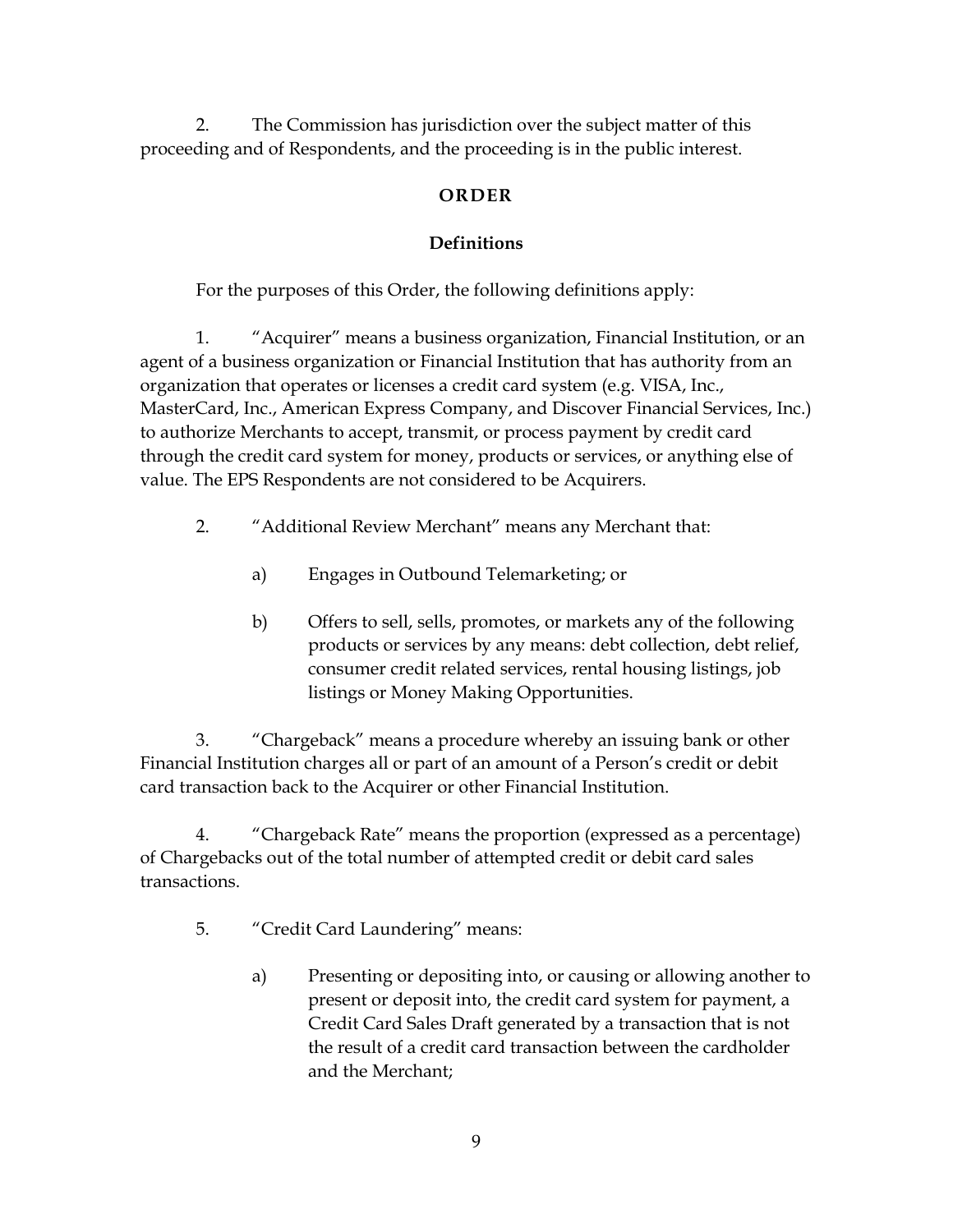- transaction that is not the result of a credit card transaction between the cardholder and the Merchant; or b) Employing, soliciting, or otherwise causing or allowing a Merchant, or an employee, representative, or agent of a Merchant, to present to or deposit into the credit card system for payment, a Credit Card Sales Draft generated by a
- c) Obtaining access to the credit card system through the use of a such access is not authorized by the Merchant Account business relationship or an affiliation with a Merchant, when agreement or the applicable credit card system.

 6. "Credit Card Sales Draft" means any record or evidence of a credit card transaction.

- 7. "EPS Merchant" means any Person:
	- a) Who obtains, directly or indirectly, from any EPS Respondent a Merchant Account; or
	- b) To whom any EPS Respondent provides, directly or indirectly, Payment Processing services.

8. "Financial Institution" means any institution engaged in financial activities as described in section 4(k) of the Bank Holding Company Act of 1956 (12 U.S.C. § 1843(k)). An institution that is significantly engaged in financial activities is a Financial Institution.

 operator of a payment system. Such programs include any program established to Service program), and Merchants classified or defined by VISA as high risk program, as periodically revised or updated from time to time. 9. "Fraud Monitoring" or "Risk Monitoring Program" means any program established to monitor or detect potentially fraudulent, illegal, or unauthorized Merchant transactions and activity by a credit card association (e.g., VISA, MasterCard, American Express, Discover), Acquirer, Financial Institution, or monitor Chargebacks (including VISA's Merchant Chargeback Monitoring Program) or Chargeback Rates, reasons provided for Chargeback transactions (e.g., VISA's Merchant Chargeback Monitoring Program), fraudulent or unauthorized transactions (e.g., MasterCard's "GMAP Program," VISA's Risk Identification Merchants (however titled), including VISA's "High Brand Risk Merchant"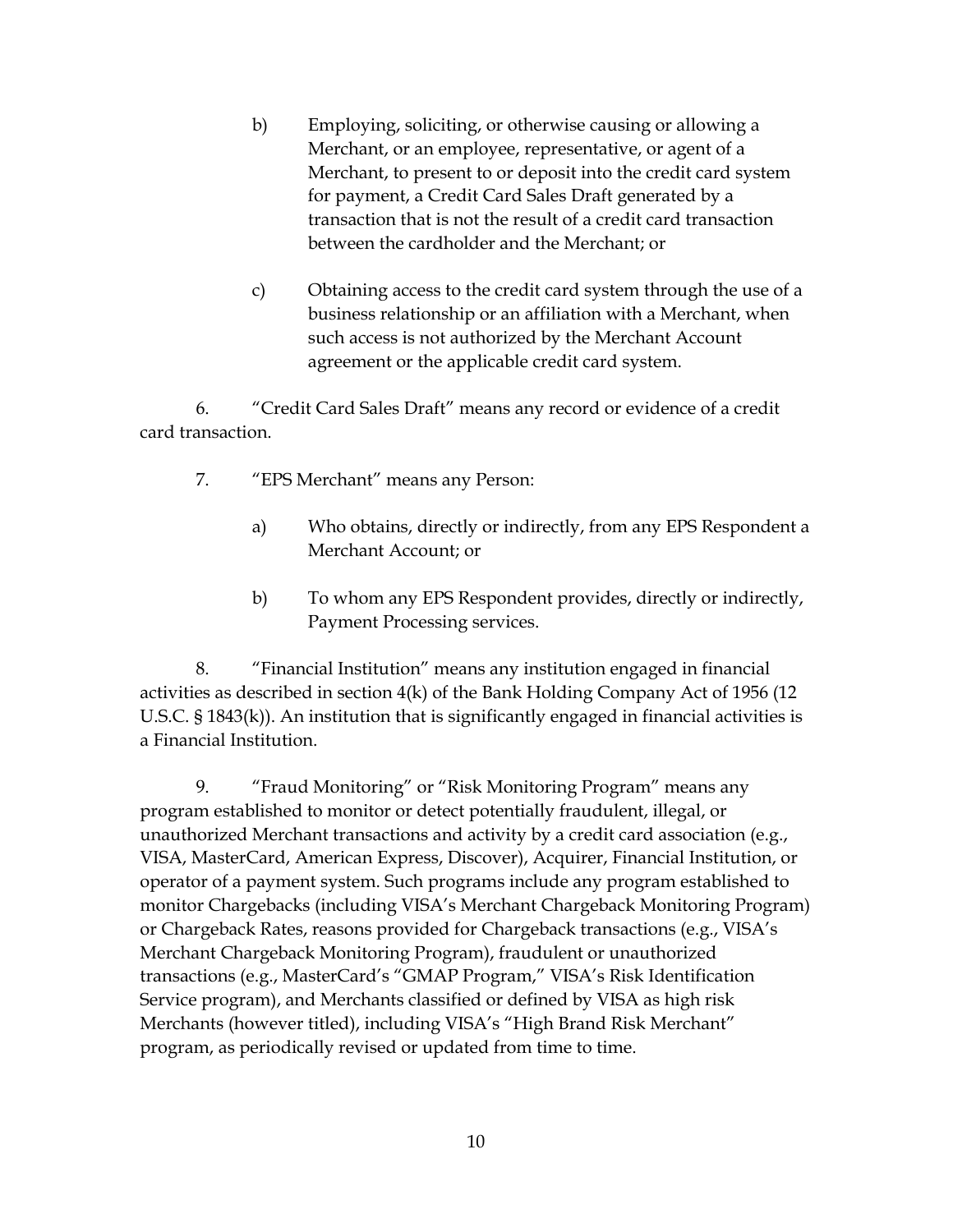- 10. "Independent Sales Organization" or "ISO" means any Person that:
	- a) Enters into an agreement or contract with a Payment Processor, Acquirer or Financial Institution to sell or market Payment Processing services to a Merchant;
	- Acquirer for Payment Processing services, or that matches or b) Matches or refers Merchants to a Payment Processor or refers a Payment Processor or Acquirer to Merchants for Payment Processing services; or
	- c) Is registered as an ISO or merchant service provider ("MSP") with VISA, MasterCard, or any credit card association.

11. "Merchant" means any Person engaged in the sale or marketing of any products or services or a charitable contribution, including any Person who applies for Payment Processing services.

 12. "Merchant Account" means any account with an Acquirer or other enables an individual, a business, or other organization to accept credit card, debit Financial Institution, service provider, Payment Processor, ISO, or other entity that card, or check payments of any kind.

13. "Money Making Opportunity" means a business model in which a Merchant offers to sell, sells, promotes, or markets any product or service represented to enable consumers or to assist consumers in:

- a) Earning income through a work-from-home business opportunity;
- b) Obtaining training or education on how to establish a business or earn money or other consideration through a business;
- c) Obtaining employment for an upfront fee; or
- d) Obtaining government grants or other government income, benefits, or scholarships.

The term "Money Making Opportunity" does not include services provided by a school or program of instruction that has been evaluated and found to meet established criteria by an accrediting agency or association recognized for such purposes by the U.S. Department of Education.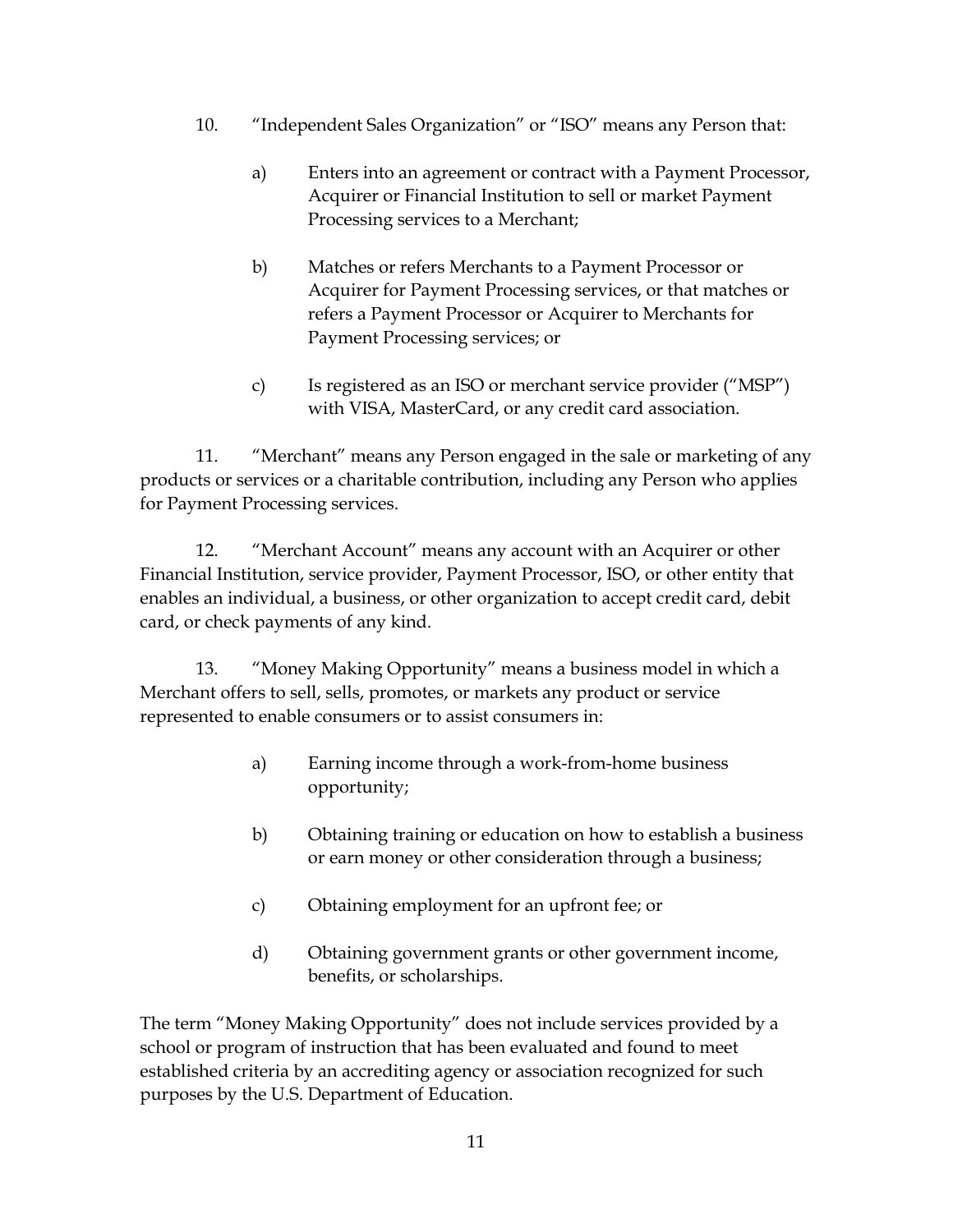14. "Outbound Telemarketing" means any plan, program, or campaign that is conducted to induce the purchase of products or services by use of one or more telephones, and which involves a telephone call initiated by a Person other than the consumer.

 behalf of a Merchant or providing a Person, directly or indirectly, with the means used to charge or debit accounts through the use of any payment method or 15. "Payment Processing" means transmitting sales transaction data on mechanism, including credit cards, debit cards, prepaid cards, and stored value cards. Whether accomplished through the use of software or otherwise, Payment Processing includes, among other things:

- a) Reviewing and approving Merchant applications for payment processing services;
- b) Transmitting sales transaction data or providing the means to transmit sales transaction data from Merchants to Acquirers, Payment Processors, ISOs, or other Financial Institutions;
- c) Clearing, settling, or distributing proceeds of sales transactions from Acquirers or Financial Institutions to Merchants; or
- d) Processing Chargebacks.

16. "Payment Processor" means any Person providing Payment Processing services in connection with another Person's sale of products or services, or in connection with any charitable donation.

17. "Person" means any natural person, or any entity, corporation, partnership, or association of Persons.

18. "Respondents" means all of the Corporate Respondents and the Individual Respondents, individually, collectively, or in any combination.

- a) "Corporate Respondents" means Electronic Payment Systems, business as EPS, and their successors and assigns. LLC and Electronic Payment Transfer, LLC, both also doing
- b) "Individual Respondents" means John Dorsey and Thomas McCann.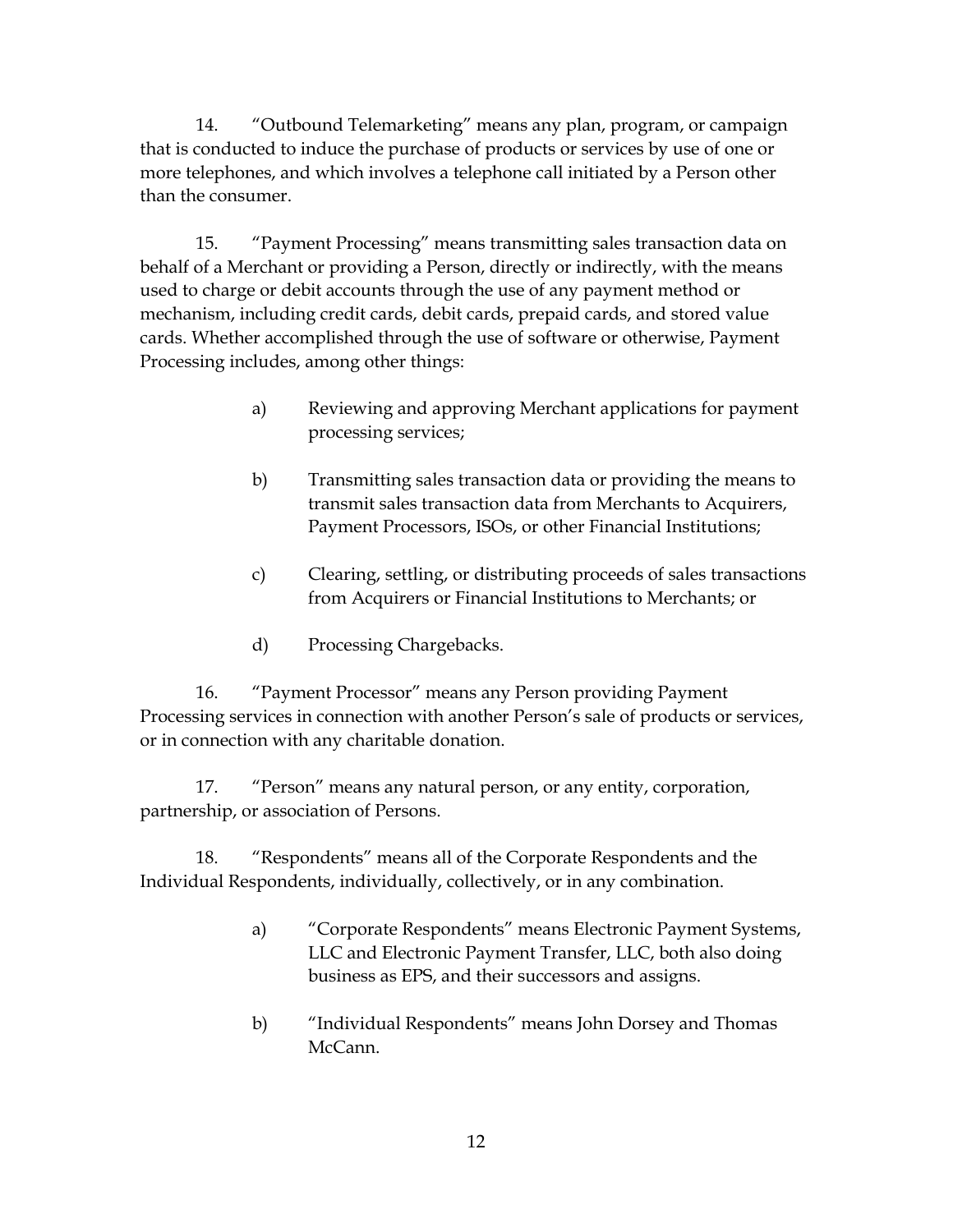- 19. "Sales Agent" means a Person that:
	- a) Enters into an agreement or contract with an ISO to sell or market Payment Processing services to a Merchant; or
	- b) Matches or refers Merchants to an ISO for Payment Processing services, or that matches or refers an ISO to Merchants for Payment Processing Services.

 fees charged by an ISO. As such, a Sales Agent may be involved in recommending a particular ISO to a Merchant, forwarding to the ISO a Merchant's application, or negotiating rates and

#### **Provisions**

## **I. Prohibitions Against Deceptive or Unfair Payment Processing Acts or Practices**

 **It is ordered that** Respondents, and Respondents' officers, agents, and them, who receive actual notice of this Order by personal service or otherwise, employees, and those other persons in active concert or participation with any of whether acting directly or indirectly, in connection with offering Payment Processing services, must not:

A. Engage in Credit Card Laundering;

B. Engage in tactics to evade any Fraud Monitoring or Risk Monitoring Program, including:

- statement, or providing any false document, in order to obtain 1) Making, or assisting others in making any false or misleading a Merchant Account or Payment Processing services;
- 2) Opening multiple Merchant Accounts in the names of other companies for the same underlying Merchant, in order to conceal the Merchant's true identity;
- multiple Merchant Accounts opened in the names of other 3) Processing a Merchant's credit card transactions through companies, in order to artificially alter the true volume of transactions processed through any single Merchant Account;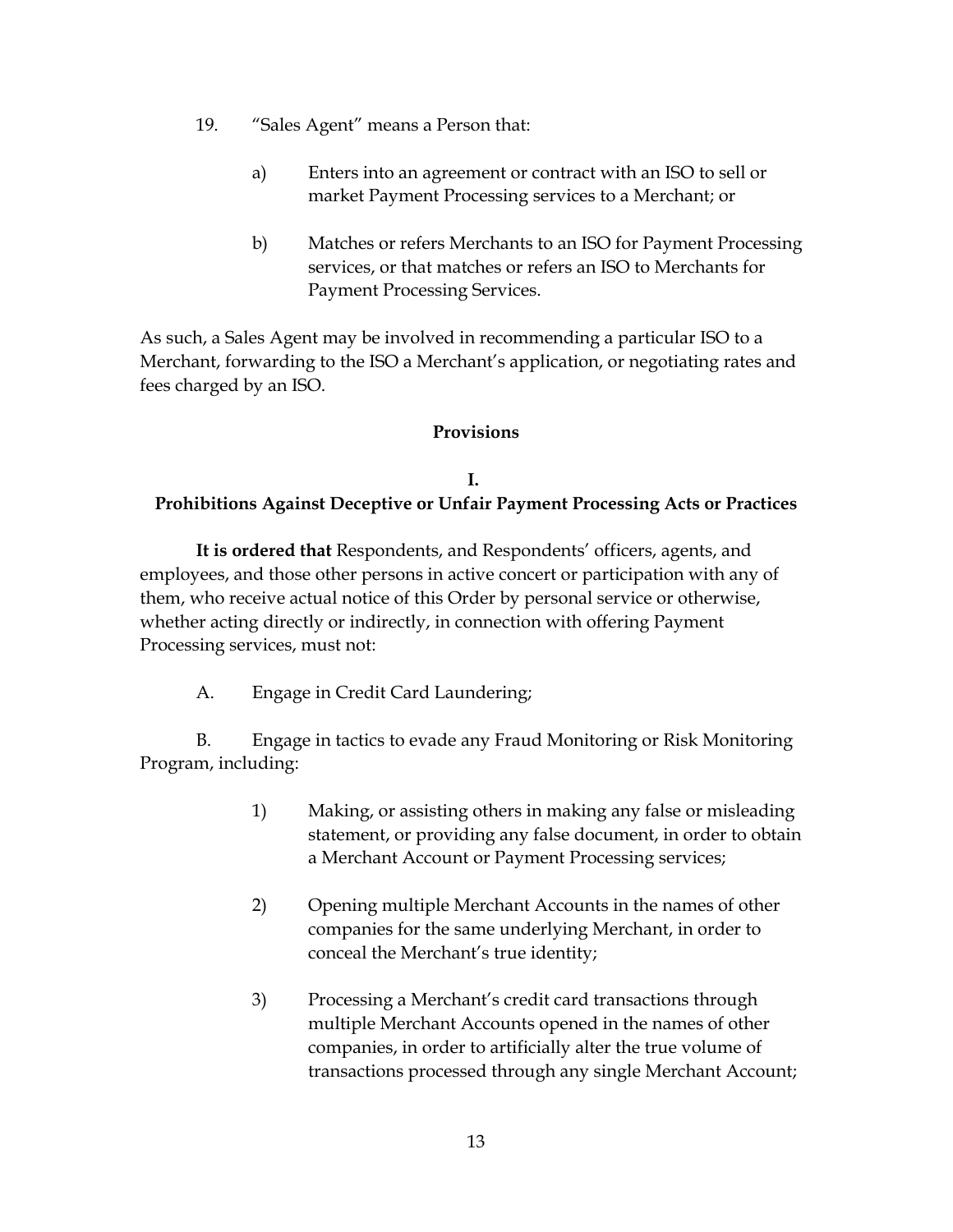- Telemarketing; and 4) Misrepresenting whether a Merchant is engaged in Outbound
- 5) Using or providing a bank account set up for the purpose of instrument (including checks and credit card transactions), in receiving only the returned transactions of any payment order to conceal Chargeback levels of Merchant transactions deposited into a different bank account;

C. Provide Payment Processing services to any Merchant that is engaged in any act or practice that is, or is likely to be, deceptive or unfair, including:

- the unauthorized debiting of consumer bank accounts; 1) The unauthorized charging of consumer credit card accounts or
- material aspect of the performance, efficacy, nature, or central 2) The misrepresentation, directly or by implication, of the total costs to purchase, receive, or use any product or service; any characteristics of the product or service; and any material aspect of the nature of the Merchant's refund, cancellation, exchange, or repurchase policies;
- to purchase, receive or use any product or service; 3) The failure to disclose, clearly and conspicuously, the total cost
- 4) Any tactics to conceal the true identity of the Merchant, including the use of shell companies or fictitious company names to conduct business, in order to gain access to a payment network, apply for Payment Processing services, or apply for Merchant Accounts;
- conceal a Merchant's identity or to artificially alter the true volume of transactions processed through any single Merchant 5) Any tactics to evade any Fraud Monitoring or Risk Monitoring Program, including: distributing sales transaction volume among multiple Merchant Accounts or splitting a single sales transaction into multiple smaller transactions, in order to Account;
- Payment Processing services; and 6) Making any false or misleading statement, or providing any false document, in order to obtain a Merchant Account or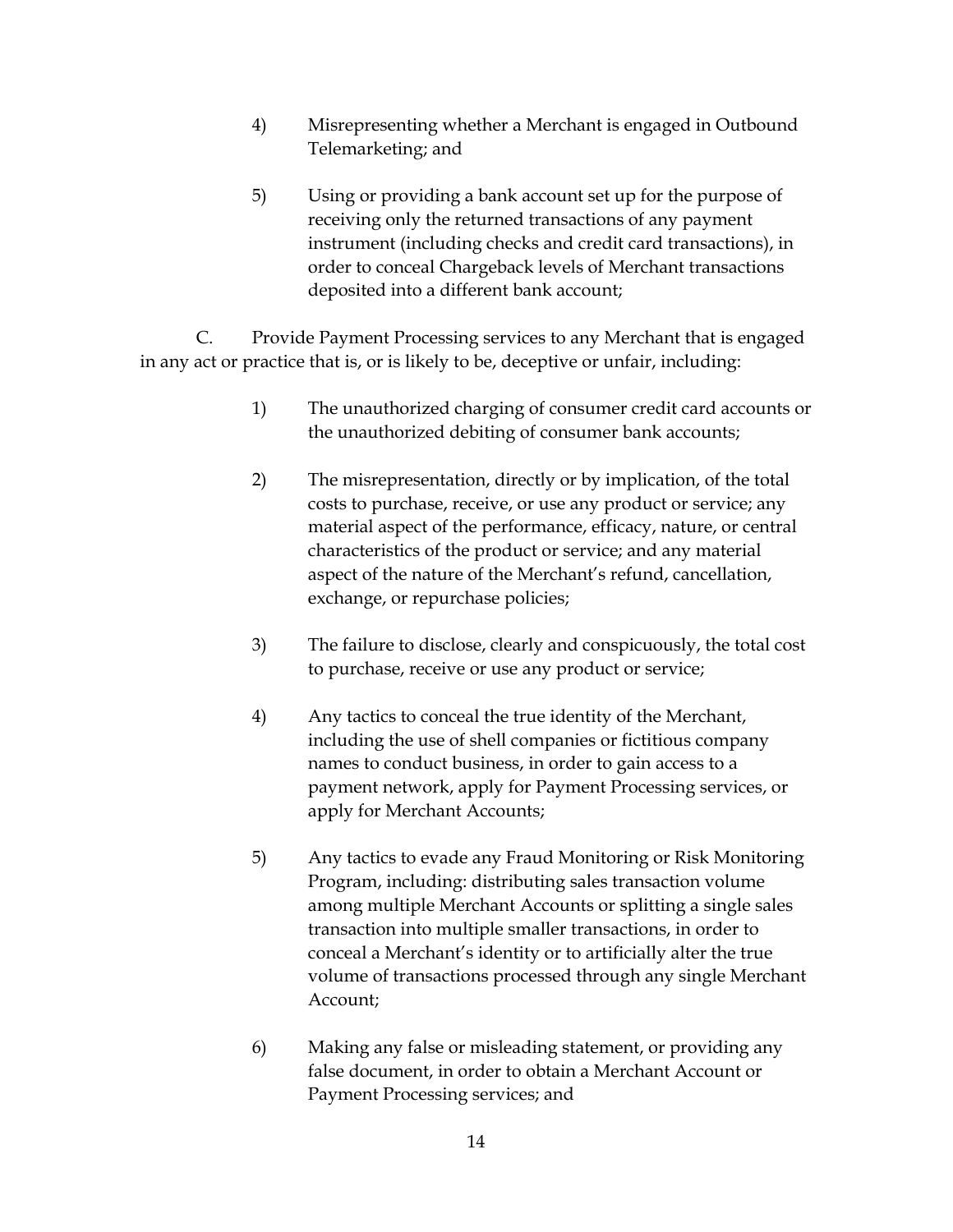7) Misrepresenting the type of business engaged in by the Merchant, or the means of advertising, marketing, and sales used by the Merchant (i.e., whether the Merchant is engaged in Outbound Telemarketing); and

 D. Provide Payment Processing services or acting as an ISO or Sales Agent for any Merchant that is listed on the MasterCard Member Alert to Control High-Risk Merchants (MATCH) list for any of the following reasons:

- 1) Excessive chargebacks,
- 2) Fraud,
- 3) Identification as a Questionable Merchant per the MasterCard Questionable Merchant Audit Program,
- 4) Merchant collusion,
- 5) Illegal transactions,
- 6) Credit Card Laundering, or
- 7) Identity theft.

#### **II. Screening of Additional Review Merchants**

 **It is further ordered that** Respondent, and Respondents' officers, agents, and them, who receive actual notice of this Order by personal service or otherwise, whether each Additional Review Merchant's business practices are, or are likely to be, deceptive or unfair. employees, and those other persons in active concert or participation with any of whether acting directly or indirectly, in connection with offering Payment Processing services, must engage in reasonable screening of Additional Review Merchants to confirm each Additional Review Merchant's identity, and to determine

Such reasonable screening must include:

<span id="page-32-0"></span> identify Merchants that qualify as Additional Review Merchants; A. Establishing and maintaining policies and procedures designed to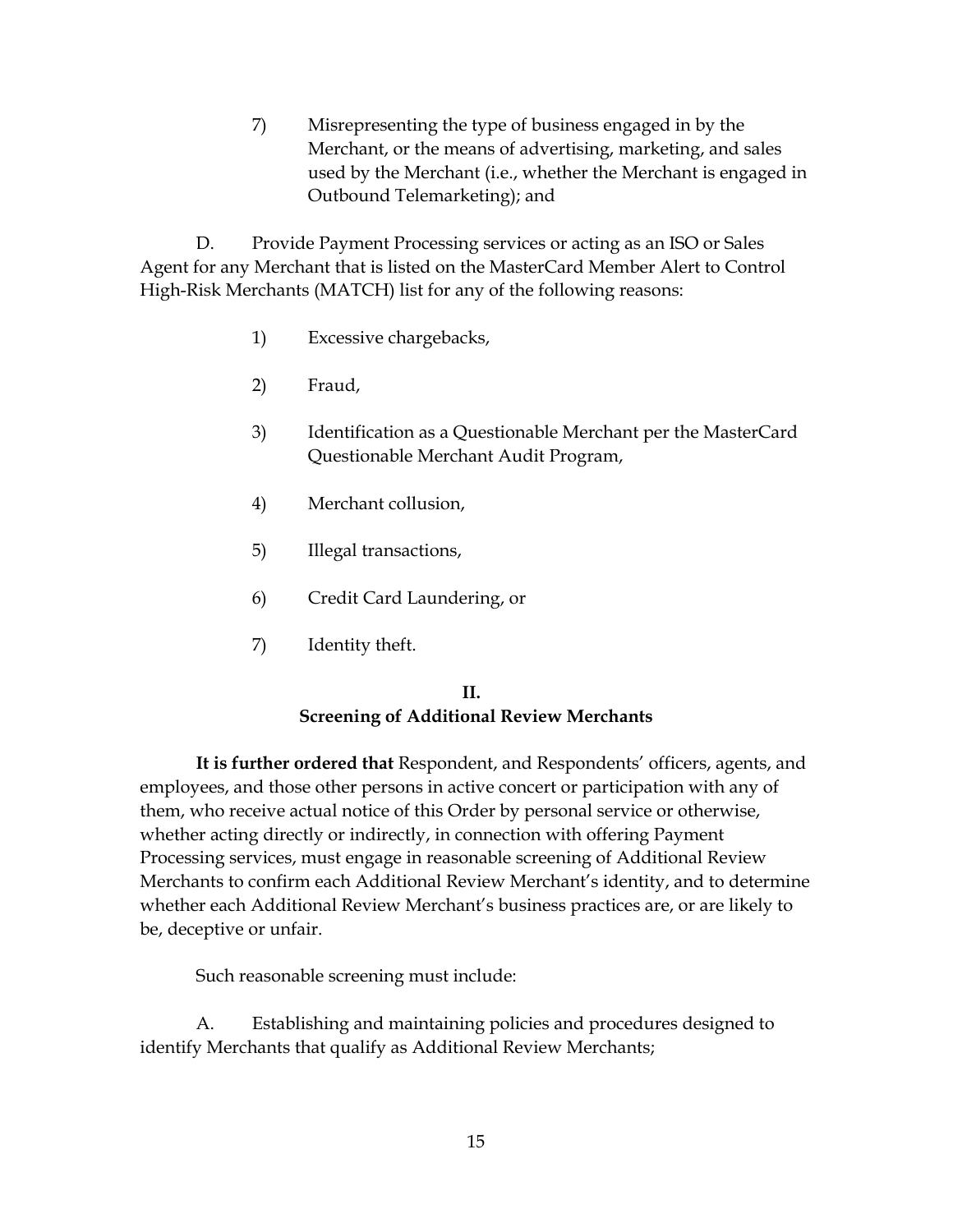- B. Obtaining from each Additional Review Merchant:
	- 1) A description of the nature of the Additional Review Merchant's business, including the nature of the products and services for which the Additional Review Merchant seeks Payment Processing services, and a description of the means of advertising, marketing, and sales used (i.e., Outbound Telemarketing, Internet sales);
	- entity, and of Person(s) with a twenty-five percent (25%) or 2) The name(s) of the principal(s) and controlling Person(s) of the greater ownership interest in the entity;
	- names, DBAs, websites, and identification numbers (such as Review Merchant is marketing or intends to market the 3) A list of all business names, trade names, aliases or fictitious taxpayer ID numbers) under or through which the Additional products and services for which the Additional Review Merchant seeks Payment Processing services;
	- Merchant conducts business or will conduct the business(es) identified pursuant to subsection (1) of this Section II.B; 4) Each physical address at which the Additional Review
	- pursuant to subsection (1) of this Section II.B; 5) A list of all postal addresses, email addresses, telephone numbers, and Internet addresses the Additional Review Merchant uses or will use to conduct the business(es) identified
	- Merchant seeks Payment Processing services, the bank account 6) For each product or service for which the Additional Review number and name of the account holder(s) for each depository bank account currently held by the Additional Review Merchant and into which the Additional Review Merchant's sales revenues are to be deposited, and the name of the bank(s)
	- at which each such depository bank account is maintained; 7) The percentage of the Additional Review Merchant's sales transactions, for which the Additional Review Merchant seeks Review Merchant's different types of "Card Not Present Payment Processing services, that qualify as "Card Not Present Transactions," and a detailed breakdown of the Additional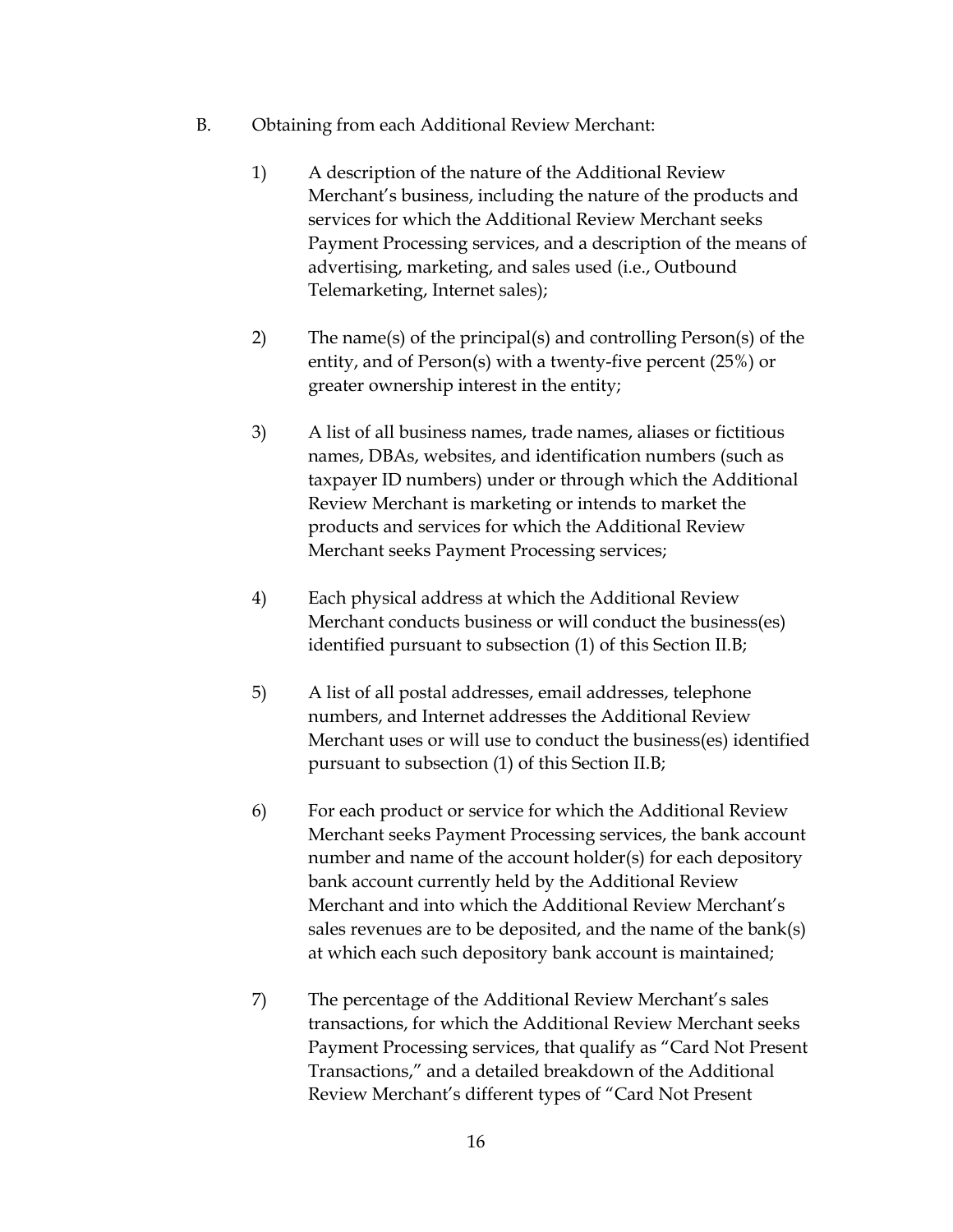Transactions" (i.e., Internet or ecommerce sales, Outbound Telemarketing);

- materials, including, but not limited to screen prints of relevant web pages and public social media pages, for the products or 8) Representative samples of all types of current marketing services for which the Additional Review Merchant seeks Payment Processing services;
- 9) Copies of all fulfillment agreements, if the Additional Review Merchant utilizes third party fulfillment providers;
- has a twenty-five percent (25%) or greater ownership interest in conducted business, has ever been: 10) Information regarding whether the Additional Review Merchant, including the principal(s) and controlling Person(s) of the Additional Review Merchant entity, any Person(s) who the entity, and any corporate name, trade name, fictitious name or aliases under which such Person(s) conduct or has
	- Program; a) Placed in any Fraud Monitoring or Risk Monitoring
	- Program; b) Listed on the MasterCard Member Alert to Control High-Risk Merchants ("MATCH") list;
	- c) Placed in a payment card association's chargeback monitoring program; or
	- d) The subject of legal action taken by the Commission or any other state or federal law enforcement agency;
- preceding three (3) months; and 11) Copies of monthly or periodic Payment Processing statements issued by each bank, Acquirer, Payment Processor, ISO, or Sales Agent used by the Additional Review Merchant during the preceding three (3) months, to the extent the Additional Review Merchant used Payment Processing services in the
- 12) The Additional Review Merchant's past Chargeback Rates for the preceding three (3) months, to the extent the Additional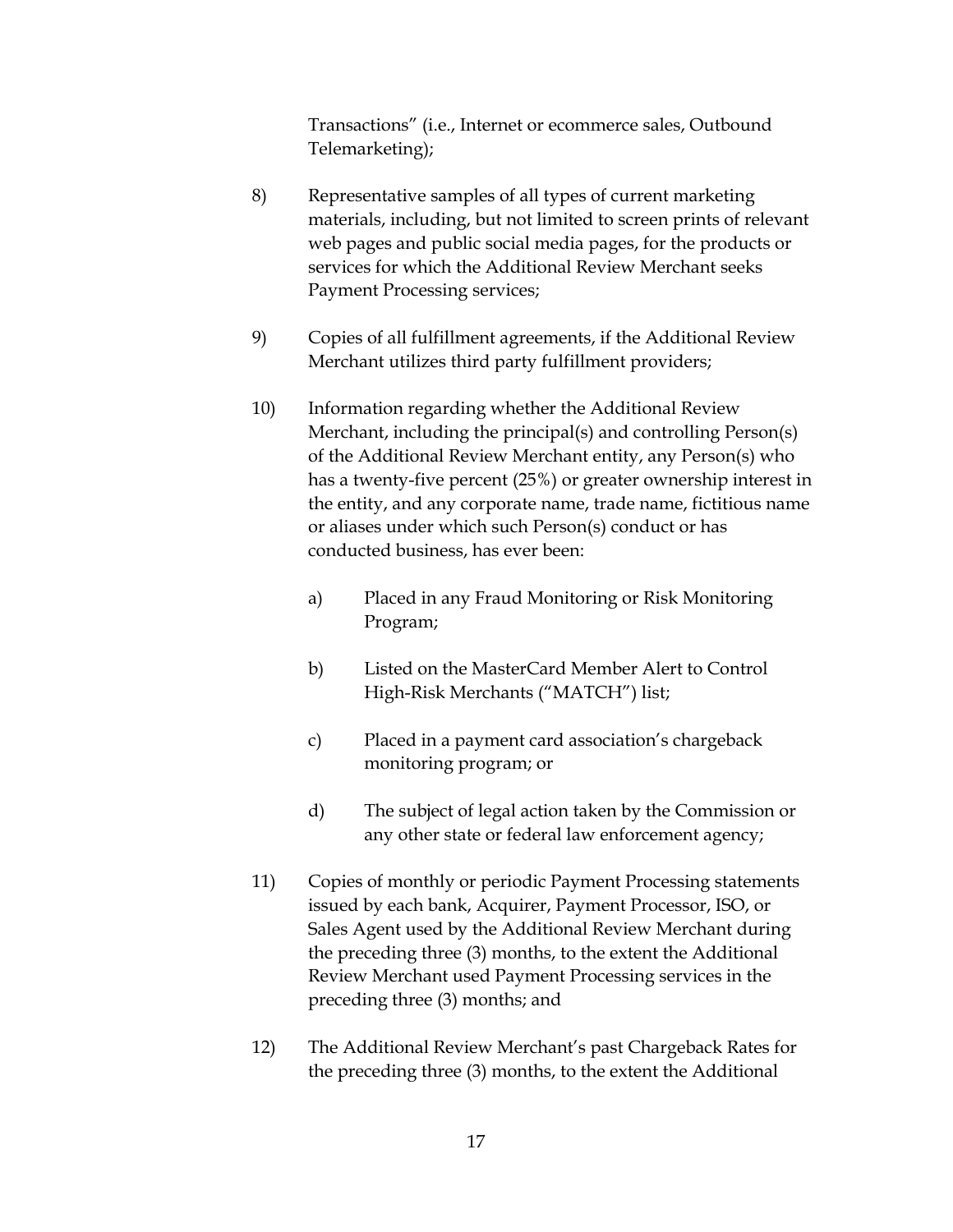Review Merchant used Payment Processing services in the preceding three (3) months;

<span id="page-35-0"></span>Additional Review Merchant, including: C. Taking reasonable steps to assess the accuracy of the information provided pursuant to Section II.B of this Order, and to confirm the identity of the

- 1) Subject to any limitations put in place by the Financial Institution that carries the account, confirming the Additional Review Merchant's depository bank account(s), including requesting and reviewing bank reference or bank verification letters;
- 2) Cross-referencing the following information relating to the Payment Systems' current Merchant portfolio, in order to Additional Review Merchant with similar information associated with other Merchants in Respondent Electronic determine whether the Additional Review Merchant has concealed or attempted to conceal its true identity, or is related to or associated with any other Merchant in Electronic Payment Systems' current Merchant portfolio or any other Merchant previously approved by Electronic Payment Systems that was referred by the same Sales Agent:
	- a) The Additional Review Merchant's business names, trade names, aliases or fictitious names, DBAs, and identification numbers (such as taxpayer identification numbers);
	- b) The Additional Review Merchant's physical addresses, postal addresses, email addresses, Internet addresses, websites, telephone numbers, and bank accounts; and
	- c) The names of the principal(s) and controlling Person(s) of the Additional Review Merchant, and of Person(s) with a twenty-five percent (25%) or greater ownership interest in the Additional Review Merchant;
- 3) Reviewing copies of monthly or periodic Payment Processing statements issued by any bank, Acquirer, Payment Processor, ISO, or Sales Agent used by the Additional Review Merchant during the preceding three (3) months;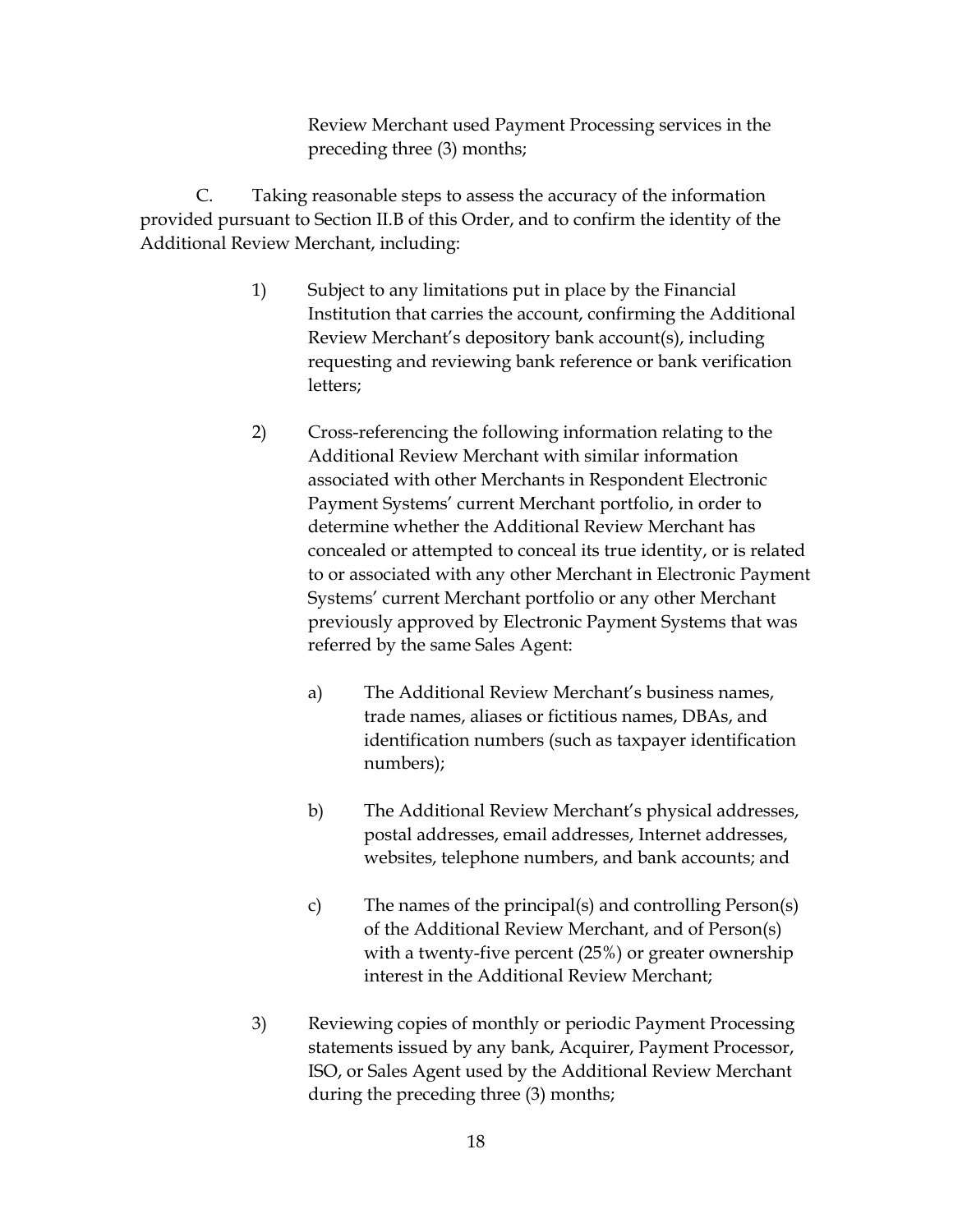- 4) Reviewing representative samples of all current marketing materials, including, but not limited to screen prints of relevant the products or services for which the Additional Review Merchant seeks Payment Processing services; web pages and public social media pages, and all fulfillment agreements provided by the Additional Review Merchant, for
- Merchant seeks Payment Processing services;<br>5) Reviewing credit reports of the Additional Review Merchant and Person(s) with a twenty-five percent (25%) or greater ownership interest in the entity; and
- 6) Reviewing background information regarding the Additional Review Merchant, its principal(s) and controlling Person(s) of the entity, and of Person(s) with a twenty-five percent (25%) or greater ownership interest in the entity.

 [II.A](#page-32-0) through [C](#page-35-0) is to: D. The purpose of the reasonable screening process described in Section

- offering the products and services, and using the means of 1) Confirm that the Additional Review Merchant is engaged in advertising, marketing, and sales, that are described in its application for Payment Processing services;
- 2) Determine whether the Additional Review Merchant has attempted to conceal its true identity, and is likely engaged in Credit Card Laundering;
- time periods of less than three months or processing only 3) Determine whether the Additional Review Merchant's past transactions exhibit any unusual or suspicious transaction patterns, trends, values, and volume, including processing for during alternating months, for no apparent legitimate business reason or lawful purpose;
- 4) Determine whether the Additional Review Merchant has likely alter its true total volume of sales transactions or Chargebacks apparent legitimate business reason or lawful purpose; engaged in tactics to evade any Fraud Monitoring or Risk Monitoring Program, including opening and processing through multiple Merchant Accounts in order to artificially processed through any one single Merchant Account, or for no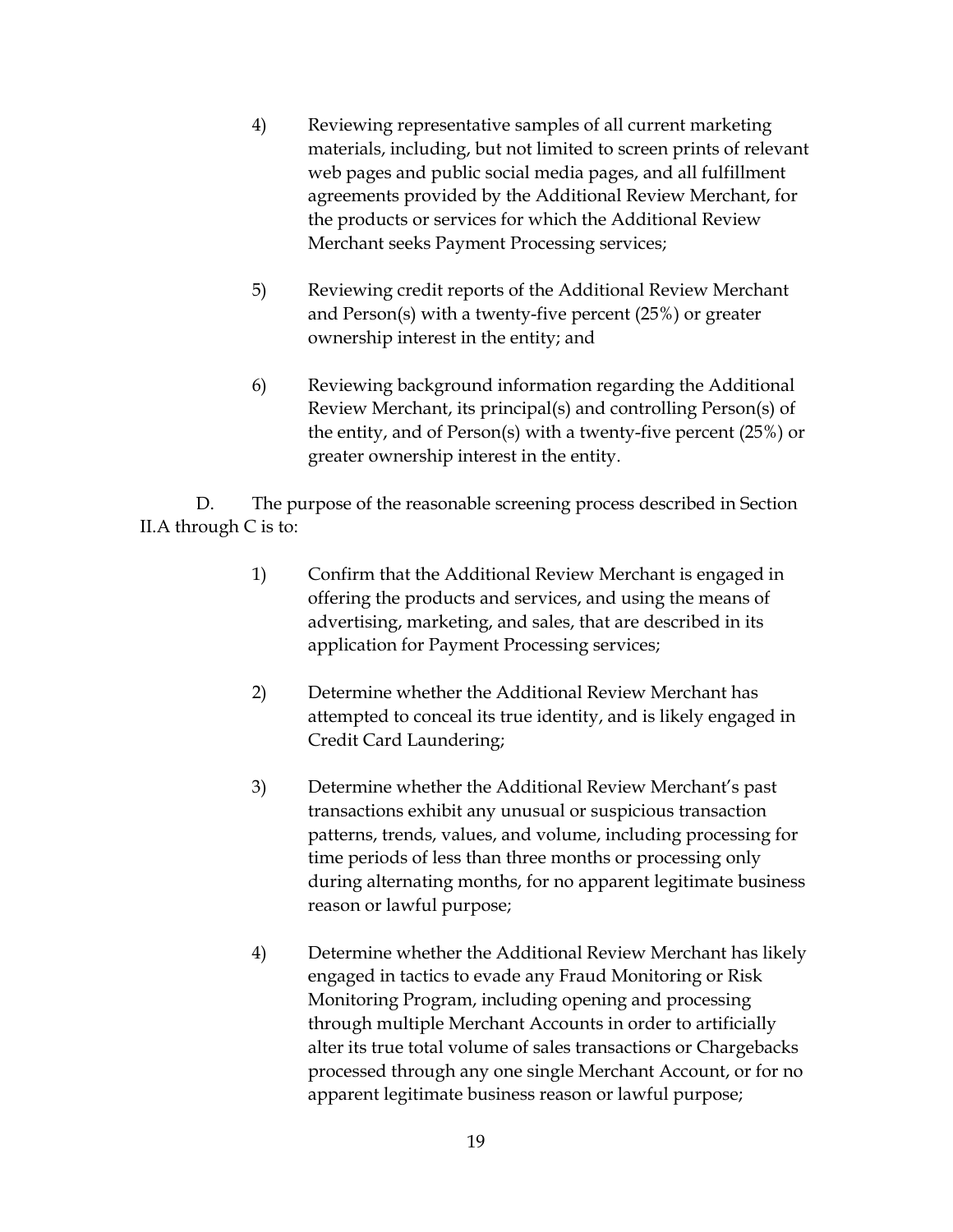- 5) Determine whether the Additional Review Merchant is engaged in any of the following unfair or deceptive acts or practices:
	- a) Failing to clearly and conspicuously disclose the total cost to purchase, receive, or use, any products or services;
	- b) Misrepresenting any material aspect of the performance, efficacy, nature, or central characteristics of products or services;
	- c) Failing to clearly and conspicuously disclose all material terms and conditions of an offer;
	- d) Misrepresenting, expressly or by implication, any material aspect of the Additional Review Merchant's refund, cancellation, exchange, or repurchase policies; and
	- e) Causing billing information to be submitted for payment without the customer's express authorization.

#### **III.**

## **Monitoring of Additional Review Merchants**

 **It is further ordered that** Respondent, and Respondent's officers, agents, and them, who receive actual notice of this Order by personal service or otherwise, employees, and those other persons in active concert or participation with any of whether acting directly or indirectly, in connection with offering Payment Processing services, must:

 additional screening pursuant to Section II of this Order, and for those EPS additional screening process described in Section II of this Order within 10 days of the date the EPS Merchant is determined to be an Additional Review Merchant; A. Monitor the sales activity of all current EPS Merchants to identify EPS Merchants that should be designated as Additional Review Merchants requiring Merchants that become designated as Additional Review Merchants, complete the

 in practices that are deceptive or unfair in violation of Section 5 of the FTC Act. Such B. Monitor each Additional Review Merchant's marketing practices and sales transactions to determine whether the Additional Review Merchant is engaged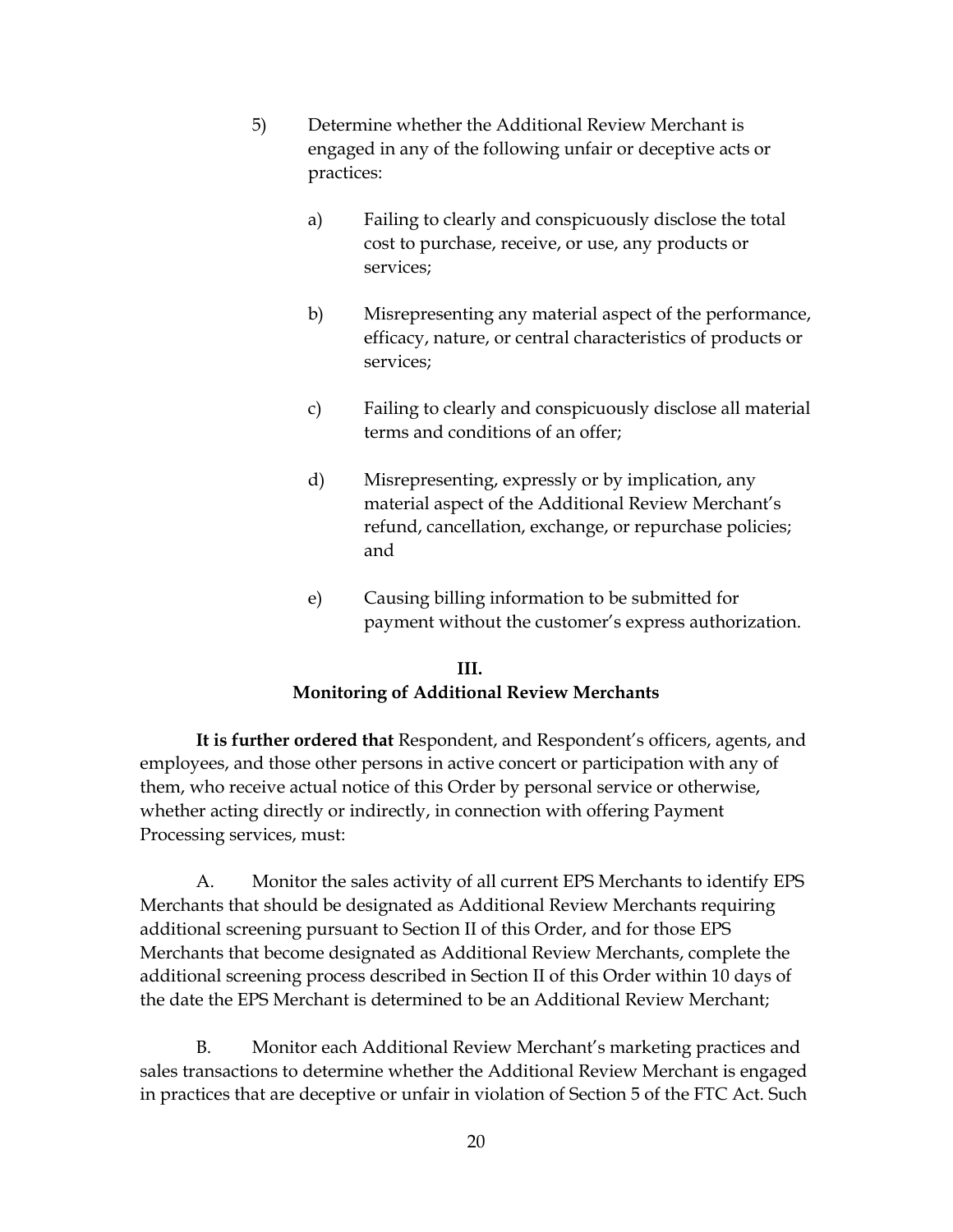monitoring must include reviewing Additional Review Merchants' websites; reviewing each Additional Review Merchant's Chargeback Rates and reasons provided for these rates, as well as examining any unusual or suspect transaction patterns, values, and volume; reviewing each Additional Review Merchant's consumer complaints related to requests for Chargebacks and complaints found on publicly available complaint mediums (i.e., online consumer complaint boards), or received from any third party, including Financial Institutions, credit card associations, Better Business Bureaus, and operators of payment systems;

C. Monitor each Additional Review Merchant's accounts to detect indicia that the Additional Review Merchant is engaged in Credit Card Laundering, tactics to conceal its true identity, or tactics to evade any Fraud Monitoring or Risk Monitoring Program. Such indicia include:

- 1) Unusual or suspicious transactions, patterns, trends, values, and volume;
- 2) Opening and closing multiple Merchant Accounts for the same underlying Merchant under different business names, for no apparent legitimate business or lawful purpose;
- Accounts for time periods of less than three months, or during 3) Payment Processing of transactions through Merchant only alternating months, for no apparent legitimate business or lawful purpose;
- 4) Distributing sales transaction volume across multiple Merchant Accounts of any payment system; and
- 5) Using an incorrect Merchant Category Code;

 Accounts, the calculation of the Chargeback Rate must be made for each of the D. Calculate and update the Chargeback Rate at least on a monthly basis for each Additional Review Merchant. The Chargeback Rate must be calculated separately for each payment mechanism processed, including credit and debit card transactions. For any Additional Review Merchant with multiple Merchant Additional Review Merchant's individual accounts, and in the aggregate for each Additional Review Merchant;

<span id="page-38-0"></span>E. Immediately conduct a reasonable investigation of the cause of Chargeback Rates for any Additional Review Merchant whose monthly Chargeback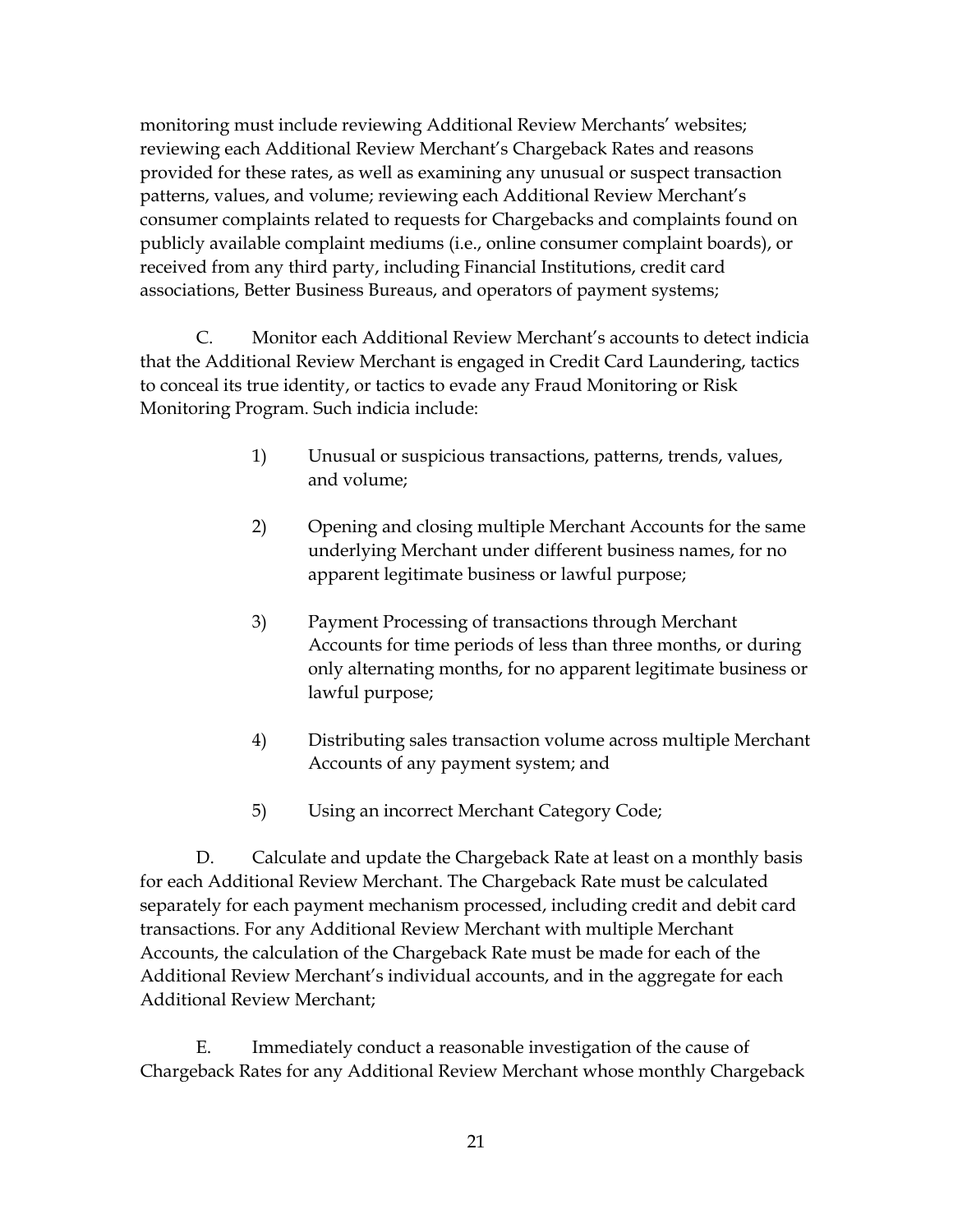Rate exceeds one percent (1%) and whose total number of Chargebacks exceeds fiftyfive (55) per month in any two of the past six months, as follows:

- Additional Review Merchant, and confirming the accuracy 1) Updating the information gathered in compliance with Section II of this Order, as applicable, and any other advertising of the thereof;
- required consumer authorizations for the transactions; 2) Confirming that the Additional Review Merchant has obtained
- 3) Reviewing the consumer complaints and reasons provided for all Chargeback transactions;
- 4) If contact information is available, contacting consumers, Financial Institutions, and Better Business Bureaus to gather detailed information, including complaints and other relevant information, regarding the Additional Review Merchant;
- 5) Reviewing websites used by the Additional Review Merchant to market its products and services;
- 6) Searching publicly available sources for consumer complaints against the Additional Review Merchant alleging fraud (including online consumer complaint boards), and for legal actions against the Additional Review Merchant undertaken by the Commission or other state or federal law enforcement agencies;
- 7) Conducting "test" shopping to determine the Additional Review Merchant's sales practices, where possible; and
- investigated pursuant to this Subsection [III.E](#page-38-0) within 30 days of draft a written report establishing facts that demonstrate that the Additional Review Merchant's business practices are not deceptive or unfair in violation of Section 5 of the FTC Act and are not in violation of the Telemarketing Sales Rule. 8) Stopping the processing of sales transactions and closing all processing accounts for any Additional Review Merchant commencing the investigation, unless the EPS Respondents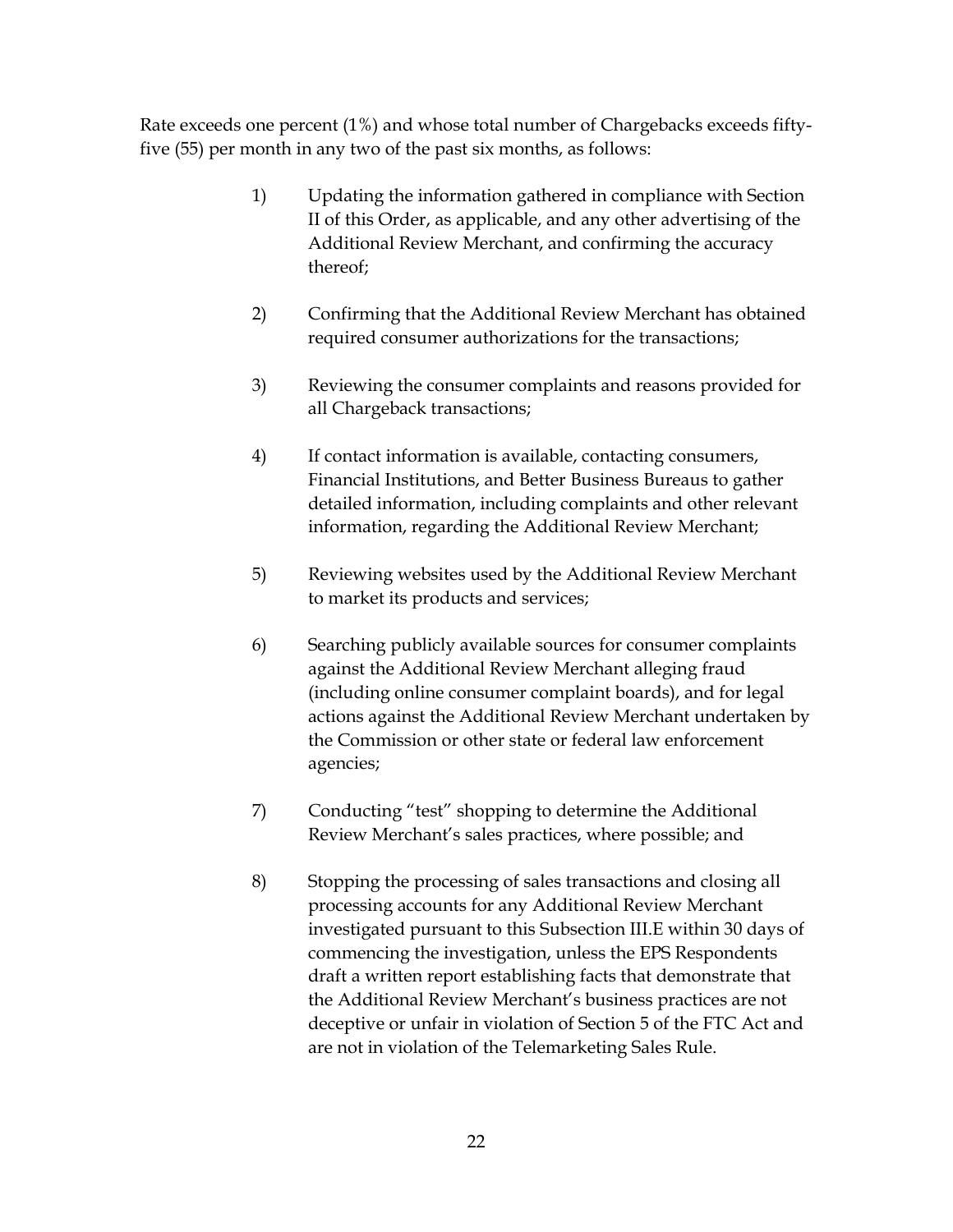Accounts for any Additional Review Merchant that the EPS Respondents know or identity, or tactics to evade any Fraud Monitoring or Risk Monitoring Program, companies to apply for additional Merchant Accounts. F. Immediately stop processing sales transactions and close all Merchant should know is engaged in Credit Card Laundering, tactics to conceal its true including balancing or distributing sales transaction volume or sales transaction activity among multiple Merchant Accounts or merchant billing descriptors; splitting a single sales transaction into multiple transactions, or using shell

 Nothing in this Section III should be read to insulate the EPS Respondents from liability for a violation of Section 5 of the FTC Act, the TSR, or any provision of this Order.

# **Sales Agents Engaged in Certain Practices IV. Monitoring of Sales Agents and Termination of**

 **It is further ordered that** Respondents, and Respondents' officers, agents, and employees, and those other persons in active concert or participation with any of them, who receive actual notice of this Order by personal service or otherwise, whether acting directly or indirectly, in connection with offering Payment Processing services, in connection with offering or providing Payment Processing services, must:

A. Monitor each Sales Agent's past referral of Merchants and existing Merchant portfolio to determine whether any Merchant referred by the Sales Agent has engaged in tactics to conceal its true identity or is related to or associated with any other Merchant previously referred to any EPS Respondent by the same Sales Agent;

 Sales Agent as soon as practicable and in no more than 3 days, for any Sales Agent that any EPS Respondent knows or should know: B. Immediately terminate the EPS Respondents' relationship with any

- Merchant, that the Sales Agent knew or should have known 1) Has provided false information or false documents to apply for Payment Processing services or a Merchant Account for any was false;
- 2) Has referred Merchants to any EPS Respondent that the Sales Agent knew or should have known were concealing their true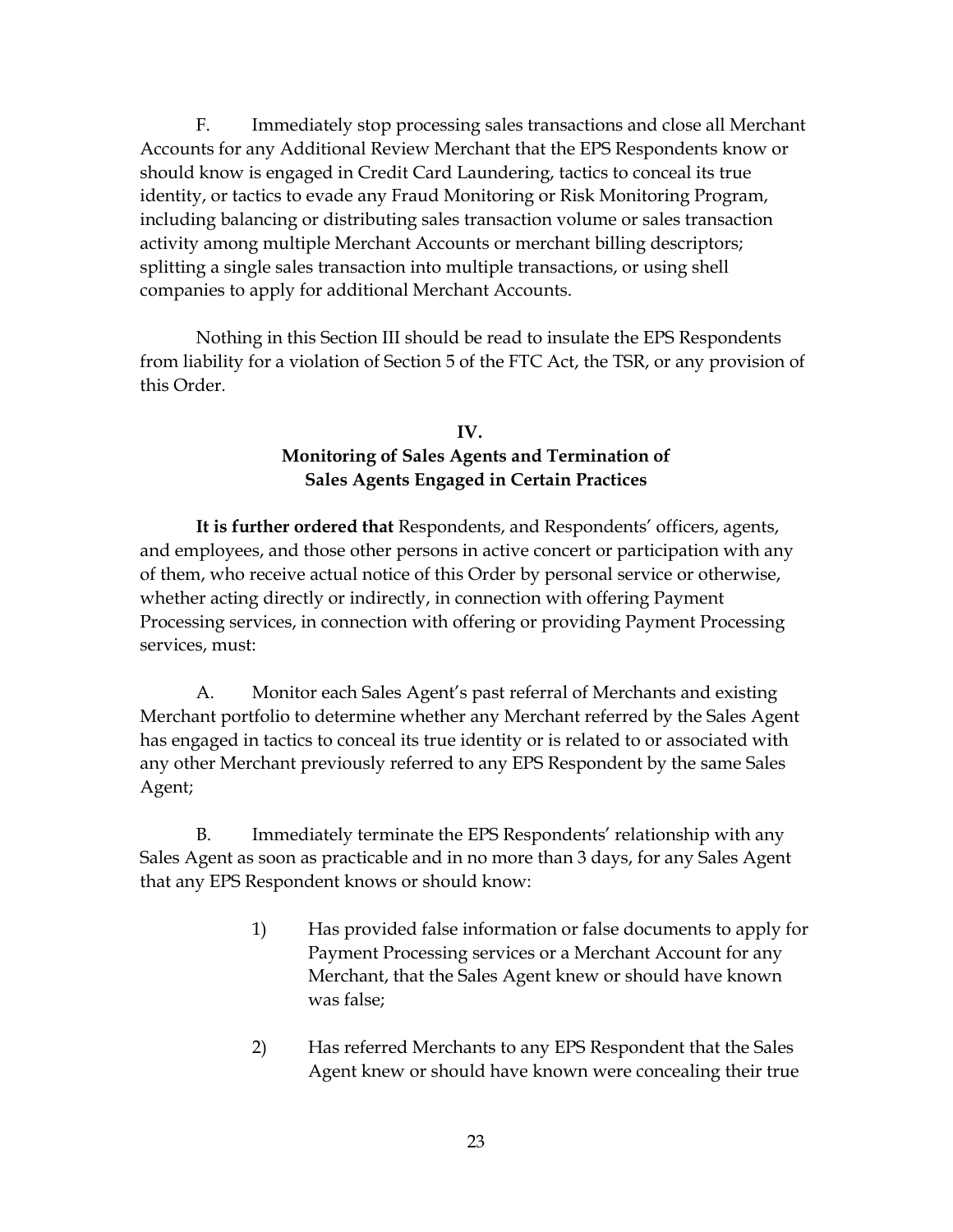identities, or are engaged in or have been engaged in deceptive or unfair sales practices;

- 3) Has engaged in Credit Card Laundering or any tactics to evade any Fraud Monitoring or Risk Monitoring Program; or
- 4) Is or has been engaged in deceptive or unfair sales practices.

# **V. Acknowledgments of the Order**

 **It is further ordered that** Respondents obtain acknowledgments of receipt of this Order:

A. Each Respondent, within 10 days after the effective date of this Order, must submit to the Commission an acknowledgment of receipt of this Order sworn under penalty of perjury.

 B. For 5 years after the issuance date of this Order, each Individual unless such business cannot violate the Order, and each Corporate Respondent, must deliver a copy of this Order to: (1) all principals, officers, directors, and LLC who participate in conduct related to the subject matter of the Order; and (3) any Respondent for any business that such Respondent, individually or collectively with any other Respondents, is the majority owner or controls directly or indirectly, managers and members; (2) all employees having managerial responsibilities for conduct related to the subject matter of the Order and all agents and representatives business entity resulting from any change in structure as set forth in the Provision titled Compliance Reports and Notices. Delivery must occur within 10 days after the effective date of this Order for current personnel. For all others, delivery must occur before they assume their responsibilities.

 copy of this Order, that Respondent must obtain, within 30 days, a signed and dated C. From each individual or entity to which a Respondent delivered a acknowledgment of receipt of this Order.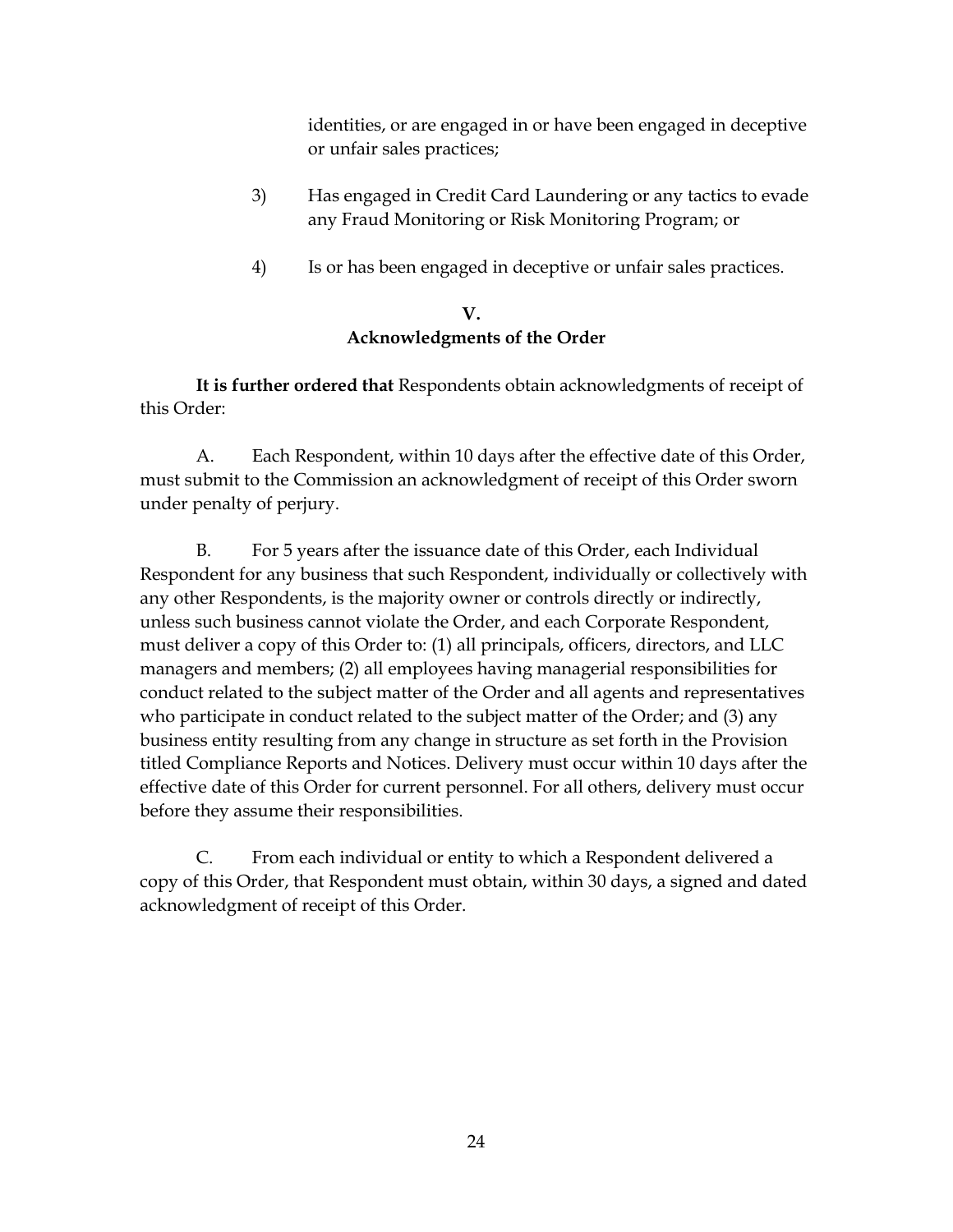#### **VI. Compliance Reports and Notices**

 **It is further ordered that** Respondents make timely submissions to the Commission:

 A. One year after the issuance date of this Order, each Respondent must submit a compliance report, sworn under penalty of perjury, in which:

- business, including the products and services offered, the Respondents must describe if they know or should know due copy of each Acknowledgment of the Order obtained pursuant 1) Each Respondent must: (a) identify the primary physical, postal, and email address and telephone number, as designated points of contact, which representatives of the Commission, may use to communicate with Respondent; (b) identify all of that Respondent's businesses that could violate the Order by all of their names, telephone numbers, and physical, postal, email, and Internet addresses; (c) describe the activities of each means of advertising, marketing, and sales, and the involvement of any other Respondent (which Individual to their own involvement); (d) describe in detail whether and how that Respondent is in compliance with each Provision of this Order, including a discussion of all of the changes the Respondent made to comply with the Order; and (e) provide a to this Order, unless previously submitted to the Commission.
- for which such Respondent performs services whether as an 2) Additionally, each Individual Respondent must: (a) identify all his telephone numbers and all his physical, postal, email and Internet addresses, including addresses used for any business; (b) identify all his business activities, including any business employee or otherwise and any entity in which such Respondent has any ownership interest; and (c) describe in detail such Respondent's involvement in each such business activity, including title, role, responsibilities, participation, authority, control, and any ownership.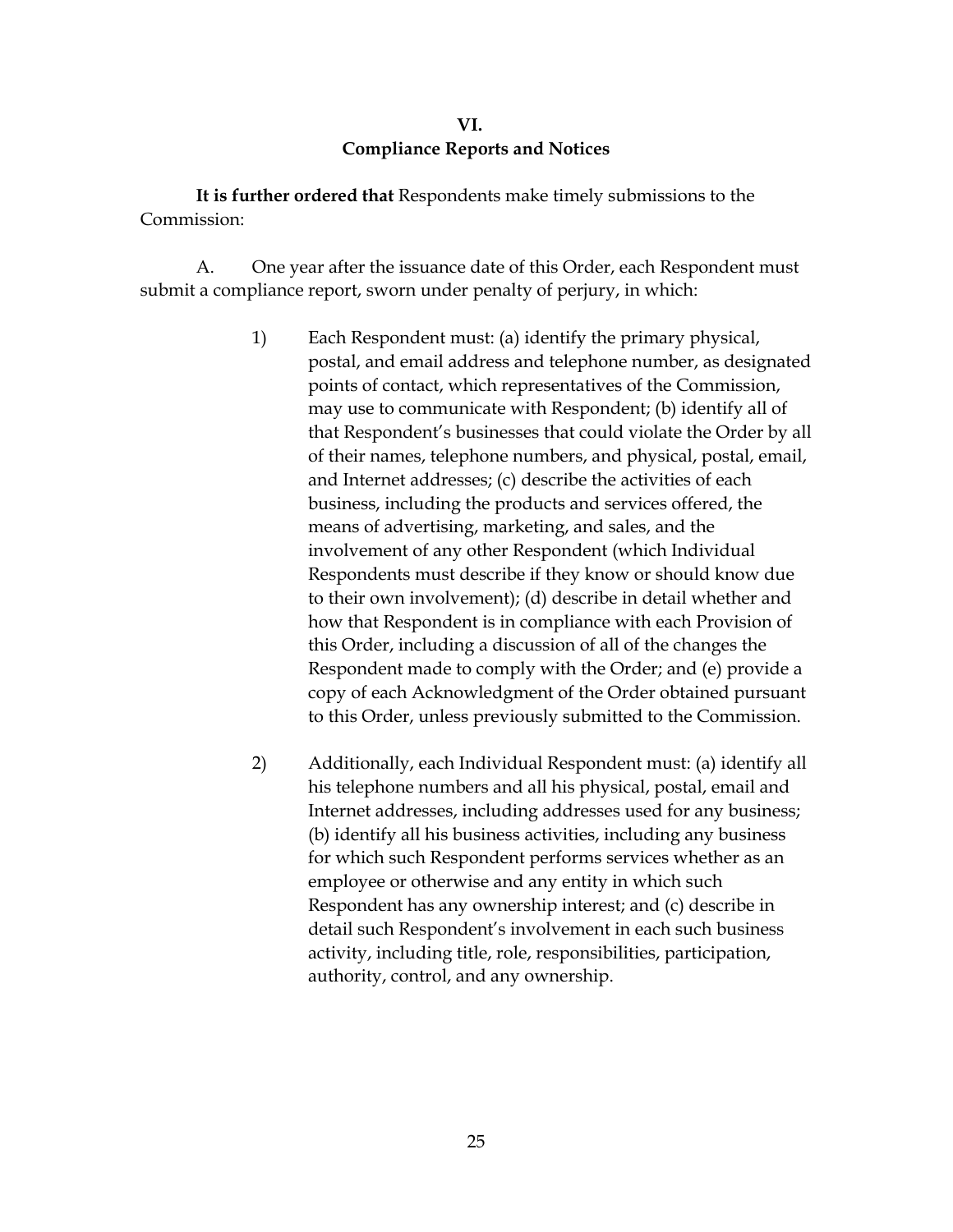B. For 10 years after the issuance date of this Order, each Respondent must submit a compliance notice, sworn under penalty of perjury, within 14 days of any change in the following:

- designated point of contact; or (b) the structure of any including: creation, merger, sale, or dissolution of the entity or 1) Each Respondent must submit notice of any change in: (a) any Corporate Respondent or any entity that Respondent has any ownership interest in or controls directly or indirectly that may affect compliance obligations arising under this Order, any subsidiary, parent, or affiliate that engages in any acts or practices subject to this Order.
- 2) Additionally, each Individual Respondent must submit notice of any change in: (a) name, including alias or fictitious name, or residence address; or (b) title or role in any business activity, including (i) any business for which such Respondent performs services whether as an employee or otherwise and (ii) any entity in which such Respondent has any ownership interest and over which Respondents have direct or indirect control. For each such business activity, also identify its name, physical address, and any Internet address.

C. Each Respondent must submit notice of the filing of any bankruptcy petition, insolvency proceeding, or similar proceeding by or against such Respondent within 14 days of its filing.

 laws of the United States of America that the foregoing is true and correct. Executed D. Any submission to the Commission required by this Order to be sworn under penalty of perjury must be true and accurate and comply with 28 U.S.C. § 1746, such as by concluding: "I declare under penalty of perjury under the on: \_\_\_\_\_" and supplying the date, signatory's full name, title (if applicable), and signature.

 Commission, 600 Pennsylvania Avenue NW, Washington, DC 20580. The subject E. Unless otherwise directed by a Commission representative in writing, all submissions to the Commission pursuant to this Order must be emailed to [DEbrief@ftc.gov](mailto:DEbrief@ftc.gov) or sent by overnight courier (not the U.S. Postal Service) to: Associate Director for Enforcement, Bureau of Consumer Protection, Federal Trade line must begin: *In re Electronic Payment Systems, LLC*, matter number 1523213.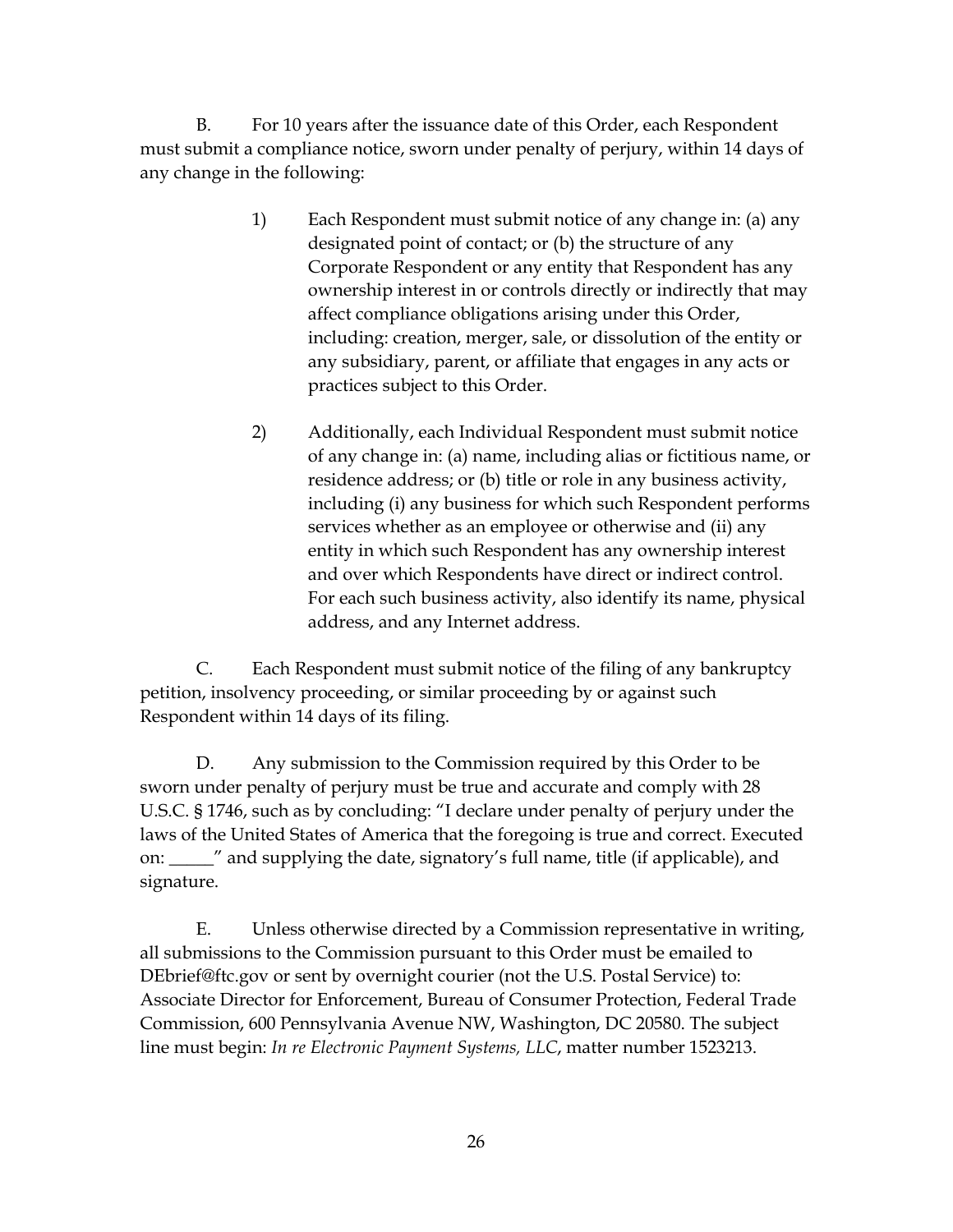## **VII. Recordkeeping**

 **It is further ordered that** Respondents must create or receive, as applicable, certain records for 10 years after the issuance date of the Order, and retain each such record for 5 years. Specifically, Corporate Respondents in connection with offering or providing Payment Processing services, and each Individual Respondent for any business that such Respondent, individually or collectively with any other Respondents, is a majority owner or controls directly or indirectly, must create and retain the following records:

A. Accounting records showing the revenues from all products or services sold that are related to the subject matter of the Order;

B. Personnel records showing, for each person providing services in relation to any aspect of the Order, whether as an employee or otherwise, that person's: name; addresses; telephone numbers; job title or position; dates of service; and (if applicable) the reason for termination;

C. Records of all EPS Merchant files and transactions, including Merchant Applications, underwriting documents, screening and monitoring records, investigation records and reports, bank verification records, processed transactions, and Chargeback transactions;

 the Order, including Chargeback requests, Chargeback dispute documentation, and indirectly, such as through a third party, and any response; and D. Records of all consumer complaints concerning the subject matter of refund requests with respect to EPS Merchants, whether received directly or

E. All records necessary to demonstrate full compliance with each provision of this Order, including all submissions to the Commission.

#### **VIII. Compliance Monitoring**

 **It is further ordered that**, for the purpose of monitoring Respondents' compliance with this Order:

A. Within 14 days of receipt of a written request from a representative of the Commission, each Respondent must: submit additional compliance reports or other requested information, which must be sworn under penalty of perjury, and produce records for inspection and copying.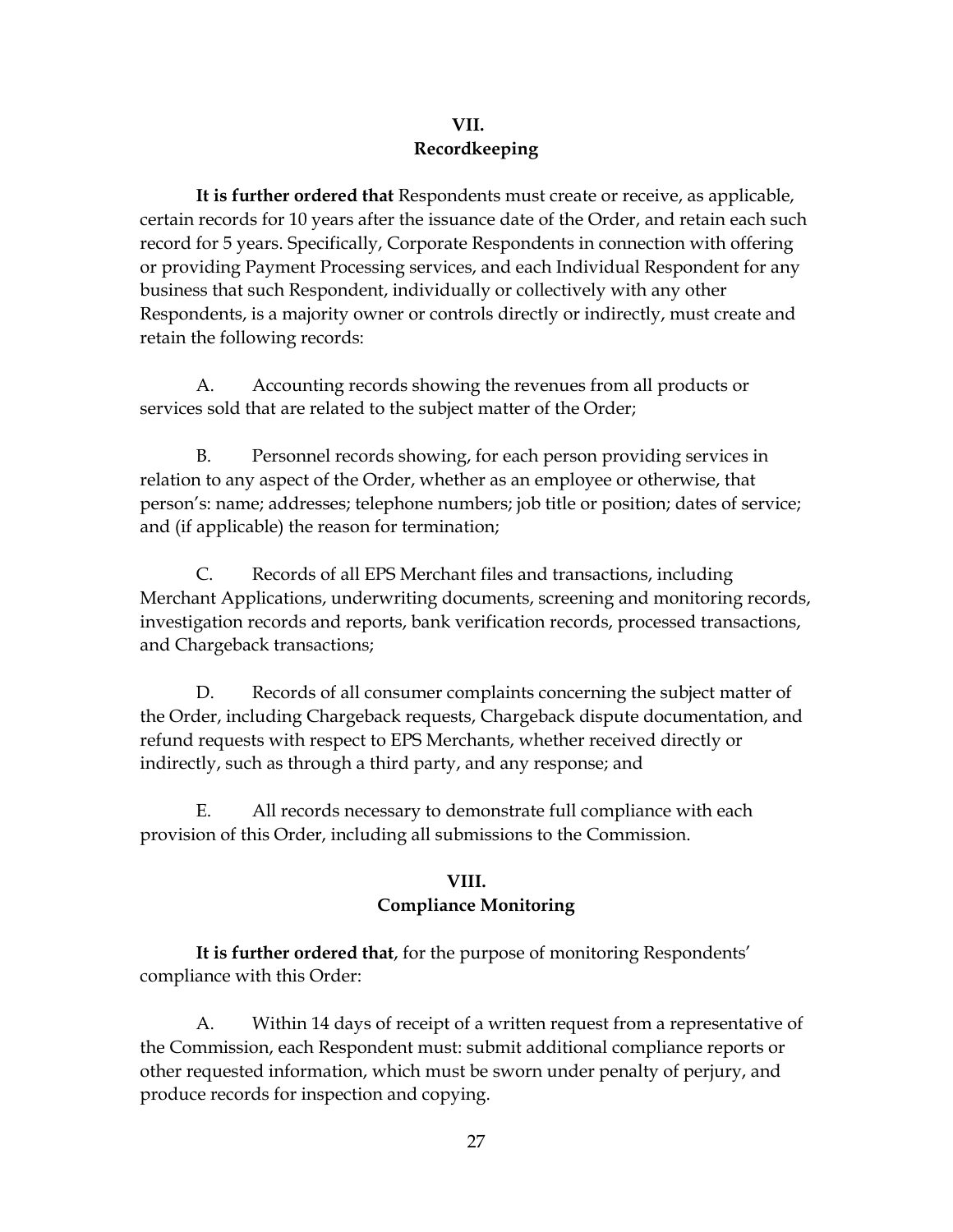B. For matters concerning this Order, representatives of the Commission Respondent who has agreed to such an interview. The interviewee may have are authorized to communicate directly with each Respondent. Respondents must permit representatives of the Commission to interview anyone affiliated with any counsel present.

 Commission's lawful use of compulsory process, pursuant to Sections 9 and 20 of C. The Commission may use all other lawful means, including posing through its representatives as consumers, suppliers, or other individuals or entities, to Respondents or any individual or entity affiliated with Respondents, without the necessity of identification or prior notice. Nothing in this Order limits the the FTC Act, 15 U.S.C. §§ 49, 57b-1.

 Respondents, pursuant to Section 604(2) of the Fair Credit Reporting Act, 15 U.S.C. D. Upon written request from a representative of the Commission, any consumer reporting agency must furnish consumer reports concerning Individual § 1681b(a)(2).

## **IX. Order Effective Dates**

 **It is further ordered that** that this Order is final and effective upon the date of its publication on the Commission's website (ftc.gov) as a final order. This Order end of this Order, near the Commission's seal), or 20 years from the most recent date accompanying settlement) in federal court alleging any violation of this Order, not affect the duration of: will terminate 20 years from the date of its issuance (which date may be stated at the that the United States or the Commission files a complaint (with or without an whichever comes later; provided, however, that the filing of such a complaint will

Any Provision in this Order that terminates in less than 20 years;

A. Any Provision in this Order that terminates in less than 20 years;<br>B. This Order's application to any Respondent that is not named as a defendant in such complaint; and

C. This Order if such complaint is filed after the Order has terminated pursuant to this Provision.

 *Provided, further*, that if such complaint is dismissed or a federal court rules that the Respondent did not violate any provision of the Order, and the dismissal or according to this Provision as though the complaint had never been filed, except that ruling is either not appealed or upheld on appeal, then the Order will terminate